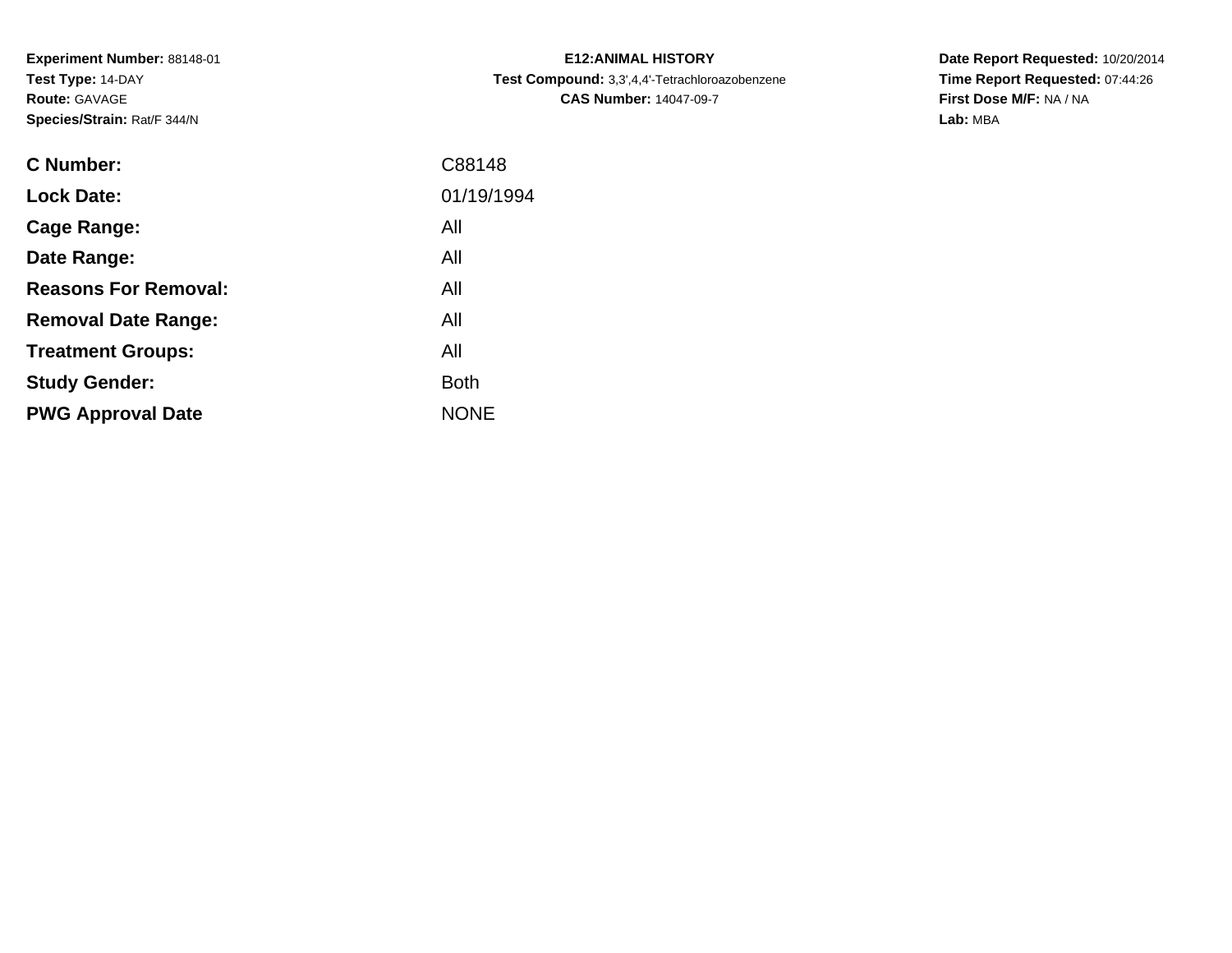| Experiment Number: 88148-01<br>Test Type: 14-DAY<br><b>Route: GAVAGE</b><br>Species/Strain: Rat/F 344/N |             |       |                  |                    |        | <b>E12: ANIMAL HISTORY</b><br>Test Compound: 3,3',4,4'-Tetrachloroazobenzene<br><b>CAS Number: 14047-09-7</b> | Date Report Requested: 10/20/2014<br>Time Report Requested: 07:44:26<br>First Dose M/F: NA / NA<br>Lab: MBA |                     |
|---------------------------------------------------------------------------------------------------------|-------------|-------|------------------|--------------------|--------|---------------------------------------------------------------------------------------------------------------|-------------------------------------------------------------------------------------------------------------|---------------------|
| CAGE: 1<br><b>ANIMAL ID: 1</b>                                                                          |             |       | <b>SEX: Male</b> |                    |        | <b>TRT#: 1</b>                                                                                                |                                                                                                             | <b>TRT: 0 MG/KG</b> |
| <b>DAY</b>                                                                                              | <b>DATE</b> | OP ID | <b>DOSE TIME</b> | <b>WEIGHT TIME</b> | WT (a) | <b>WEIGHT</b><br><b>STATUS</b>                                                                                | <b>OBS TIME</b>                                                                                             | <b>OBSERVATIONS</b> |
|                                                                                                         | 10/12/92    | 5     |                  | 08:00:12           | 111.5  |                                                                                                               | 08:00:12                                                                                                    | Unremarkable        |

8 10/19/92 5 5 11:09:10 143.4 11:09:10 11:09:10 Dhremarkable

10/28/92 <sup>5</sup> 07:38:34 179.1 07:38:34 Unremarkable

10/28/92 <sup>5</sup> 17:02:36 179.1 17:02:36 Unremarkable

8

17

17

REMOVED \*\* REASON - TERMINAL SACRIFICE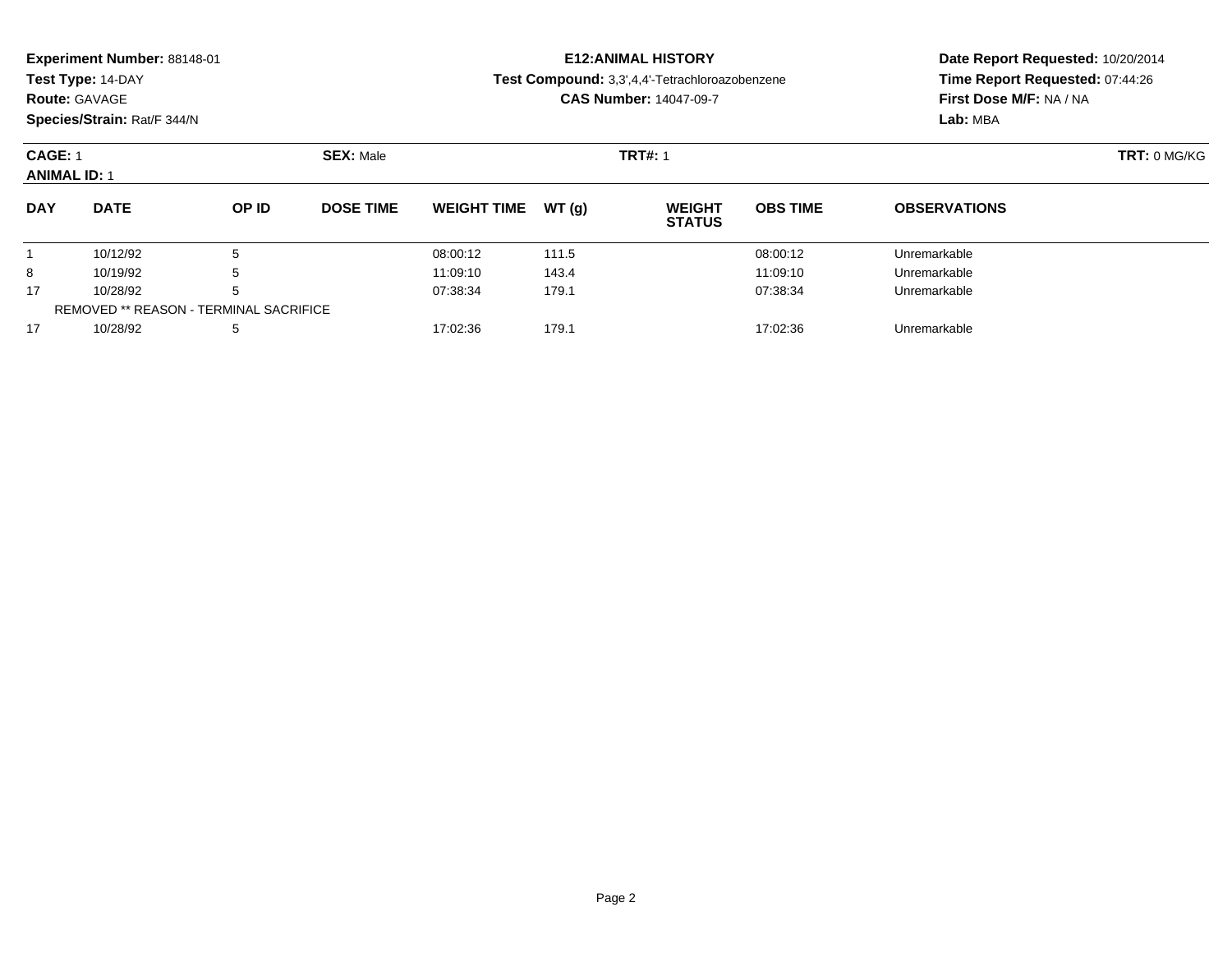| <b>Experiment Number: 88148-01</b><br>Test Type: 14-DAY<br><b>Route: GAVAGE</b><br>Species/Strain: Rat/F 344/N |                     |       |                  |                               |       | <b>E12: ANIMAL HISTORY</b><br>Test Compound: 3,3',4,4'-Tetrachloroazobenzene<br><b>CAS Number: 14047-09-7</b> | Date Report Requested: 10/20/2014<br>Time Report Requested: 07:44:26<br>First Dose M/F: NA / NA<br>Lab: MBA |                     |  |
|----------------------------------------------------------------------------------------------------------------|---------------------|-------|------------------|-------------------------------|-------|---------------------------------------------------------------------------------------------------------------|-------------------------------------------------------------------------------------------------------------|---------------------|--|
| CAGE: 1                                                                                                        | <b>ANIMAL ID: 2</b> |       | <b>SEX: Male</b> |                               |       | <b>TRT#: 1</b>                                                                                                |                                                                                                             | <b>TRT: 0 MG/KG</b> |  |
| <b>DAY</b>                                                                                                     | <b>DATE</b>         | OP ID | <b>DOSE TIME</b> | <b>WEIGHT TIME</b>            | WT(q) | <b>WEIGHT</b><br><b>STATUS</b>                                                                                | <b>OBS TIME</b>                                                                                             | <b>OBSERVATIONS</b> |  |
|                                                                                                                | 10/12/92            |       |                  | 08:00:12                      | 107.0 |                                                                                                               | 08:00:12                                                                                                    | Unremarkable        |  |
| 8                                                                                                              | 10/19/92            |       |                  | 133.7<br>11:09:10<br>11:09:10 |       |                                                                                                               |                                                                                                             | Unremarkable        |  |

8 10/19/92 5 5 11:09:10 133.7 11:09:10 133.7 11:09:10 Dhremarkable

10/28/92 <sup>5</sup> 07:38:34 177.0 07:38:34 Unremarkable

10/28/92 <sup>5</sup> 17:02:36 177.0 17:02:36 Unremarkable

17

17

REMOVED \*\* REASON - TERMINAL SACRIFICE

Page 3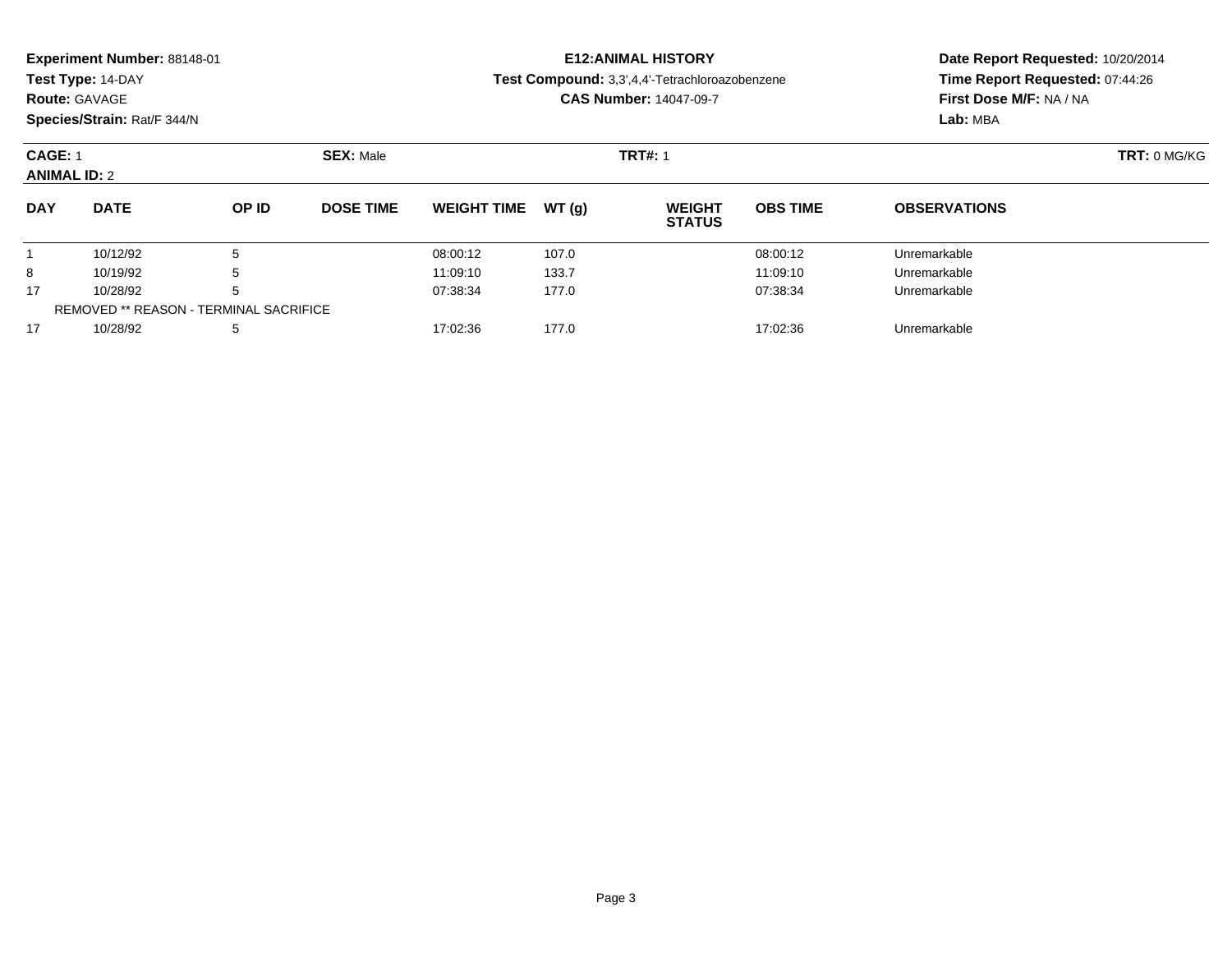| <b>Route: GAVAGE</b>                                      | Experiment Number: 88148-01<br>Test Type: 14-DAY<br>Species/Strain: Rat/F 344/N |       |                  |                    |                | <b>E12: ANIMAL HISTORY</b><br>Test Compound: 3,3',4,4'-Tetrachloroazobenzene<br><b>CAS Number: 14047-09-7</b> | Date Report Requested: 10/20/2014<br>Time Report Requested: 07:44:26<br>First Dose M/F: NA / NA<br>Lab: MBA |                     |  |
|-----------------------------------------------------------|---------------------------------------------------------------------------------|-------|------------------|--------------------|----------------|---------------------------------------------------------------------------------------------------------------|-------------------------------------------------------------------------------------------------------------|---------------------|--|
| <b>SEX: Male</b><br><b>CAGE: 1</b><br><b>ANIMAL ID: 3</b> |                                                                                 |       |                  |                    | <b>TRT#: 1</b> |                                                                                                               | TRT: 0 MG/KG                                                                                                |                     |  |
| <b>DAY</b>                                                | <b>DATE</b>                                                                     | OP ID | <b>DOSE TIME</b> | <b>WEIGHT TIME</b> | WT(q)          | <b>WEIGHT</b><br><b>STATUS</b>                                                                                | <b>OBS TIME</b>                                                                                             | <b>OBSERVATIONS</b> |  |
|                                                           | 10/12/92                                                                        | 5     |                  | 08:00:12           | 131.6          |                                                                                                               | 08:00:12                                                                                                    | Unremarkable        |  |
| 8                                                         | 10/19/92                                                                        | 5     |                  | 11:09:10           | 159.8          |                                                                                                               | 11:09:10                                                                                                    | Unremarkable        |  |
| 17                                                        | 10/28/92                                                                        | 5     |                  | 07:38:34           | 204.5          |                                                                                                               | 07:38:34                                                                                                    | Unremarkable        |  |

10/28/92 <sup>5</sup> 17:02:36 204.5 17:02:36 Unremarkable

REMOVED \*\* REASON - TERMINAL SACRIFICE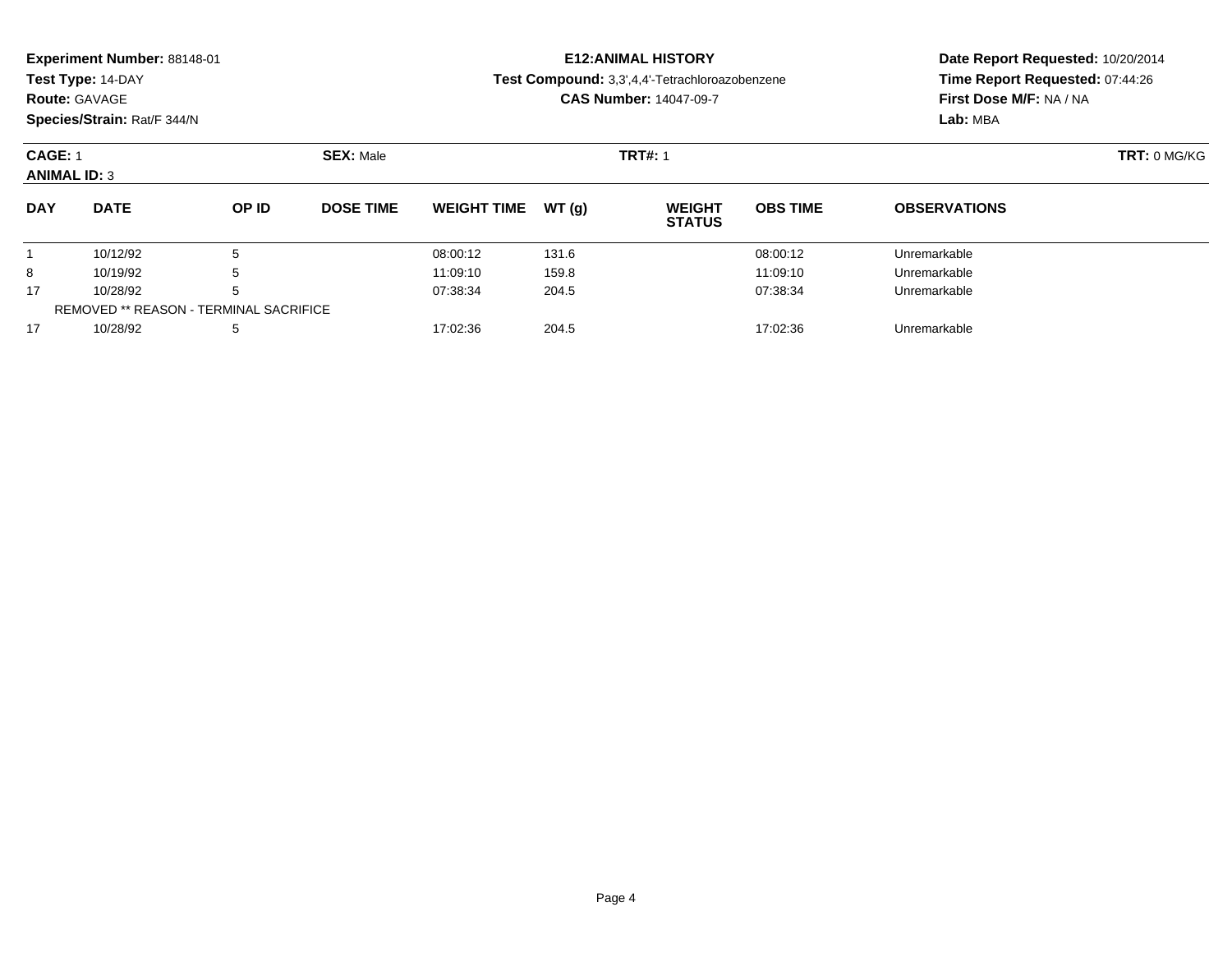| Experiment Number: 88148-01<br>Test Type: 14-DAY<br><b>Route: GAVAGE</b><br>Species/Strain: Rat/F 344/N |          |       |                  |                               | <b>E12: ANIMAL HISTORY</b><br>Test Compound: 3,3',4,4'-Tetrachloroazobenzene<br><b>CAS Number: 14047-09-7</b> | Date Report Requested: 10/20/2014<br>Time Report Requested: 07:44:26<br>First Dose M/F: NA / NA<br>Lab: MBA |                     |                     |  |
|---------------------------------------------------------------------------------------------------------|----------|-------|------------------|-------------------------------|---------------------------------------------------------------------------------------------------------------|-------------------------------------------------------------------------------------------------------------|---------------------|---------------------|--|
| <b>CAGE: 1</b><br><b>ANIMAL ID: 4</b>                                                                   |          |       | <b>SEX: Male</b> |                               |                                                                                                               | <b>TRT#: 1</b>                                                                                              | <b>TRT: 0 MG/KG</b> |                     |  |
| <b>DATE</b><br><b>DAY</b>                                                                               |          | OP ID | <b>DOSE TIME</b> | <b>WEIGHT TIME</b>            | WT(q)                                                                                                         | <b>WEIGHT</b><br><b>STATUS</b>                                                                              | <b>OBS TIME</b>     | <b>OBSERVATIONS</b> |  |
|                                                                                                         | 10/12/92 | 5     |                  | 08:00:12                      | 127.5                                                                                                         |                                                                                                             | 08:00:12            | Unremarkable        |  |
| 8<br>10/19/92<br>5                                                                                      |          |       |                  | 11:09:10                      | 157.2                                                                                                         |                                                                                                             | 11:09:10            | Unremarkable        |  |
| 17                                                                                                      | 10/28/92 | .5    |                  | 203.0<br>07:38:34<br>07:38:34 |                                                                                                               |                                                                                                             | Unremarkable        |                     |  |

10/28/92 <sup>5</sup> 07:38:34 203.0 07:38:34 Unremarkable

10/28/92 <sup>5</sup> 17:02:36 203.0 17:02:36 Unremarkable

REMOVED \*\* REASON - TERMINAL SACRIFICE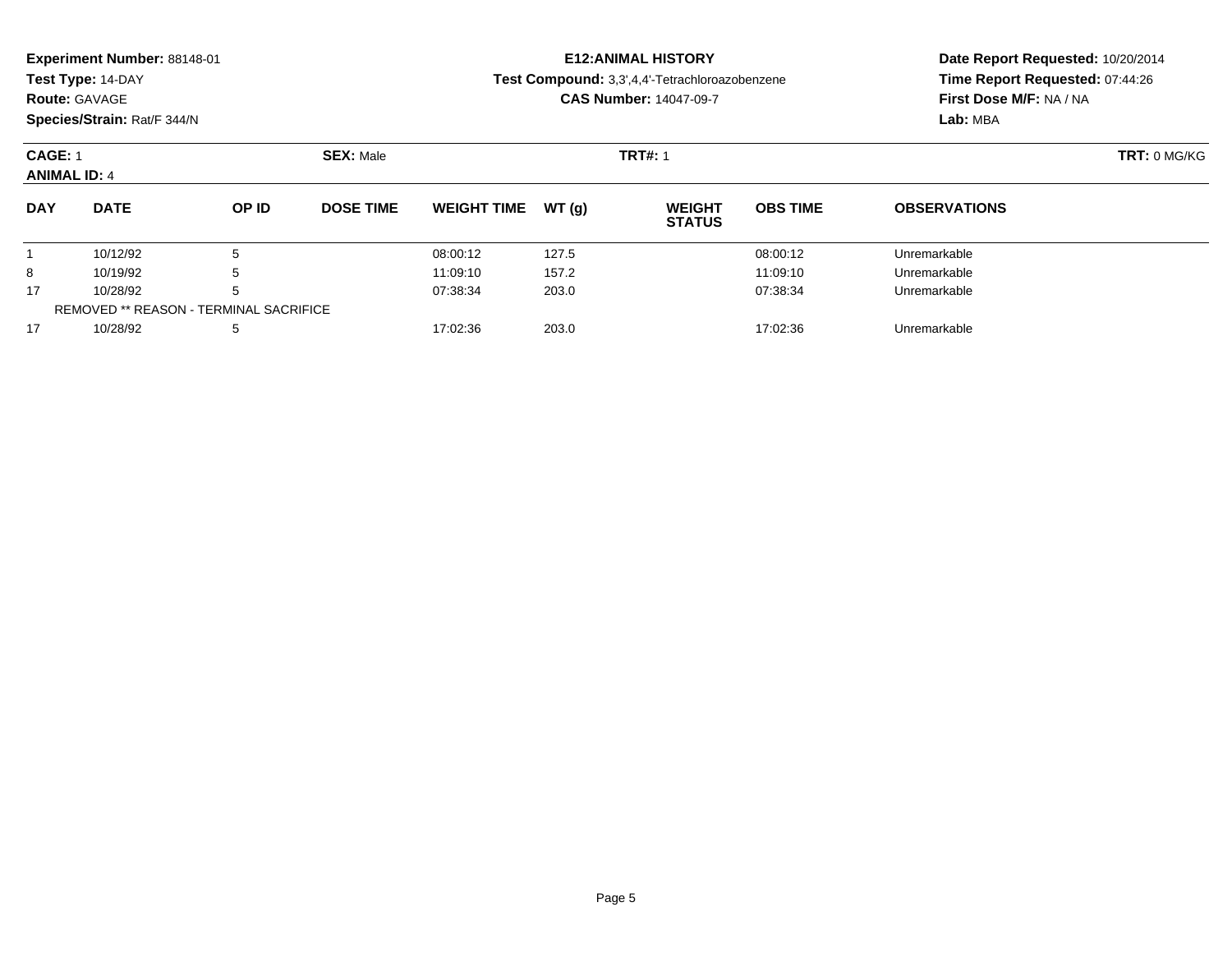| <b>Experiment Number: 88148-01</b><br>Test Type: 14-DAY<br><b>Route: GAVAGE</b><br>Species/Strain: Rat/F 344/N |             |       |                  |                    |        | <b>E12: ANIMAL HISTORY</b><br>Test Compound: 3,3',4,4'-Tetrachloroazobenzene<br><b>CAS Number: 14047-09-7</b> | Date Report Requested: 10/20/2014<br>Time Report Requested: 07:44:26<br>First Dose M/F: NA / NA<br>Lab: MBA |                     |
|----------------------------------------------------------------------------------------------------------------|-------------|-------|------------------|--------------------|--------|---------------------------------------------------------------------------------------------------------------|-------------------------------------------------------------------------------------------------------------|---------------------|
| CAGE: 1<br><b>ANIMAL ID: 5</b>                                                                                 |             |       | <b>SEX: Male</b> |                    |        | <b>TRT#: 1</b>                                                                                                |                                                                                                             | <b>TRT: 0 MG/KG</b> |
| <b>DAY</b>                                                                                                     | <b>DATE</b> | OP ID | <b>DOSE TIME</b> | <b>WEIGHT TIME</b> | WT (a) | <b>WEIGHT</b><br><b>STATUS</b>                                                                                | <b>OBS TIME</b>                                                                                             | <b>OBSERVATIONS</b> |
| 5<br>10/12/92                                                                                                  |             |       |                  | 08:00:12           | 136.0  |                                                                                                               | 08:00:12                                                                                                    | Unremarkable        |

8 10/19/92 5 5 11:09:10 170.1 170.1 11:09:10 11:09:10 15

10/28/92 <sup>5</sup> 07:38:34 214.6 07:38:34 Unremarkable

10/28/92 <sup>5</sup> 17:02:36 214.6 17:02:36 Unremarkable

8

17

17

REMOVED \*\* REASON - TERMINAL SACRIFICE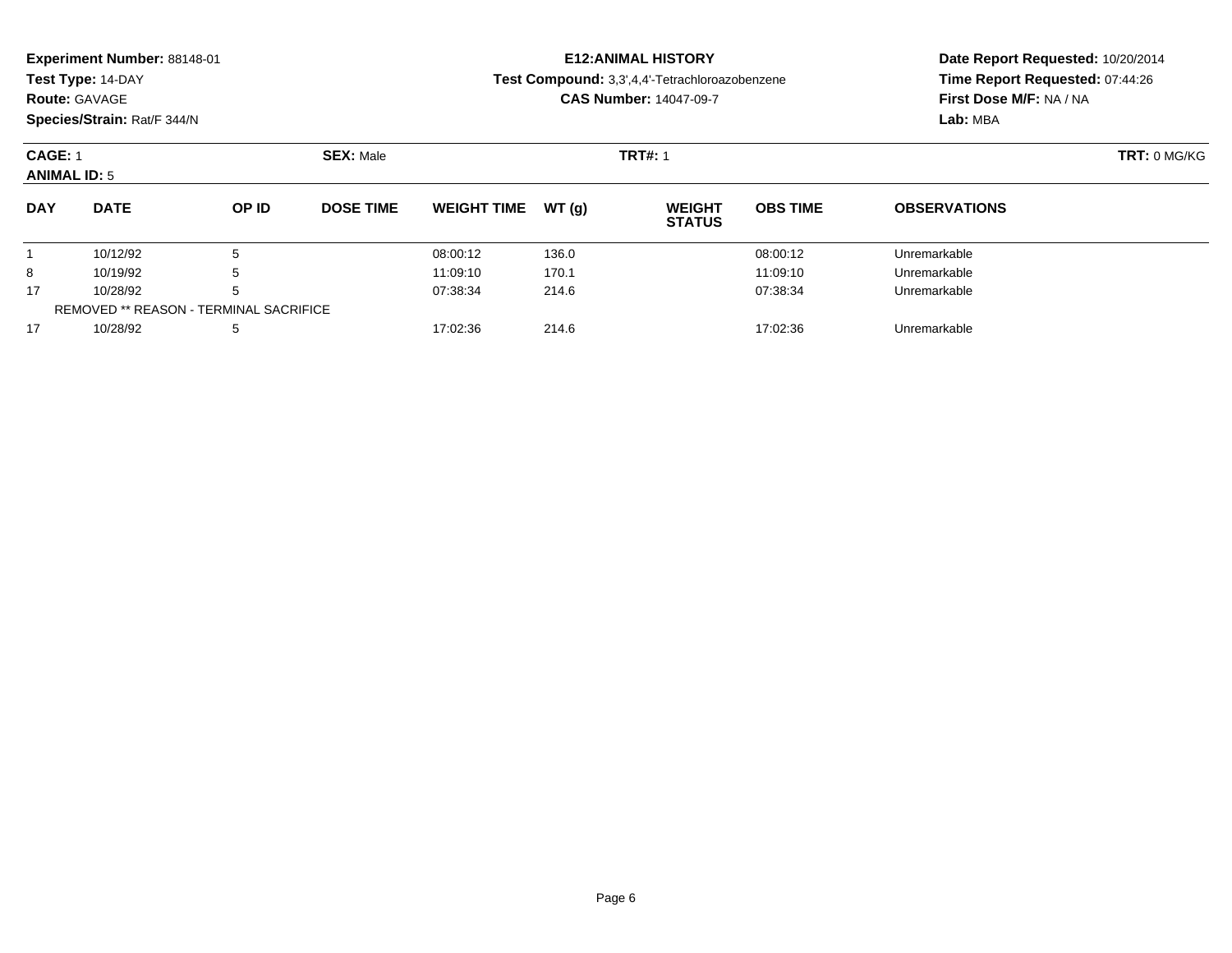|                                | Experiment Number: 88148-01<br>Test Type: 14-DAY<br><b>Route: GAVAGE</b><br>Species/Strain: Rat/F 344/N |                  |                  |                    |                        | <b>E12: ANIMAL HISTORY</b><br>Test Compound: 3,3',4,4'-Tetrachloroazobenzene<br><b>CAS Number: 14047-09-7</b> | Date Report Requested: 10/20/2014<br>Time Report Requested: 07:44:26<br>First Dose M/F: NA / NA<br>Lab: MBA |                     |  |
|--------------------------------|---------------------------------------------------------------------------------------------------------|------------------|------------------|--------------------|------------------------|---------------------------------------------------------------------------------------------------------------|-------------------------------------------------------------------------------------------------------------|---------------------|--|
| CAGE: 2<br><b>ANIMAL ID: 6</b> |                                                                                                         | <b>SEX: Male</b> |                  | TRT#: 2            | <b>TRT:</b> 12.5 MG/KG |                                                                                                               |                                                                                                             |                     |  |
| <b>DAY</b>                     | <b>DATE</b>                                                                                             | OP ID            | <b>DOSE TIME</b> | <b>WEIGHT TIME</b> | WT(g)                  | <b>WEIGHT</b><br><b>STATUS</b>                                                                                | <b>OBS TIME</b>                                                                                             | <b>OBSERVATIONS</b> |  |
|                                | 10/12/92                                                                                                | 5                |                  | 08:03:46           | 137.4                  |                                                                                                               | 08:03:46                                                                                                    | Unremarkable        |  |
| 8                              | 5<br>10/19/92                                                                                           |                  | 11:18:46         | 169.7              |                        | 11:18:46                                                                                                      | Unremarkable                                                                                                |                     |  |
| 17                             | 5<br>10/28/92                                                                                           |                  | 07:40:42         | 218.1              |                        | 07:40:42                                                                                                      | Unremarkable                                                                                                |                     |  |
|                                | <b>REMOVED ** REASON - TERMINAL SACRIFICE</b>                                                           |                  |                  |                    |                        |                                                                                                               |                                                                                                             |                     |  |

10/28/92 <sup>5</sup> 17:02:38 218.1 17:02:38 Unremarkable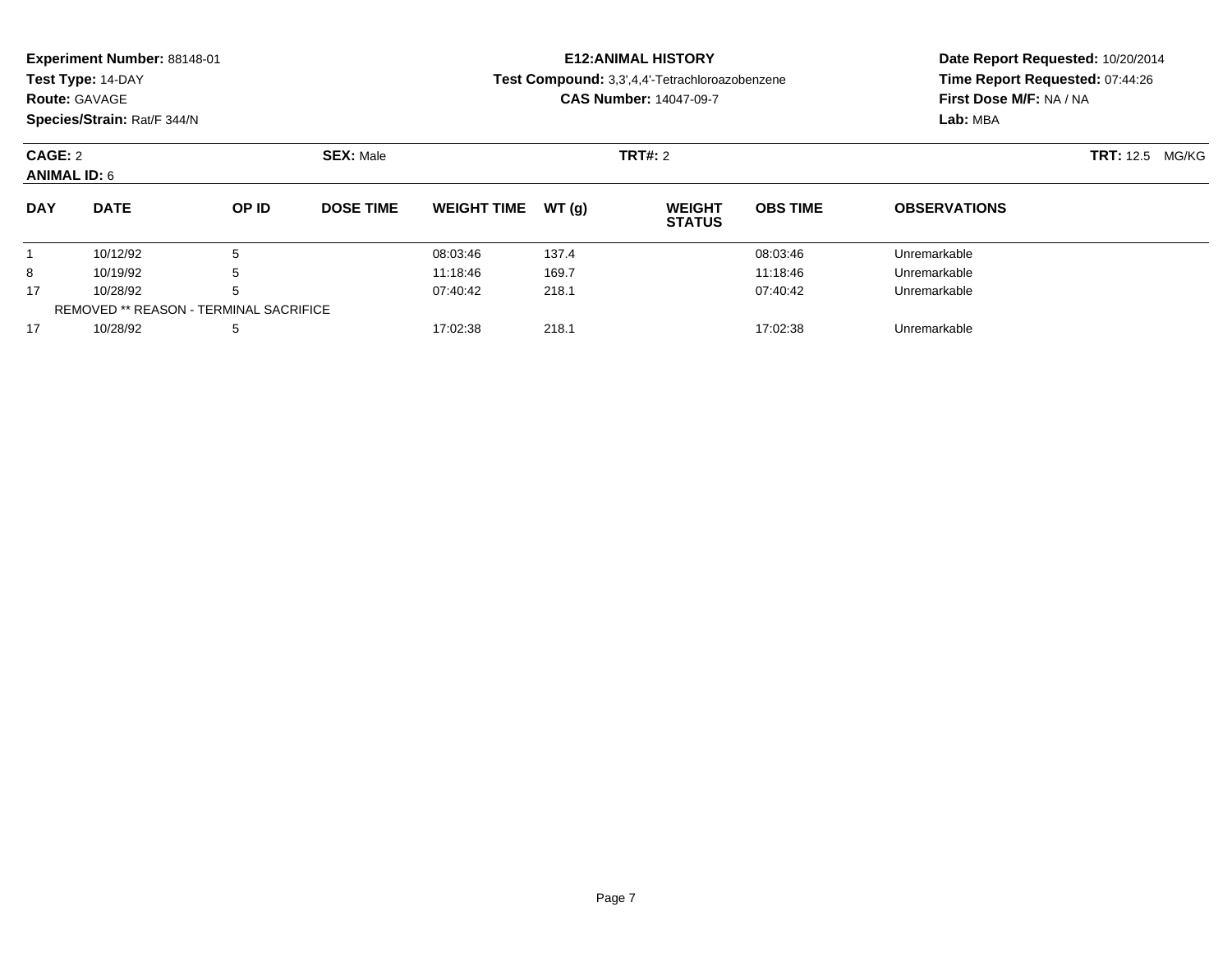| Experiment Number: 88148-01<br>Test Type: 14-DAY<br><b>Route: GAVAGE</b><br>Species/Strain: Rat/F 344/N |                                               |                  |                  |                               |                | <b>E12: ANIMAL HISTORY</b><br>Test Compound: 3,3',4,4'-Tetrachloroazobenzene<br><b>CAS Number: 14047-09-7</b> | Time Report Requested: 07:44:26<br>First Dose M/F: NA / NA<br>Lab: MBA | Date Report Requested: 10/20/2014 |  |
|---------------------------------------------------------------------------------------------------------|-----------------------------------------------|------------------|------------------|-------------------------------|----------------|---------------------------------------------------------------------------------------------------------------|------------------------------------------------------------------------|-----------------------------------|--|
| CAGE: 2<br><b>ANIMAL ID: 7</b>                                                                          |                                               | <b>SEX: Male</b> |                  |                               | <b>TRT#: 2</b> |                                                                                                               | <b>TRT:</b> 12.5 MG/KG                                                 |                                   |  |
| <b>DAY</b>                                                                                              | <b>DATE</b>                                   | OP ID            | <b>DOSE TIME</b> | <b>WEIGHT TIME</b>            | WT(q)          | <b>WEIGHT</b><br><b>STATUS</b>                                                                                | <b>OBS TIME</b>                                                        | <b>OBSERVATIONS</b>               |  |
|                                                                                                         | 10/12/92                                      | 5                |                  | 08:03:46                      | 115.0          |                                                                                                               | 08:03:46                                                               | Unremarkable                      |  |
| 5<br>8<br>10/19/92                                                                                      |                                               |                  | 11:18:46         | 142.6                         |                | 11:18:46                                                                                                      | Unremarkable                                                           |                                   |  |
| 17                                                                                                      | 5<br>10/28/92                                 |                  |                  | 07:40:42<br>186.8<br>07:40:42 |                |                                                                                                               | Unremarkable                                                           |                                   |  |
|                                                                                                         | <b>REMOVED ** REASON - TERMINAL SACRIFICE</b> |                  |                  |                               |                |                                                                                                               |                                                                        |                                   |  |

10/28/92 <sup>5</sup> 17:02:38 186.8 17:02:38 Unremarkable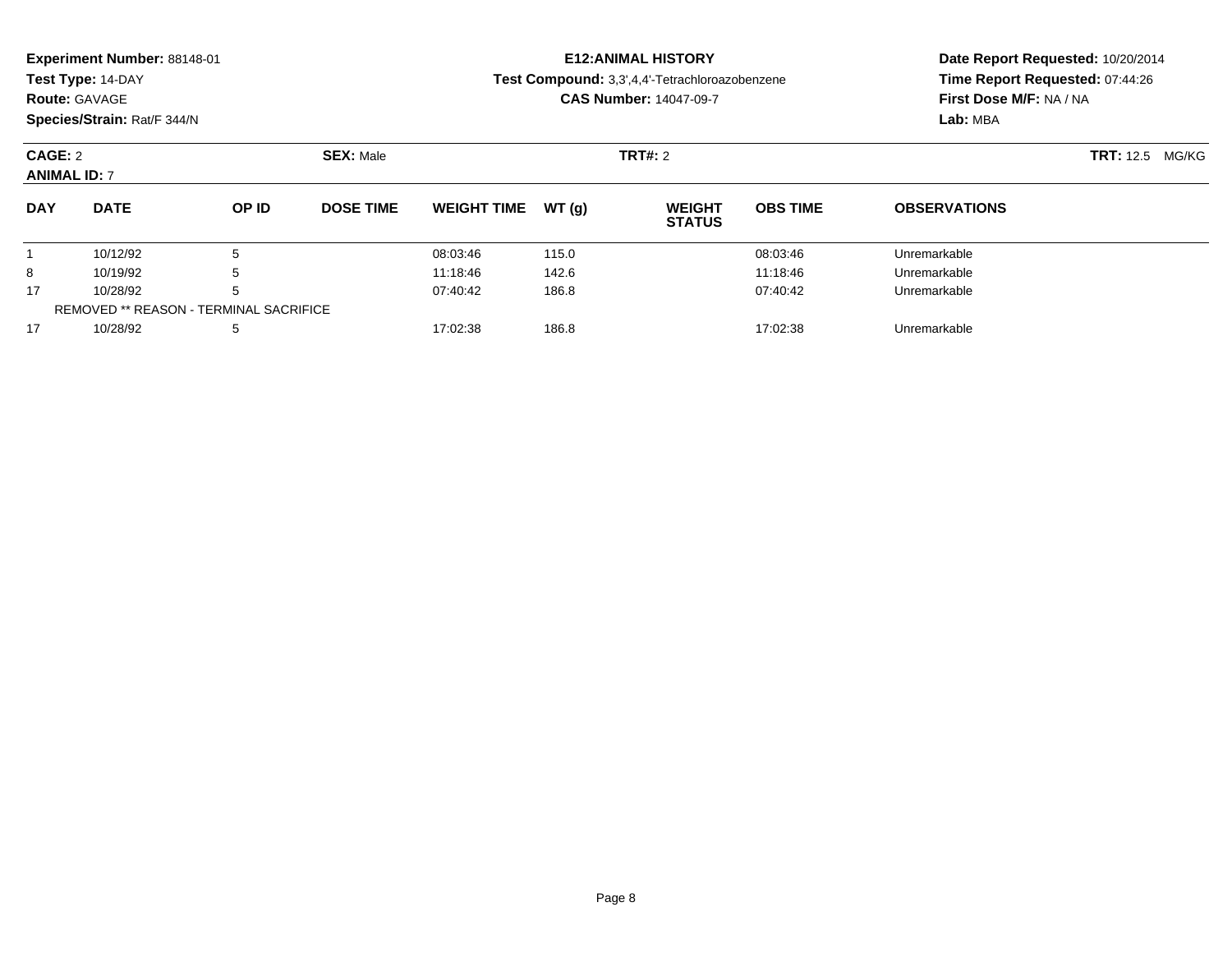| Experiment Number: 88148-01<br>Test Type: 14-DAY<br><b>Route: GAVAGE</b><br>Species/Strain: Rat/F 344/N |                                               |       |                  |                               |       | <b>E12: ANIMAL HISTORY</b><br>Test Compound: 3,3',4,4'-Tetrachloroazobenzene<br><b>CAS Number: 14047-09-7</b> | Date Report Requested: 10/20/2014<br>Time Report Requested: 07:44:26<br>First Dose M/F: NA / NA<br>Lab: MBA |                           |  |
|---------------------------------------------------------------------------------------------------------|-----------------------------------------------|-------|------------------|-------------------------------|-------|---------------------------------------------------------------------------------------------------------------|-------------------------------------------------------------------------------------------------------------|---------------------------|--|
| CAGE: 2<br><b>ANIMAL ID: 8</b>                                                                          |                                               |       | <b>SEX: Male</b> |                               |       | <b>TRT#: 2</b>                                                                                                |                                                                                                             | <b>TRT:</b> 12.5<br>MG/KG |  |
| <b>DAY</b>                                                                                              | <b>DATE</b>                                   | OP ID | <b>DOSE TIME</b> | <b>WEIGHT TIME</b>            | WT(q) | <b>WEIGHT</b><br><b>STATUS</b>                                                                                | <b>OBS TIME</b>                                                                                             | <b>OBSERVATIONS</b>       |  |
|                                                                                                         | 10/12/92                                      | 5     |                  | 08:03:46                      | 128.4 |                                                                                                               | 08:03:46                                                                                                    | Unremarkable              |  |
| 5<br>8<br>10/19/92                                                                                      |                                               |       | 11:18:46         | 150.5                         |       | 11:18:46                                                                                                      | Unremarkable                                                                                                |                           |  |
| 17                                                                                                      | 5<br>10/28/92                                 |       |                  | 07:40:42<br>183.4<br>07:40:42 |       |                                                                                                               | Unremarkable                                                                                                |                           |  |
|                                                                                                         | <b>REMOVED ** REASON - TERMINAL SACRIFICE</b> |       |                  |                               |       |                                                                                                               |                                                                                                             |                           |  |

10/28/92 <sup>5</sup> 17:02:38 183.4 17:02:38 Unremarkable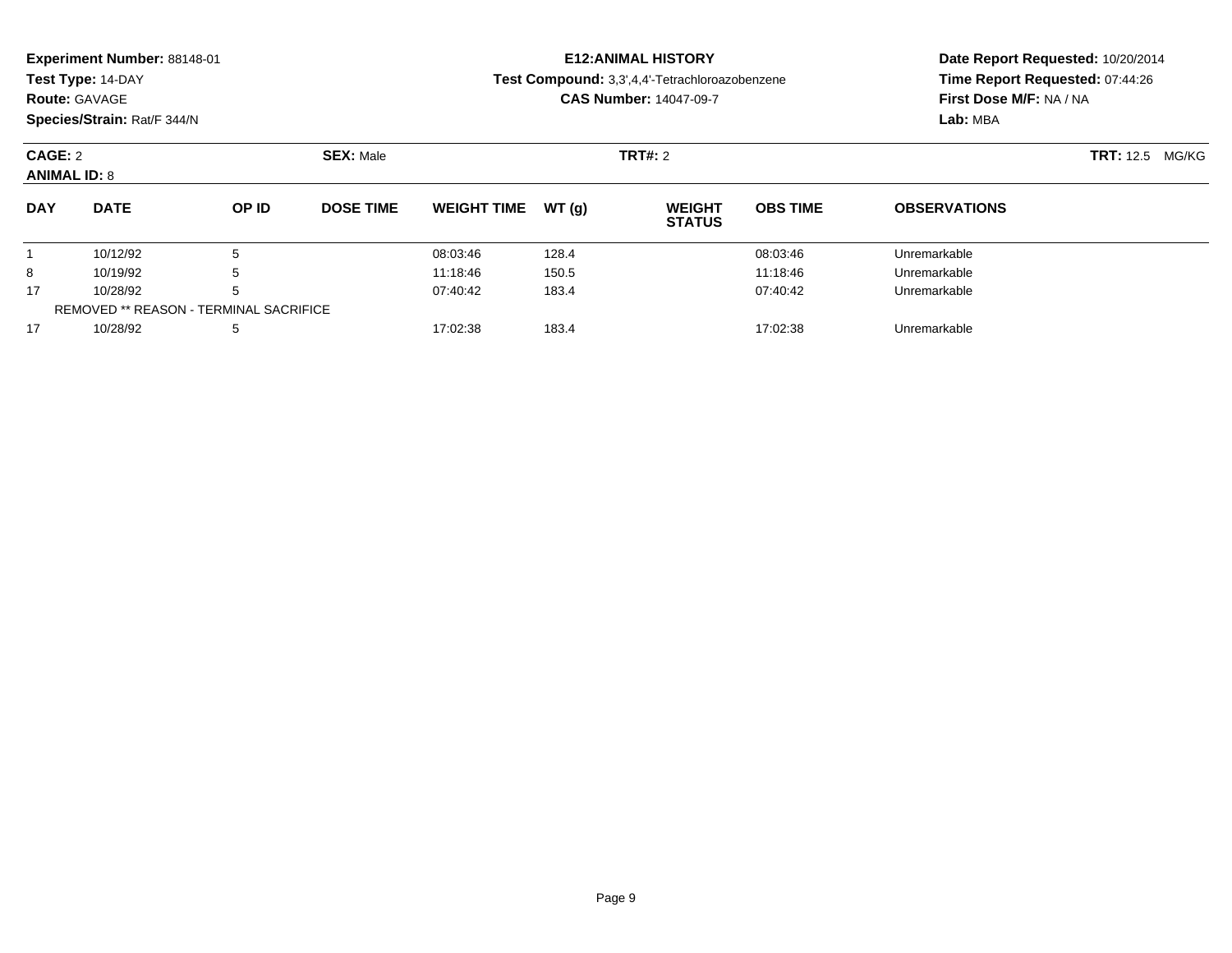| Experiment Number: 88148-01<br>Test Type: 14-DAY<br><b>Route: GAVAGE</b><br>Species/Strain: Rat/F 344/N |                                               |                  |                  |                               | <b>E12: ANIMAL HISTORY</b><br>Test Compound: 3,3',4,4'-Tetrachloroazobenzene<br><b>CAS Number: 14047-09-7</b> | Date Report Requested: 10/20/2014<br>Time Report Requested: 07:44:26<br>First Dose M/F: NA / NA |                        |                     |  |
|---------------------------------------------------------------------------------------------------------|-----------------------------------------------|------------------|------------------|-------------------------------|---------------------------------------------------------------------------------------------------------------|-------------------------------------------------------------------------------------------------|------------------------|---------------------|--|
|                                                                                                         |                                               |                  |                  |                               | Lab: MBA                                                                                                      |                                                                                                 |                        |                     |  |
| CAGE: 2                                                                                                 |                                               | <b>SEX: Male</b> |                  |                               | <b>TRT#: 2</b>                                                                                                |                                                                                                 | <b>TRT:</b> 12.5 MG/KG |                     |  |
| <b>ANIMAL ID: 9</b>                                                                                     |                                               |                  |                  |                               |                                                                                                               |                                                                                                 |                        |                     |  |
| <b>DAY</b>                                                                                              | <b>DATE</b>                                   | OP ID            | <b>DOSE TIME</b> | <b>WEIGHT TIME</b>            | WT(q)                                                                                                         | <b>WEIGHT</b><br><b>STATUS</b>                                                                  | <b>OBS TIME</b>        | <b>OBSERVATIONS</b> |  |
|                                                                                                         | 10/12/92                                      | 5                |                  | 08:03:46                      | 125.8                                                                                                         |                                                                                                 | 08:03:46               | Unremarkable        |  |
| 5<br>8<br>10/19/92                                                                                      |                                               |                  | 11:18:46         | 141.7                         |                                                                                                               | 11:18:46                                                                                        | Unremarkable           |                     |  |
| 17                                                                                                      | 5<br>10/28/92                                 |                  |                  | 07:40:42<br>179.1<br>07:40:42 |                                                                                                               |                                                                                                 | Unremarkable           |                     |  |
|                                                                                                         | <b>REMOVED ** REASON - TERMINAL SACRIFICE</b> |                  |                  |                               |                                                                                                               |                                                                                                 |                        |                     |  |

10/28/92 <sup>5</sup> 17:02:38 179.1 17:02:38 Unremarkable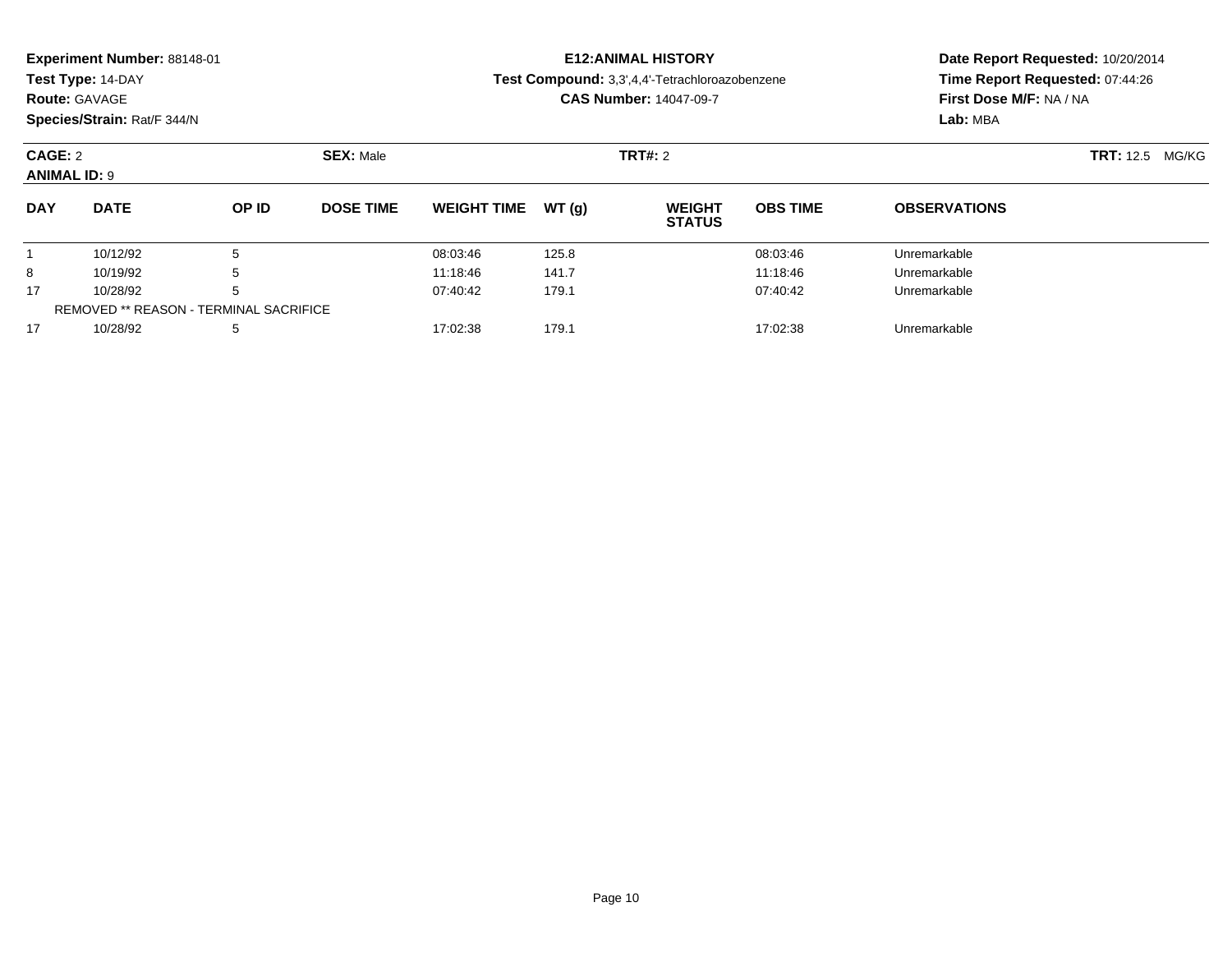|                                 | Experiment Number: 88148-01<br>Test Type: 14-DAY    |       |                  |                               | <b>E12: ANIMAL HISTORY</b><br>Test Compound: 3,3',4,4'-Tetrachloroazobenzene | Date Report Requested: 10/20/2014<br>Time Report Requested: 07:44:26<br>First Dose M/F: NA / NA |                 |                           |  |
|---------------------------------|-----------------------------------------------------|-------|------------------|-------------------------------|------------------------------------------------------------------------------|-------------------------------------------------------------------------------------------------|-----------------|---------------------------|--|
|                                 | <b>Route: GAVAGE</b><br>Species/Strain: Rat/F 344/N |       |                  | <b>CAS Number: 14047-09-7</b> |                                                                              |                                                                                                 |                 | Lab: MBA                  |  |
| CAGE: 2<br><b>ANIMAL ID: 10</b> |                                                     |       | <b>SEX: Male</b> |                               |                                                                              | <b>TRT#: 2</b>                                                                                  |                 | <b>TRT:</b> 12.5<br>MG/KG |  |
| <b>DAY</b>                      | <b>DATE</b>                                         | OP ID | <b>DOSE TIME</b> | <b>WEIGHT TIME</b>            | WT(q)                                                                        | <b>WEIGHT</b><br><b>STATUS</b>                                                                  | <b>OBS TIME</b> | <b>OBSERVATIONS</b>       |  |
|                                 | 10/12/92                                            | 5     |                  | 08:03:46                      | 120.0                                                                        |                                                                                                 | 08:03:46        | Unremarkable              |  |
| 8                               | 10/19/92                                            |       |                  | 11:18:46                      | 143.8                                                                        |                                                                                                 | 11:18:46        | Unremarkable              |  |
| 17                              | 10/28/92<br>5                                       |       |                  | 07:40:42                      | 188.2                                                                        |                                                                                                 | 07:40:42        | Unremarkable              |  |
|                                 | <b>REMOVED ** REASON - TERMINAL SACRIFICE</b>       |       |                  |                               |                                                                              |                                                                                                 |                 |                           |  |

10/28/92 <sup>5</sup> 17:02:38 188.2 17:02:38 Unremarkable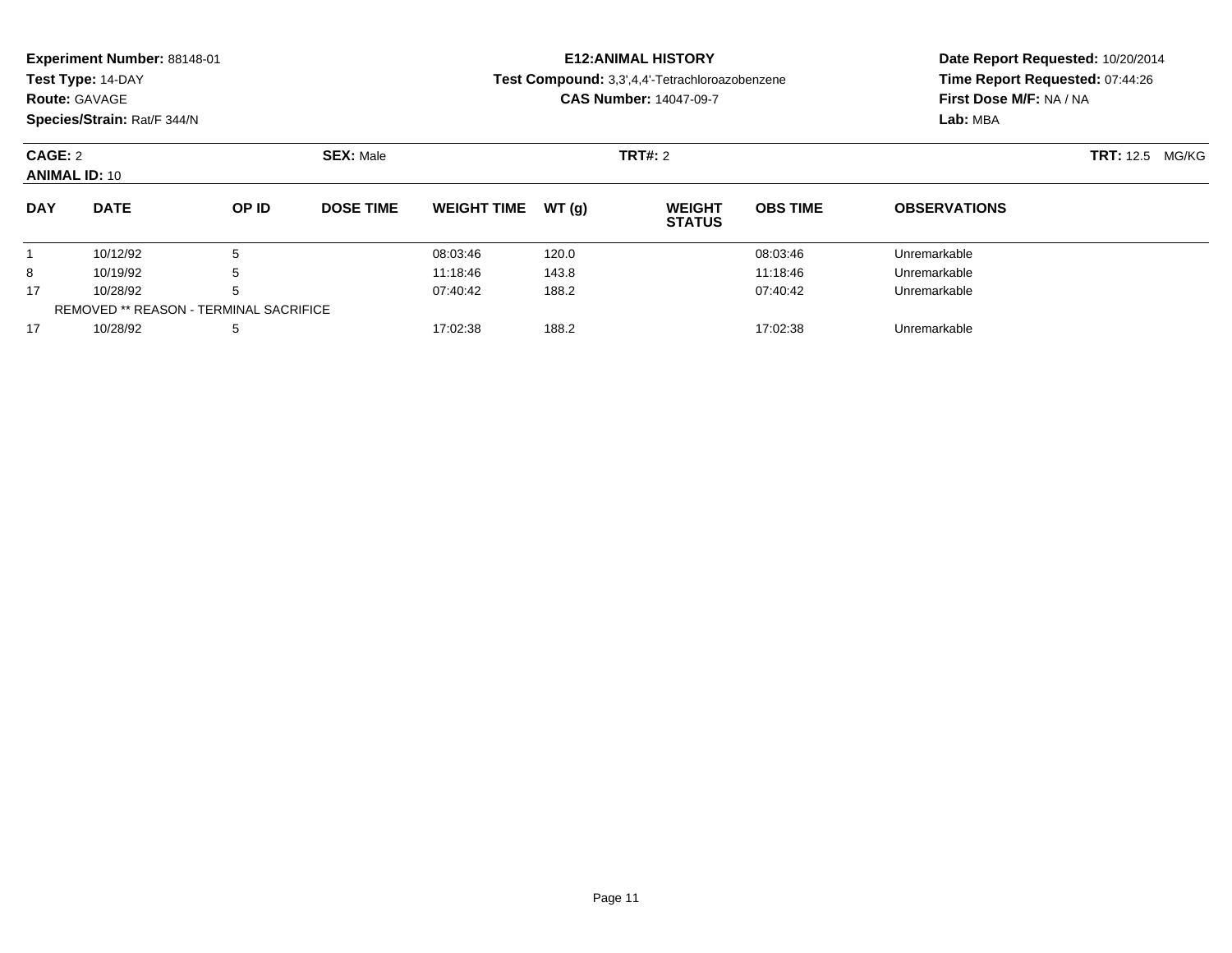| Experiment Number: 88148-01<br>Test Type: 14-DAY<br><b>Route: GAVAGE</b><br>Species/Strain: Rat/F 344/N |                                               |                  |                  |                    |         | <b>E12: ANIMAL HISTORY</b><br>Test Compound: 3,3',4,4'-Tetrachloroazobenzene<br><b>CAS Number: 14047-09-7</b> | Date Report Requested: 10/20/2014<br>Time Report Requested: 07:44:26<br>First Dose M/F: NA / NA<br>Lab: MBA |                     |
|---------------------------------------------------------------------------------------------------------|-----------------------------------------------|------------------|------------------|--------------------|---------|---------------------------------------------------------------------------------------------------------------|-------------------------------------------------------------------------------------------------------------|---------------------|
| CAGE: 3<br><b>ANIMAL ID: 11</b>                                                                         |                                               | <b>SEX: Male</b> |                  |                    | TRT#: 3 | <b>TRT: 32 MG/KG</b>                                                                                          |                                                                                                             |                     |
| <b>DAY</b>                                                                                              | <b>DATE</b>                                   | OP ID            | <b>DOSE TIME</b> | <b>WEIGHT TIME</b> | WT(q)   | <b>WEIGHT</b><br><b>STATUS</b>                                                                                | <b>OBS TIME</b>                                                                                             | <b>OBSERVATIONS</b> |
|                                                                                                         | 10/12/92<br>5                                 |                  |                  | 08:06:16           | 132.3   |                                                                                                               | 08:06:16                                                                                                    | Unremarkable        |
| 8                                                                                                       | 5<br>10/19/92                                 |                  |                  | 11:22:18           | 155.1   |                                                                                                               | 11:22:18                                                                                                    | Unremarkable        |
| 17                                                                                                      | 10/28/92                                      | 5                |                  | 07:43:52           | 187.5   |                                                                                                               | 07:43:52                                                                                                    | Unremarkable        |
|                                                                                                         | <b>REMOVED ** REASON - TERMINAL SACRIFICE</b> |                  |                  |                    |         |                                                                                                               |                                                                                                             |                     |

10/28/92 <sup>5</sup> 17:02:40 187.5 17:02:40 Unremarkable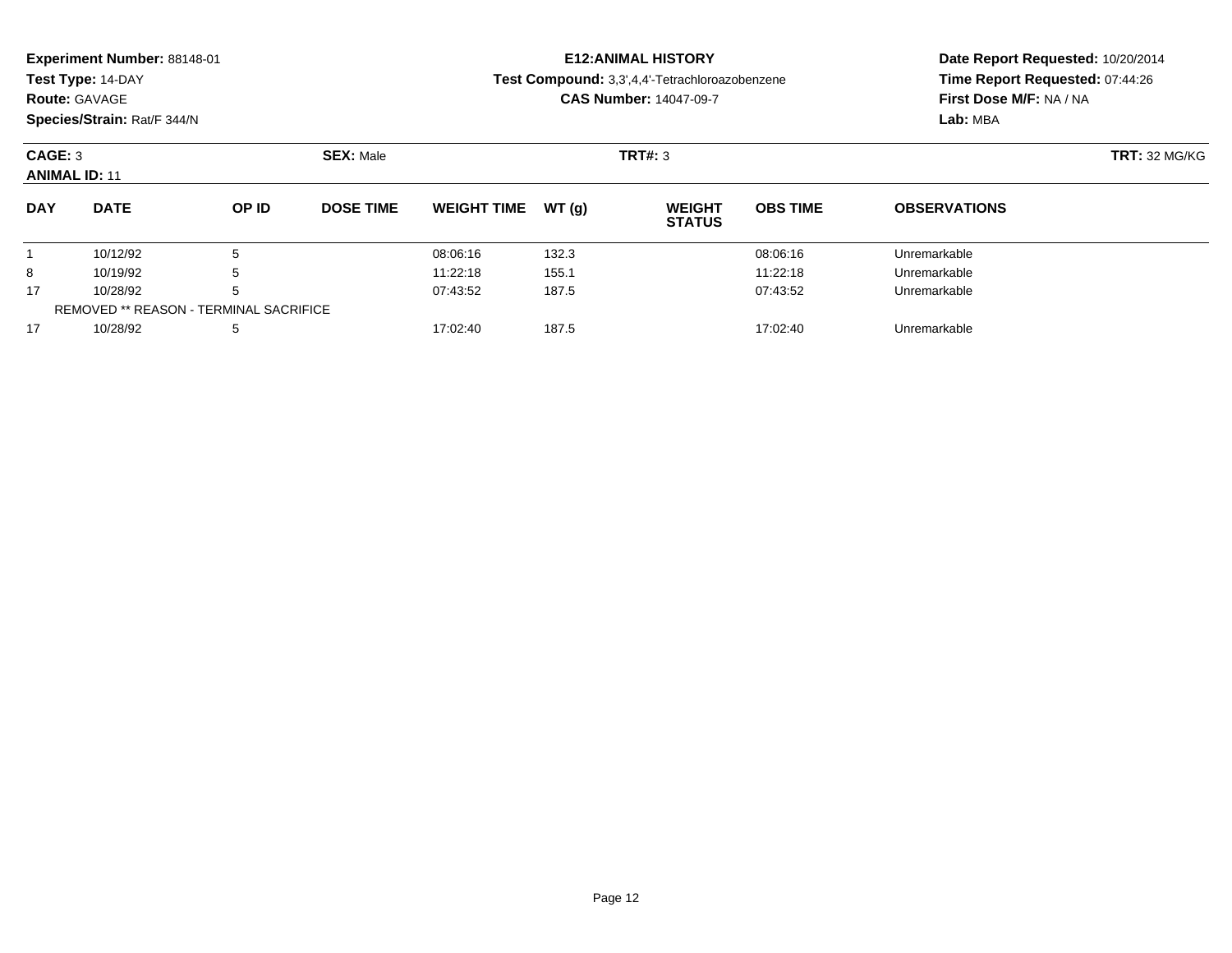|            | Experiment Number: 88148-01<br>Test Type: 14-DAY<br><b>Route: GAVAGE</b><br>Species/Strain: Rat/F 344/N |       |                               |                    |       | <b>E12: ANIMAL HISTORY</b><br>Test Compound: 3,3',4,4'-Tetrachloroazobenzene<br><b>CAS Number: 14047-09-7</b> | Date Report Requested: 10/20/2014<br>Time Report Requested: 07:44:26<br>First Dose M/F: NA / NA<br>Lab: MBA |                     |  |
|------------|---------------------------------------------------------------------------------------------------------|-------|-------------------------------|--------------------|-------|---------------------------------------------------------------------------------------------------------------|-------------------------------------------------------------------------------------------------------------|---------------------|--|
|            | CAGE: 3<br><b>SEX: Male</b><br><b>ANIMAL ID: 12</b>                                                     |       |                               |                    |       | TRT#: 3                                                                                                       | <b>TRT: 32 MG/KG</b>                                                                                        |                     |  |
| <b>DAY</b> | <b>DATE</b>                                                                                             | OP ID | <b>DOSE TIME</b>              | <b>WEIGHT TIME</b> | WT(q) | <b>WEIGHT</b><br><b>STATUS</b>                                                                                | <b>OBS TIME</b>                                                                                             | <b>OBSERVATIONS</b> |  |
|            | 10/12/92                                                                                                | 5     |                               | 08:06:16           | 114.5 |                                                                                                               | 08:06:16                                                                                                    | Unremarkable        |  |
| 8          | 10/19/92<br>5                                                                                           |       |                               | 11:22:18           | 129.8 |                                                                                                               | 11:22:18                                                                                                    | Unremarkable        |  |
| 17         | 10/28/92<br>h                                                                                           |       | 07:43:52<br>162.8<br>07:43:52 |                    |       | Unremarkable                                                                                                  |                                                                                                             |                     |  |
|            | <b>REMOVED ** REASON - TERMINAL SACRIFICE</b>                                                           |       |                               |                    |       |                                                                                                               |                                                                                                             |                     |  |

10/28/92 <sup>5</sup> 17:02:40 162.8 17:02:40 Unremarkable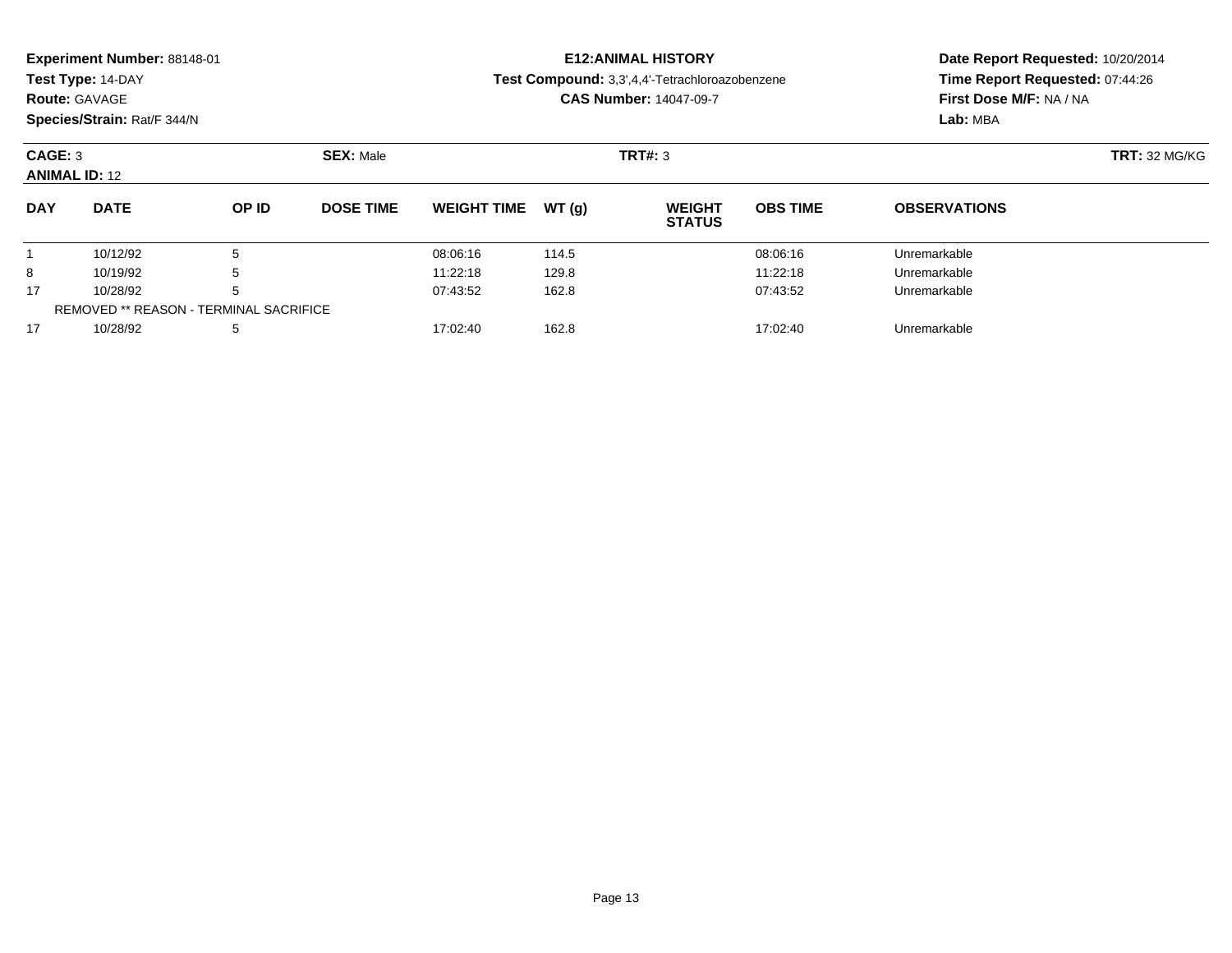| <b>Route: GAVAGE</b>            | Experiment Number: 88148-01<br>Test Type: 14-DAY<br>Species/Strain: Rat/F 344/N |       |                  |                               |       | <b>E12: ANIMAL HISTORY</b><br>Test Compound: 3,3',4,4'-Tetrachloroazobenzene<br><b>CAS Number: 14047-09-7</b> | Date Report Requested: 10/20/2014<br>Time Report Requested: 07:44:26<br>First Dose M/F: NA / NA<br>Lab: MBA |                      |  |
|---------------------------------|---------------------------------------------------------------------------------|-------|------------------|-------------------------------|-------|---------------------------------------------------------------------------------------------------------------|-------------------------------------------------------------------------------------------------------------|----------------------|--|
| CAGE: 3<br><b>ANIMAL ID: 13</b> |                                                                                 |       | <b>SEX: Male</b> |                               |       | TRT#: 3                                                                                                       |                                                                                                             | <b>TRT: 32 MG/KG</b> |  |
| <b>DAY</b>                      | <b>DATE</b>                                                                     | OP ID | <b>DOSE TIME</b> | <b>WEIGHT TIME</b>            | WT(q) | <b>WEIGHT</b><br><b>STATUS</b>                                                                                | <b>OBS TIME</b>                                                                                             | <b>OBSERVATIONS</b>  |  |
|                                 | 10/12/92                                                                        | 5     |                  | 08:06:16                      | 135.8 |                                                                                                               | 08:06:16                                                                                                    | Unremarkable         |  |
| 8                               | 10/19/92                                                                        | 5     |                  | 11:22:18                      | 162.4 |                                                                                                               | 11:22:18                                                                                                    | Unremarkable         |  |
| 17                              | 10/28/92<br>5                                                                   |       |                  | 07:43:52<br>07:43:52<br>212.1 |       |                                                                                                               |                                                                                                             | Unremarkable         |  |

10/28/92 <sup>5</sup> 17:02:40 212.1 17:02:40 Unremarkable

REMOVED \*\* REASON - TERMINAL SACRIFICE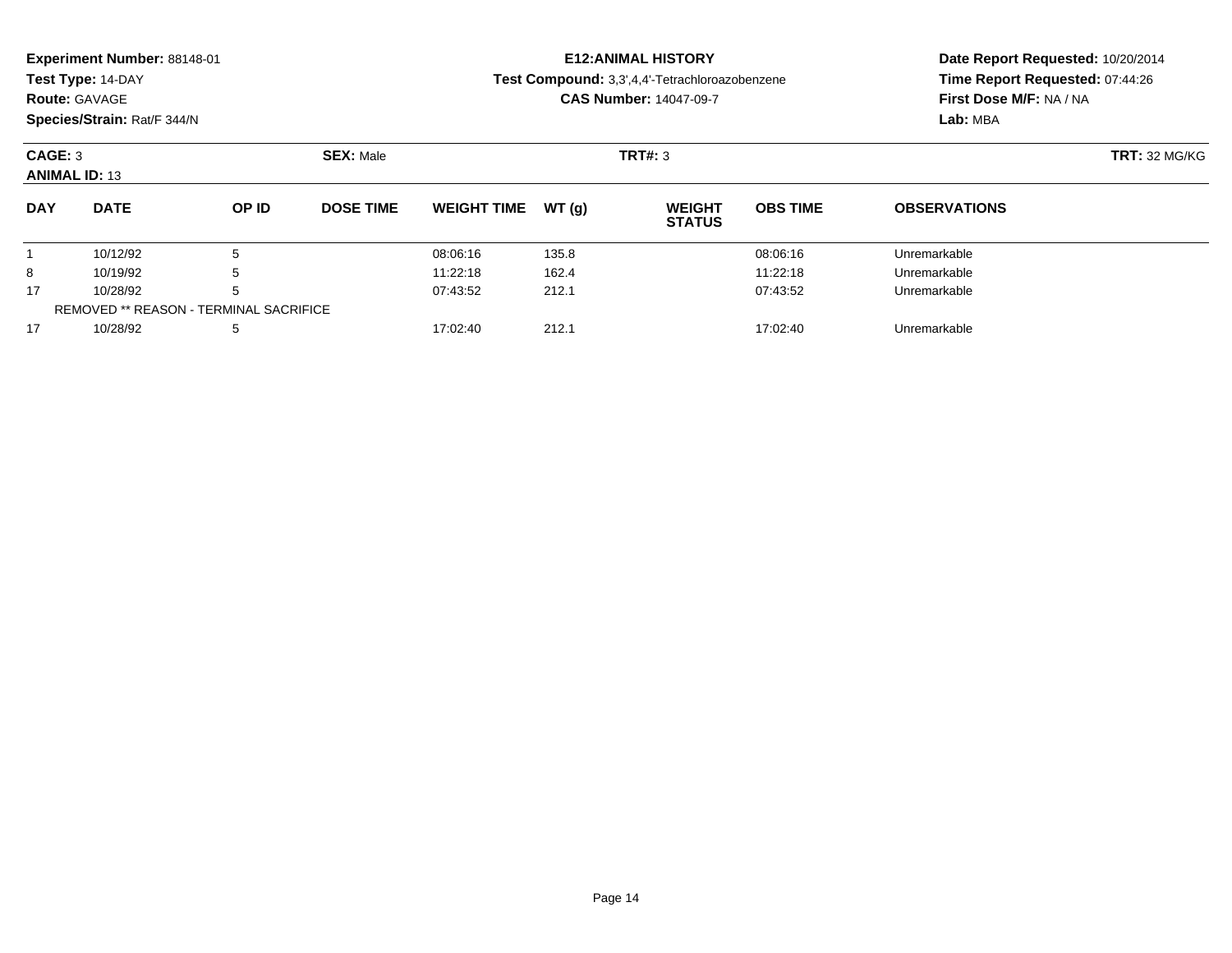|            | Experiment Number: 88148-01<br>Test Type: 14-DAY<br><b>Route: GAVAGE</b><br>Species/Strain: Rat/F 344/N |       |                  |                               |       | <b>E12: ANIMAL HISTORY</b><br>Test Compound: 3,3',4,4'-Tetrachloroazobenzene<br><b>CAS Number: 14047-09-7</b> | Date Report Requested: 10/20/2014<br>Time Report Requested: 07:44:26<br>First Dose M/F: NA / NA<br>Lab: MBA |                     |
|------------|---------------------------------------------------------------------------------------------------------|-------|------------------|-------------------------------|-------|---------------------------------------------------------------------------------------------------------------|-------------------------------------------------------------------------------------------------------------|---------------------|
|            | CAGE: 3<br><b>ANIMAL ID: 14</b>                                                                         |       |                  |                               |       | TRT#: 3                                                                                                       | <b>TRT: 32 MG/KG</b>                                                                                        |                     |
| <b>DAY</b> | <b>DATE</b>                                                                                             | OP ID | <b>DOSE TIME</b> | <b>WEIGHT TIME</b>            | WT(q) | <b>WEIGHT</b><br><b>STATUS</b>                                                                                | <b>OBS TIME</b>                                                                                             | <b>OBSERVATIONS</b> |
|            | 10/12/92                                                                                                | 5     |                  | 08:06:16                      | 125.2 |                                                                                                               | 08:06:16                                                                                                    | Unremarkable        |
| 8          | 10/19/92                                                                                                | 5     |                  | 11:22:18                      | 151.3 |                                                                                                               | 11:22:18                                                                                                    | Unremarkable        |
| 17         | 10/28/92<br>5                                                                                           |       |                  | 195.2<br>07:43:52<br>07:43:52 |       |                                                                                                               | Unremarkable                                                                                                |                     |
|            | <b>REMOVED ** REASON - TERMINAL SACRIFICE</b>                                                           |       |                  |                               |       |                                                                                                               |                                                                                                             |                     |

10/28/92 <sup>5</sup> 17:02:40 195.2 17:02:40 Unremarkable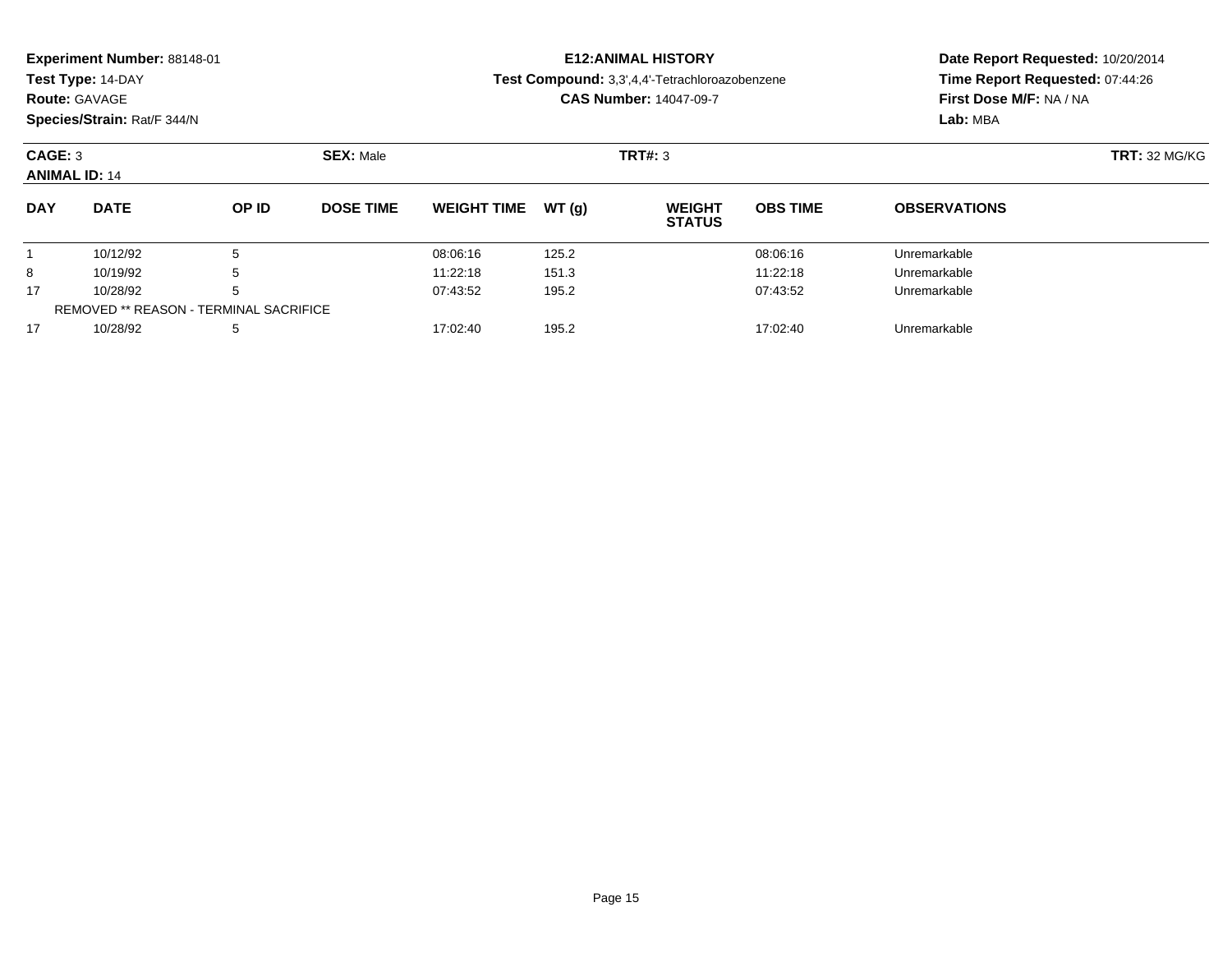| <b>Route: GAVAGE</b>            | Experiment Number: 88148-01<br>Test Type: 14-DAY<br>Species/Strain: Rat/F 344/N |       |                  |                                               |       | <b>E12: ANIMAL HISTORY</b><br>Test Compound: 3,3',4,4'-Tetrachloroazobenzene<br><b>CAS Number: 14047-09-7</b> | Date Report Requested: 10/20/2014<br>Time Report Requested: 07:44:26<br>First Dose M/F: NA / NA<br>Lab: MBA |                     |  |
|---------------------------------|---------------------------------------------------------------------------------|-------|------------------|-----------------------------------------------|-------|---------------------------------------------------------------------------------------------------------------|-------------------------------------------------------------------------------------------------------------|---------------------|--|
| CAGE: 3<br><b>ANIMAL ID: 15</b> |                                                                                 |       | <b>SEX: Male</b> |                                               |       | TRT#: 3                                                                                                       | <b>TRT: 32 MG/KG</b>                                                                                        |                     |  |
| <b>DAY</b>                      | <b>DATE</b>                                                                     | OP ID | <b>DOSE TIME</b> | <b>WEIGHT TIME</b>                            | WT(q) | <b>WEIGHT</b><br><b>STATUS</b>                                                                                | <b>OBS TIME</b>                                                                                             | <b>OBSERVATIONS</b> |  |
|                                 | 10/12/92                                                                        | 5     |                  | 08:06:16                                      | 122.0 |                                                                                                               | 08:06:16                                                                                                    | Unremarkable        |  |
| 8                               | 10/19/92                                                                        | 5     |                  | 11:22:18                                      | 140.0 |                                                                                                               | 11:22:18                                                                                                    | Unremarkable        |  |
| 17                              | 10/28/92<br>.b                                                                  |       |                  | 07:43:52<br>170.3<br>07:43:52<br>Unremarkable |       |                                                                                                               |                                                                                                             |                     |  |

10/28/92 <sup>5</sup> 17:02:40 170.3 17:02:40 Unremarkable

REMOVED \*\* REASON - TERMINAL SACRIFICE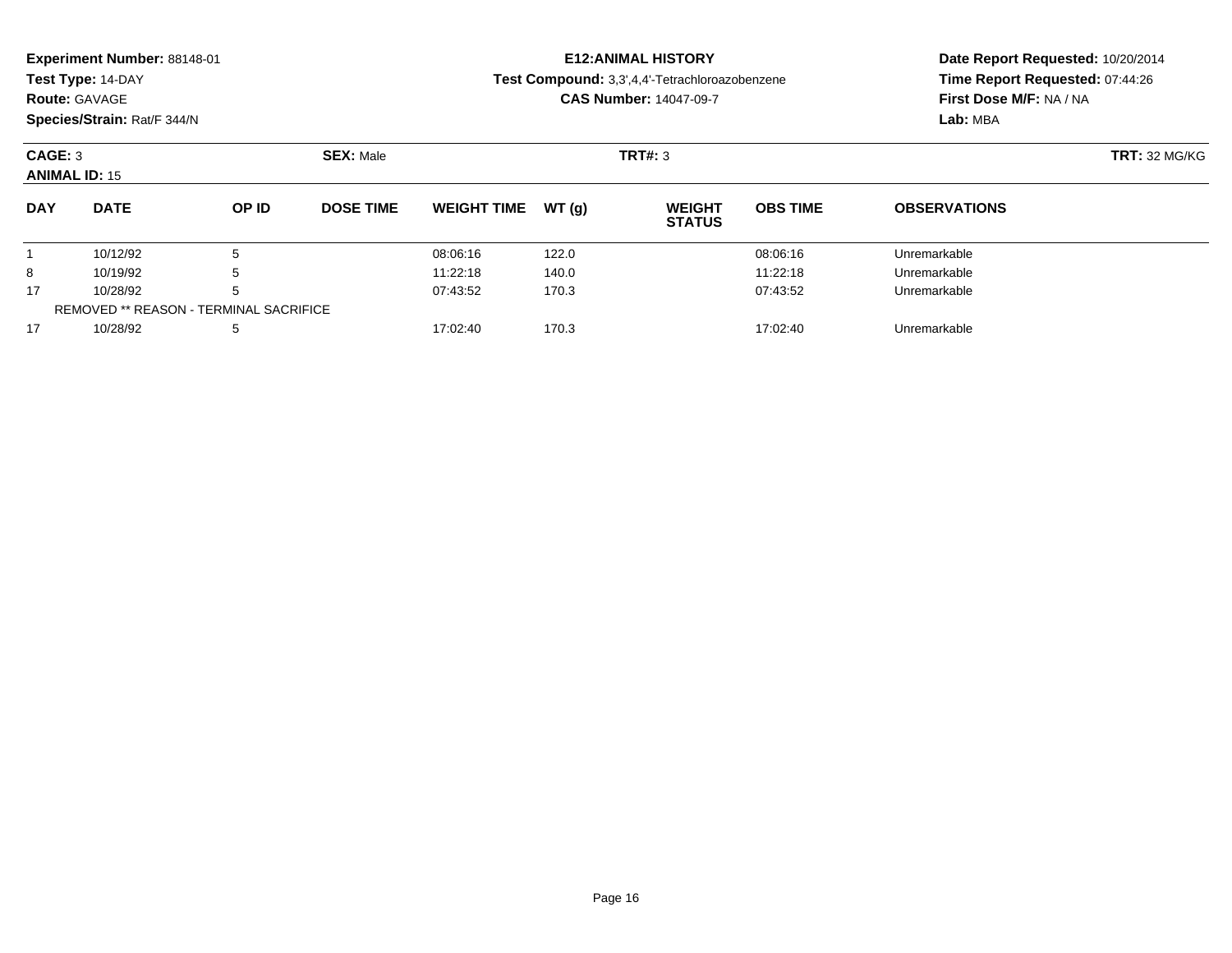|                                 | Experiment Number: 88148-01<br>Test Type: 14-DAY<br><b>Route: GAVAGE</b> |       |                  |                               |                | <b>E12: ANIMAL HISTORY</b><br>Test Compound: 3,3',4,4'-Tetrachloroazobenzene<br><b>CAS Number: 14047-09-7</b> | Date Report Requested: 10/20/2014<br>Time Report Requested: 07:44:26<br>First Dose M/F: NA / NA<br>Lab: MBA |                     |  |
|---------------------------------|--------------------------------------------------------------------------|-------|------------------|-------------------------------|----------------|---------------------------------------------------------------------------------------------------------------|-------------------------------------------------------------------------------------------------------------|---------------------|--|
|                                 | Species/Strain: Rat/F 344/N                                              |       |                  |                               |                |                                                                                                               |                                                                                                             |                     |  |
| CAGE: 4<br><b>ANIMAL ID: 16</b> |                                                                          |       | <b>SEX: Male</b> |                               | <b>TRT#: 4</b> | <b>TRT: 80 MG/KG</b>                                                                                          |                                                                                                             |                     |  |
| <b>DAY</b>                      | <b>DATE</b>                                                              | OP ID | <b>DOSE TIME</b> | <b>WEIGHT TIME</b>            | WT(q)          | <b>WEIGHT</b><br><b>STATUS</b>                                                                                | <b>OBS TIME</b>                                                                                             | <b>OBSERVATIONS</b> |  |
|                                 | 10/12/92                                                                 | 5     |                  | 08:09:58                      | 131.1          |                                                                                                               | 08:09:58                                                                                                    | Unremarkable        |  |
| 8                               | 10/19/92<br>5                                                            |       |                  | 11:24:58                      | 157.6          |                                                                                                               | 11:24:58                                                                                                    | Unremarkable        |  |
| 17                              | 10/28/92<br>h                                                            |       |                  | 07:46:22<br>202.4<br>07:46:22 |                |                                                                                                               | Unremarkable                                                                                                |                     |  |
|                                 | <b>REMOVED ** REASON - TERMINAL SACRIFICE</b>                            |       |                  |                               |                |                                                                                                               |                                                                                                             |                     |  |

10/28/92 <sup>5</sup> 17:02:42 202.4 17:02:42 Unremarkable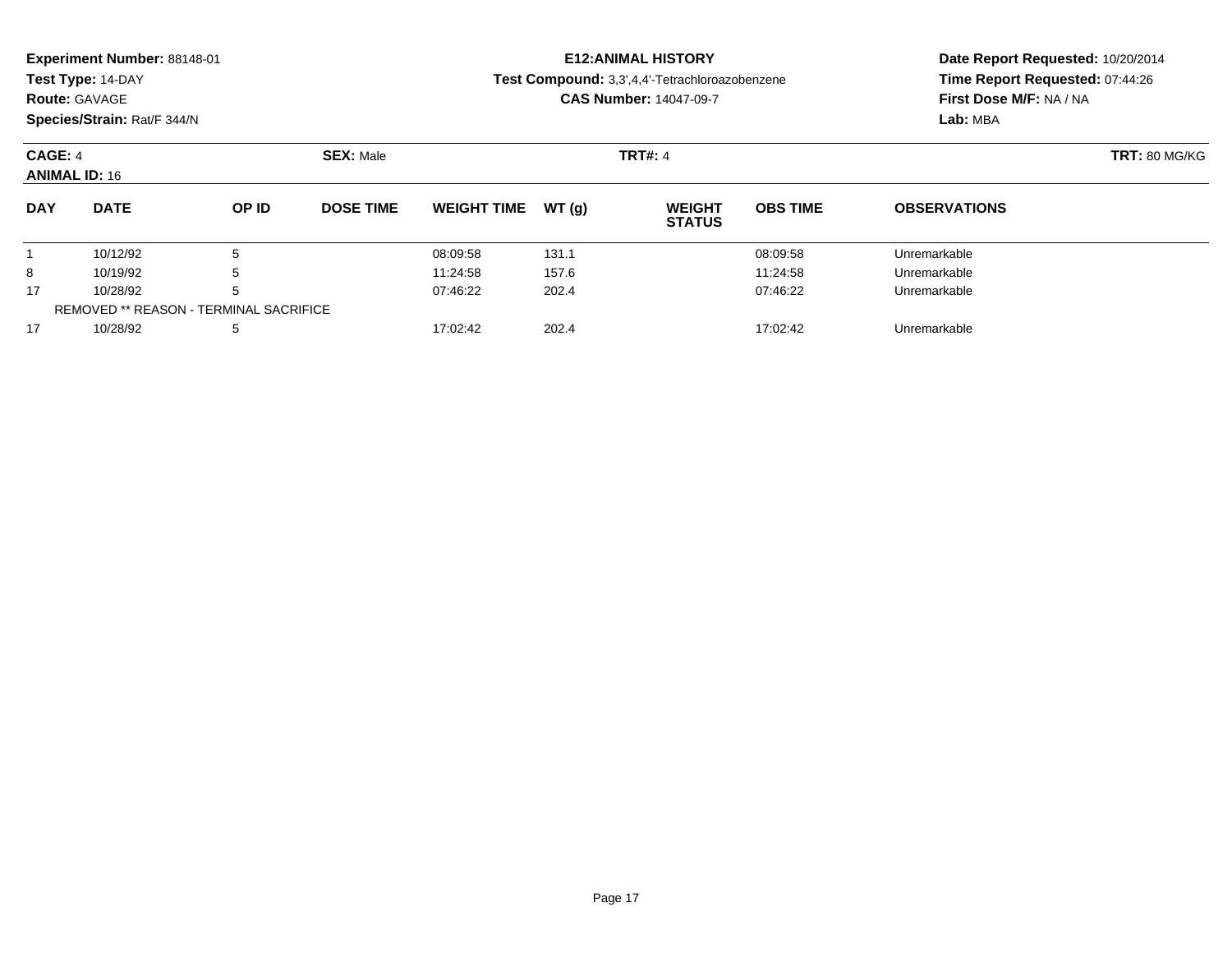|                      | Experiment Number: 88148-01<br>Test Type: 14-DAY<br><b>Route: GAVAGE</b><br>Species/Strain: Rat/F 344/N |       |                               |                    | <b>E12: ANIMAL HISTORY</b><br>Test Compound: 3,3',4,4'-Tetrachloroazobenzene<br><b>CAS Number: 14047-09-7</b> | Date Report Requested: 10/20/2014<br>Time Report Requested: 07:44:26<br>First Dose M/F: NA / NA<br>Lab: MBA |                      |                     |  |
|----------------------|---------------------------------------------------------------------------------------------------------|-------|-------------------------------|--------------------|---------------------------------------------------------------------------------------------------------------|-------------------------------------------------------------------------------------------------------------|----------------------|---------------------|--|
| CAGE: 4              |                                                                                                         |       | <b>SEX: Male</b>              |                    |                                                                                                               | <b>TRT#: 4</b>                                                                                              | <b>TRT: 80 MG/KG</b> |                     |  |
| <b>ANIMAL ID: 17</b> |                                                                                                         |       |                               |                    |                                                                                                               |                                                                                                             |                      |                     |  |
| <b>DAY</b>           | <b>DATE</b>                                                                                             | OP ID | <b>DOSE TIME</b>              | <b>WEIGHT TIME</b> | WT(q)                                                                                                         | <b>WEIGHT</b><br><b>STATUS</b>                                                                              | <b>OBS TIME</b>      | <b>OBSERVATIONS</b> |  |
|                      | 10/12/92                                                                                                | 5     |                               | 08:09:58           | 116.7                                                                                                         |                                                                                                             | 08:09:58             | Unremarkable        |  |
| 8                    | 10/19/92<br>5                                                                                           |       |                               | 11:24:58           | 137.6                                                                                                         |                                                                                                             | 11:24:58             | Unremarkable        |  |
| 17                   | 10/28/92<br>h                                                                                           |       | 07:46:22<br>178.9<br>07:46:22 |                    |                                                                                                               | Unremarkable                                                                                                |                      |                     |  |
|                      | <b>REMOVED ** REASON - TERMINAL SACRIFICE</b>                                                           |       |                               |                    |                                                                                                               |                                                                                                             |                      |                     |  |

10/28/92 <sup>5</sup> 17:02:42 178.9 17:02:42 Unremarkable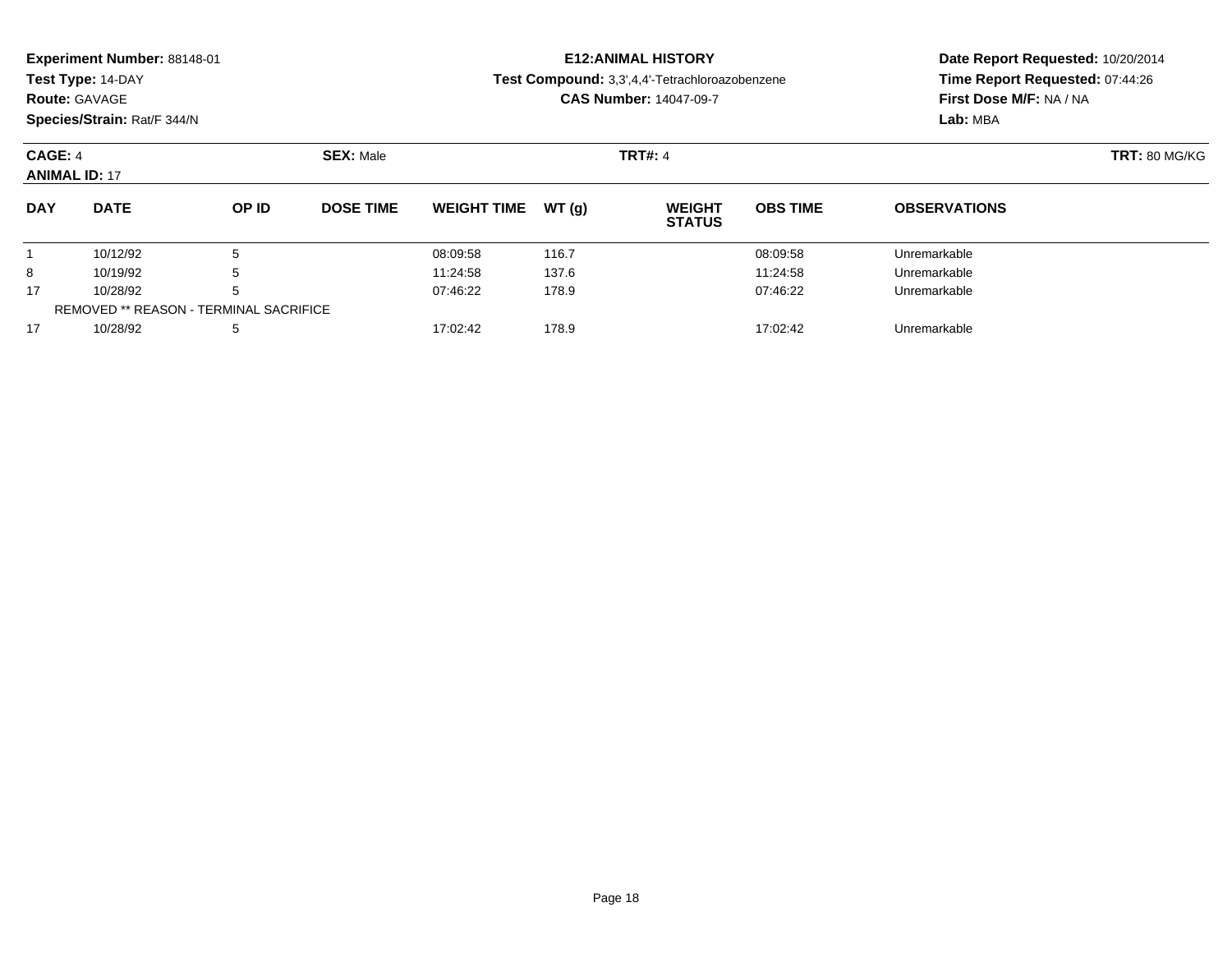|                                 | Experiment Number: 88148-01<br>Test Type: 14-DAY<br><b>Route: GAVAGE</b> |       |                               |                    | <b>E12: ANIMAL HISTORY</b><br>Test Compound: 3,3',4,4'-Tetrachloroazobenzene<br><b>CAS Number: 14047-09-7</b> | Date Report Requested: 10/20/2014<br>Time Report Requested: 07:44:26<br>First Dose M/F: NA / NA<br>Lab: MBA |                      |                     |  |
|---------------------------------|--------------------------------------------------------------------------|-------|-------------------------------|--------------------|---------------------------------------------------------------------------------------------------------------|-------------------------------------------------------------------------------------------------------------|----------------------|---------------------|--|
|                                 | Species/Strain: Rat/F 344/N                                              |       |                               |                    |                                                                                                               |                                                                                                             |                      |                     |  |
| CAGE: 4<br><b>ANIMAL ID: 18</b> |                                                                          |       | <b>SEX: Male</b>              |                    |                                                                                                               | <b>TRT#: 4</b>                                                                                              | <b>TRT: 80 MG/KG</b> |                     |  |
| <b>DAY</b>                      | <b>DATE</b>                                                              | OP ID | <b>DOSE TIME</b>              | <b>WEIGHT TIME</b> | WT(q)                                                                                                         | <b>WEIGHT</b><br><b>STATUS</b>                                                                              | <b>OBS TIME</b>      | <b>OBSERVATIONS</b> |  |
|                                 | 10/12/92                                                                 | 5     |                               | 08:09:58           | 124.0                                                                                                         |                                                                                                             | 08:09:58             | Unremarkable        |  |
| 8                               | 10/19/92<br>5                                                            |       |                               | 11:24:58           | 152.5                                                                                                         |                                                                                                             | 11:24:58             | Unremarkable        |  |
| 17                              | 10/28/92<br>h                                                            |       | 07:46:22<br>201.9<br>07:46:22 |                    |                                                                                                               | Unremarkable                                                                                                |                      |                     |  |
|                                 | <b>REMOVED ** REASON - TERMINAL SACRIFICE</b>                            |       |                               |                    |                                                                                                               |                                                                                                             |                      |                     |  |

10/28/92 <sup>5</sup> 17:02:42 201.9 17:02:42 Unremarkable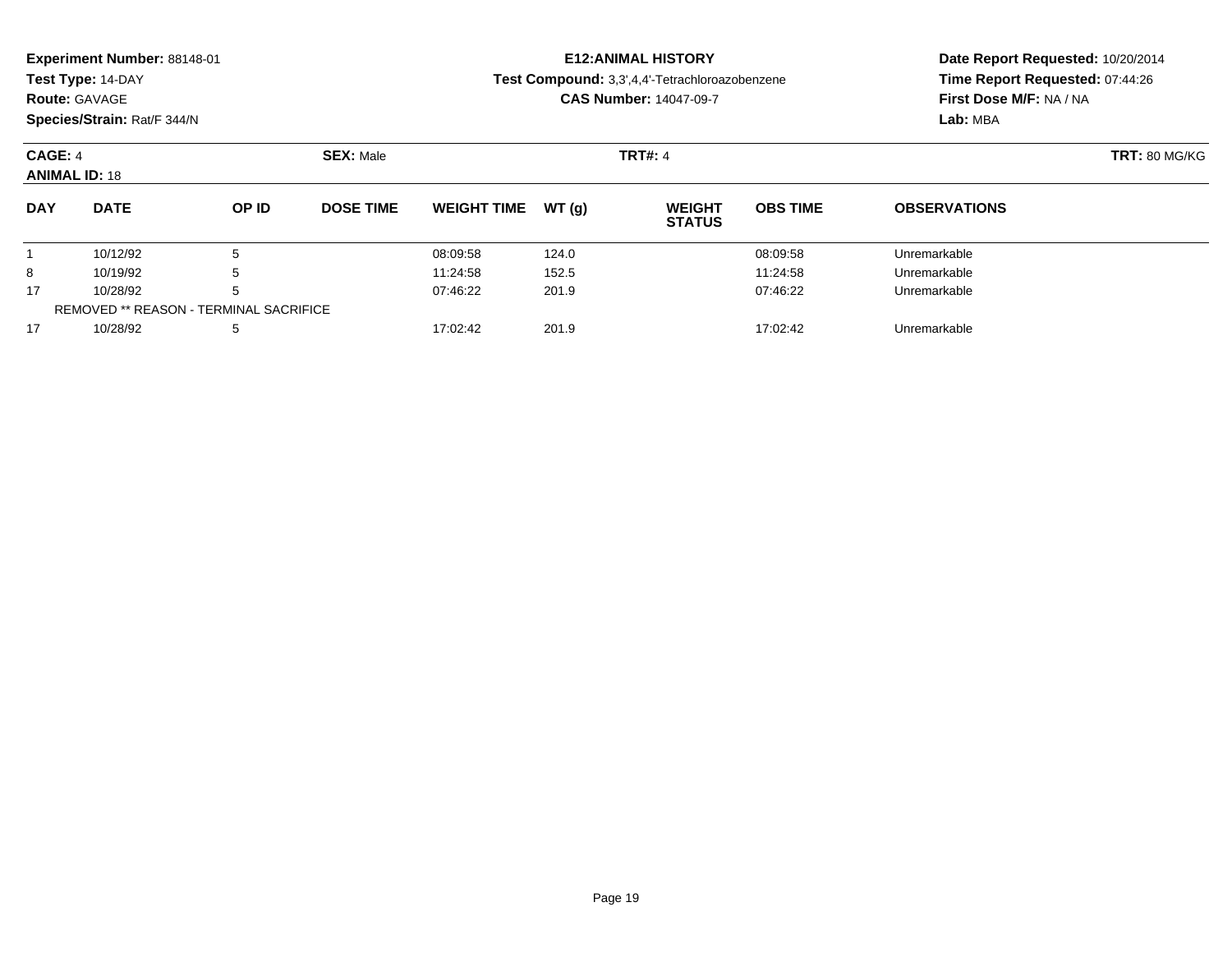|            | Experiment Number: 88148-01<br>Test Type: 14-DAY<br><b>Route: GAVAGE</b><br>Species/Strain: Rat/F 344/N |       |                  |                               |                | <b>E12: ANIMAL HISTORY</b><br>Test Compound: 3,3',4,4'-Tetrachloroazobenzene<br><b>CAS Number: 14047-09-7</b> | Date Report Requested: 10/20/2014<br>Time Report Requested: 07:44:26<br>First Dose M/F: NA / NA<br>Lab: MBA |                     |  |
|------------|---------------------------------------------------------------------------------------------------------|-------|------------------|-------------------------------|----------------|---------------------------------------------------------------------------------------------------------------|-------------------------------------------------------------------------------------------------------------|---------------------|--|
| CAGE: 4    | <b>ANIMAL ID: 19</b>                                                                                    |       | <b>SEX: Male</b> |                               | <b>TRT#: 4</b> | <b>TRT: 80 MG/KG</b>                                                                                          |                                                                                                             |                     |  |
| <b>DAY</b> | <b>DATE</b>                                                                                             | OP ID | <b>DOSE TIME</b> | <b>WEIGHT TIME</b>            | WT (g)         | <b>WEIGHT</b><br><b>STATUS</b>                                                                                | <b>OBS TIME</b>                                                                                             | <b>OBSERVATIONS</b> |  |
|            | 5<br>10/12/92                                                                                           |       |                  | 08:09:58                      | 132.2          |                                                                                                               | 08:09:58                                                                                                    | Unremarkable        |  |
| 8          | 10/19/92<br>5                                                                                           |       |                  | 11:24:58                      | 150.1          |                                                                                                               | 11:24:58                                                                                                    | Unremarkable        |  |
| 17         | 5<br>10/28/92                                                                                           |       |                  | 182.1<br>07:46:22<br>07:46:22 |                |                                                                                                               |                                                                                                             | Unremarkable        |  |

10/28/92 <sup>5</sup> 17:02:42 182.1 17:02:42 Unremarkable

REMOVED \*\* REASON - TERMINAL SACRIFICE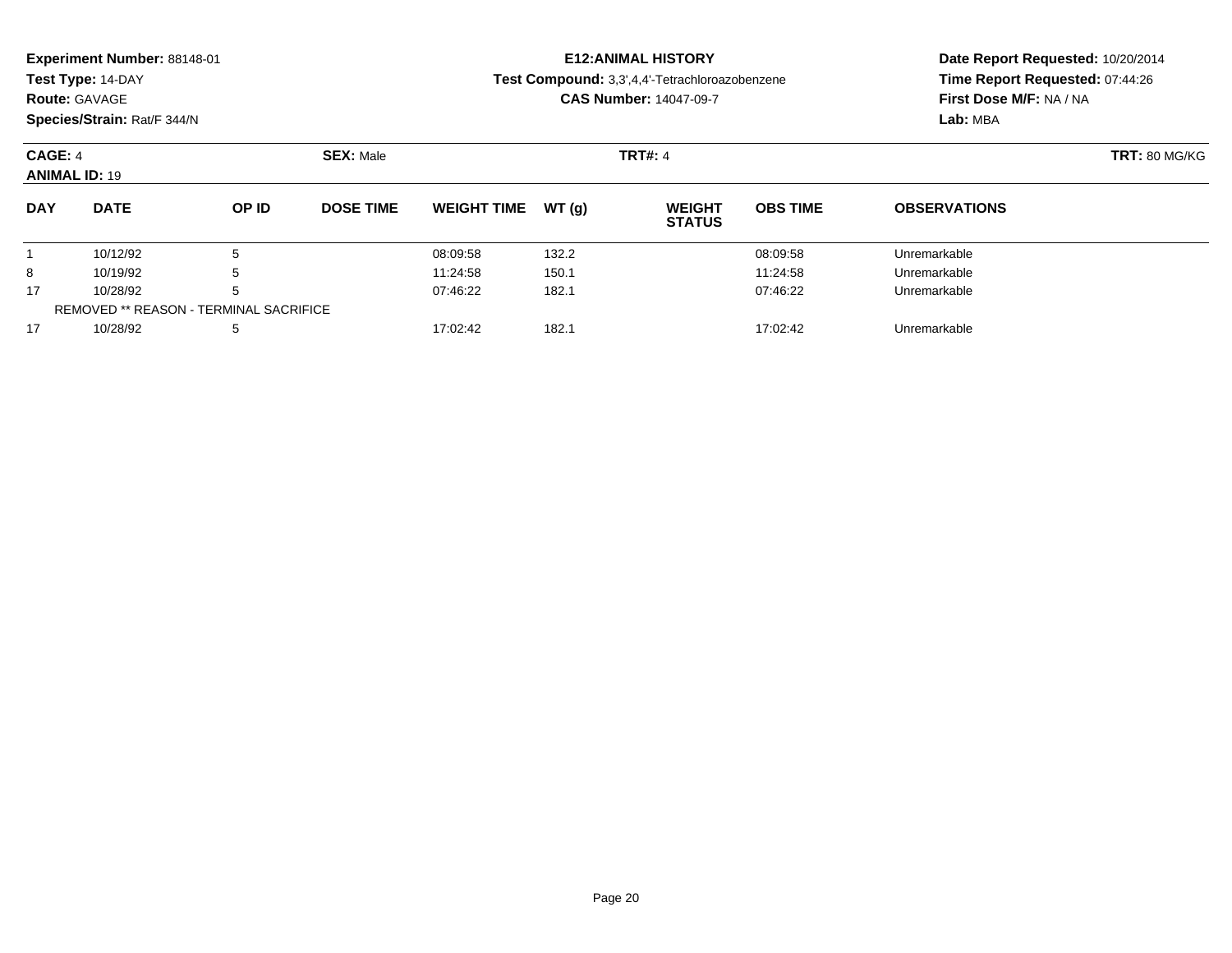|            | Experiment Number: 88148-01<br>Test Type: 14-DAY<br><b>Route: GAVAGE</b><br>Species/Strain: Rat/F 344/N |       |                  | <b>E12: ANIMAL HISTORY</b><br>Test Compound: 3,3',4,4'-Tetrachloroazobenzene<br><b>CAS Number: 14047-09-7</b> | Date Report Requested: 10/20/2014<br>Time Report Requested: 07:44:26<br>First Dose M/F: NA / NA<br>Lab: MBA |                                |                 |                      |  |
|------------|---------------------------------------------------------------------------------------------------------|-------|------------------|---------------------------------------------------------------------------------------------------------------|-------------------------------------------------------------------------------------------------------------|--------------------------------|-----------------|----------------------|--|
| CAGE: 4    |                                                                                                         |       | <b>SEX: Male</b> |                                                                                                               |                                                                                                             | <b>TRT#: 4</b>                 |                 | <b>TRT: 80 MG/KG</b> |  |
|            | <b>ANIMAL ID: 20</b>                                                                                    |       |                  |                                                                                                               |                                                                                                             |                                |                 |                      |  |
| <b>DAY</b> | <b>DATE</b>                                                                                             | OP ID | <b>DOSE TIME</b> | <b>WEIGHT TIME</b>                                                                                            | WT(q)                                                                                                       | <b>WEIGHT</b><br><b>STATUS</b> | <b>OBS TIME</b> | <b>OBSERVATIONS</b>  |  |
|            | 10/12/92                                                                                                | 5     |                  | 08:09:58                                                                                                      | 133.5                                                                                                       |                                | 08:09:58        | Unremarkable         |  |
| 8          | 5<br>10/19/92                                                                                           |       |                  | 11:24:58                                                                                                      | 164.7                                                                                                       |                                | 11:24:58        | Unremarkable         |  |
| 17         | 5<br>10/28/92                                                                                           |       |                  | 07:46:22<br>209.9<br>07:46:22                                                                                 |                                                                                                             |                                | Unremarkable    |                      |  |
|            | <b>REMOVED ** REASON - TERMINAL SACRIFICE</b>                                                           |       |                  |                                                                                                               |                                                                                                             |                                |                 |                      |  |

10/28/92 <sup>5</sup> 17:02:42 209.9 17:02:42 Unremarkable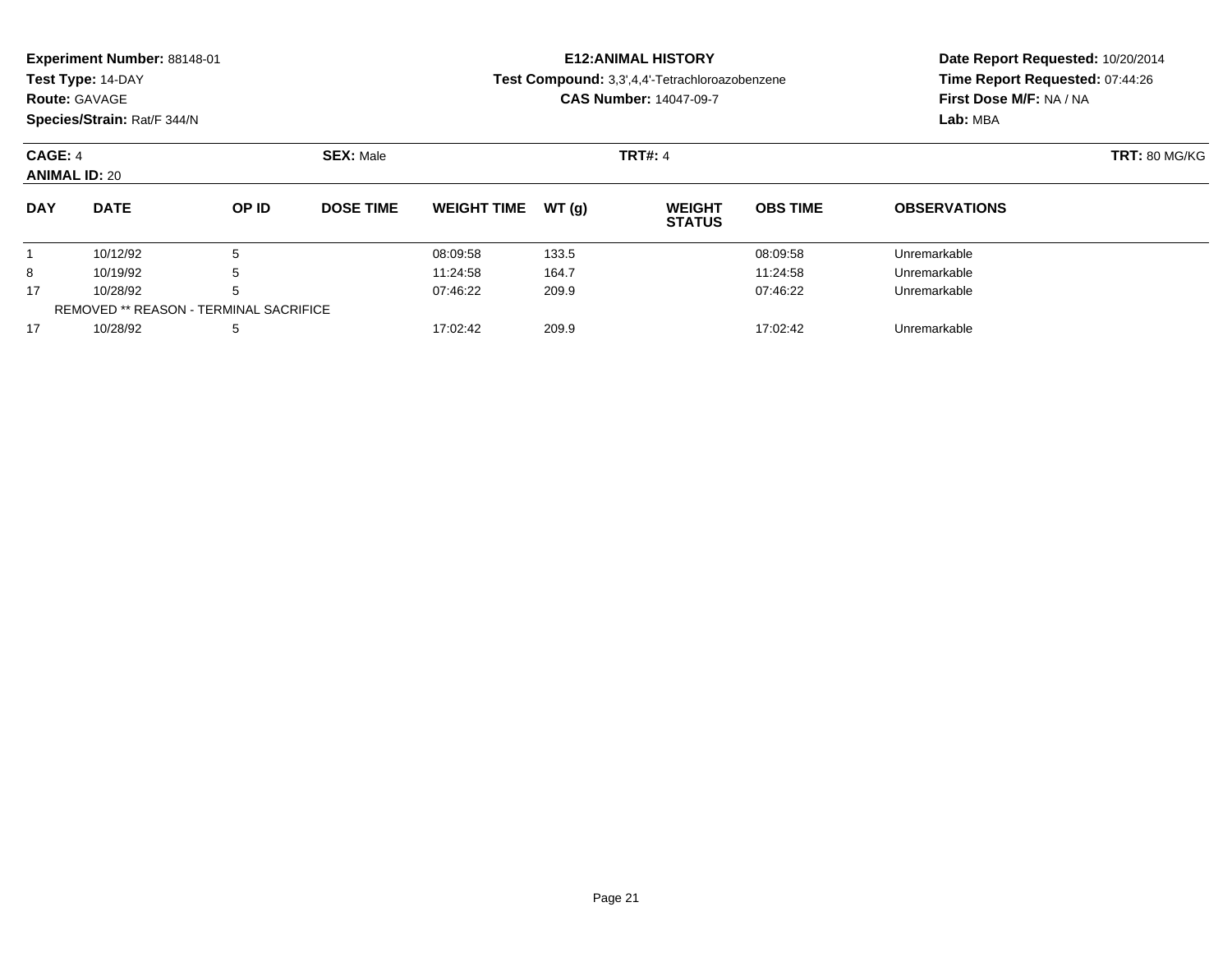|                                 | Experiment Number: 88148-01<br>Test Type: 14-DAY<br><b>Route: GAVAGE</b><br>Species/Strain: Rat/F 344/N |       |                  |                               |                | <b>E12: ANIMAL HISTORY</b><br>Test Compound: 3,3',4,4'-Tetrachloroazobenzene<br><b>CAS Number: 14047-09-7</b> | Date Report Requested: 10/20/2014<br>Time Report Requested: 07:44:26<br>First Dose M/F: NA / NA<br>Lab: MBA |                     |       |  |
|---------------------------------|---------------------------------------------------------------------------------------------------------|-------|------------------|-------------------------------|----------------|---------------------------------------------------------------------------------------------------------------|-------------------------------------------------------------------------------------------------------------|---------------------|-------|--|
| CAGE: 5<br><b>ANIMAL ID: 21</b> |                                                                                                         |       | <b>SEX: Male</b> |                               | <b>TRT#: 5</b> |                                                                                                               |                                                                                                             | <b>TRT:</b> 200     | MG/KG |  |
| <b>DAY</b>                      | <b>DATE</b>                                                                                             | OP ID | <b>DOSE TIME</b> | <b>WEIGHT TIME</b>            | WT (g)         | <b>WEIGHT</b><br><b>STATUS</b>                                                                                | <b>OBS TIME</b>                                                                                             | <b>OBSERVATIONS</b> |       |  |
|                                 | 5<br>10/12/92                                                                                           |       |                  | 08:13:56                      | 138.7          |                                                                                                               | 08:13:56                                                                                                    | Unremarkable        |       |  |
| 8                               | 5<br>10/19/92                                                                                           |       |                  | 11:27:36                      | 161.6          |                                                                                                               | 11:27:36                                                                                                    | Unremarkable        |       |  |
| 17                              | 10/28/92<br>5                                                                                           |       |                  | 199.9<br>07:49:30<br>07:49:30 |                |                                                                                                               |                                                                                                             | Unremarkable        |       |  |

10/28/92 <sup>5</sup> 17:02:44 199.9 17:02:44 Unremarkable

REMOVED \*\* REASON - TERMINAL SACRIFICE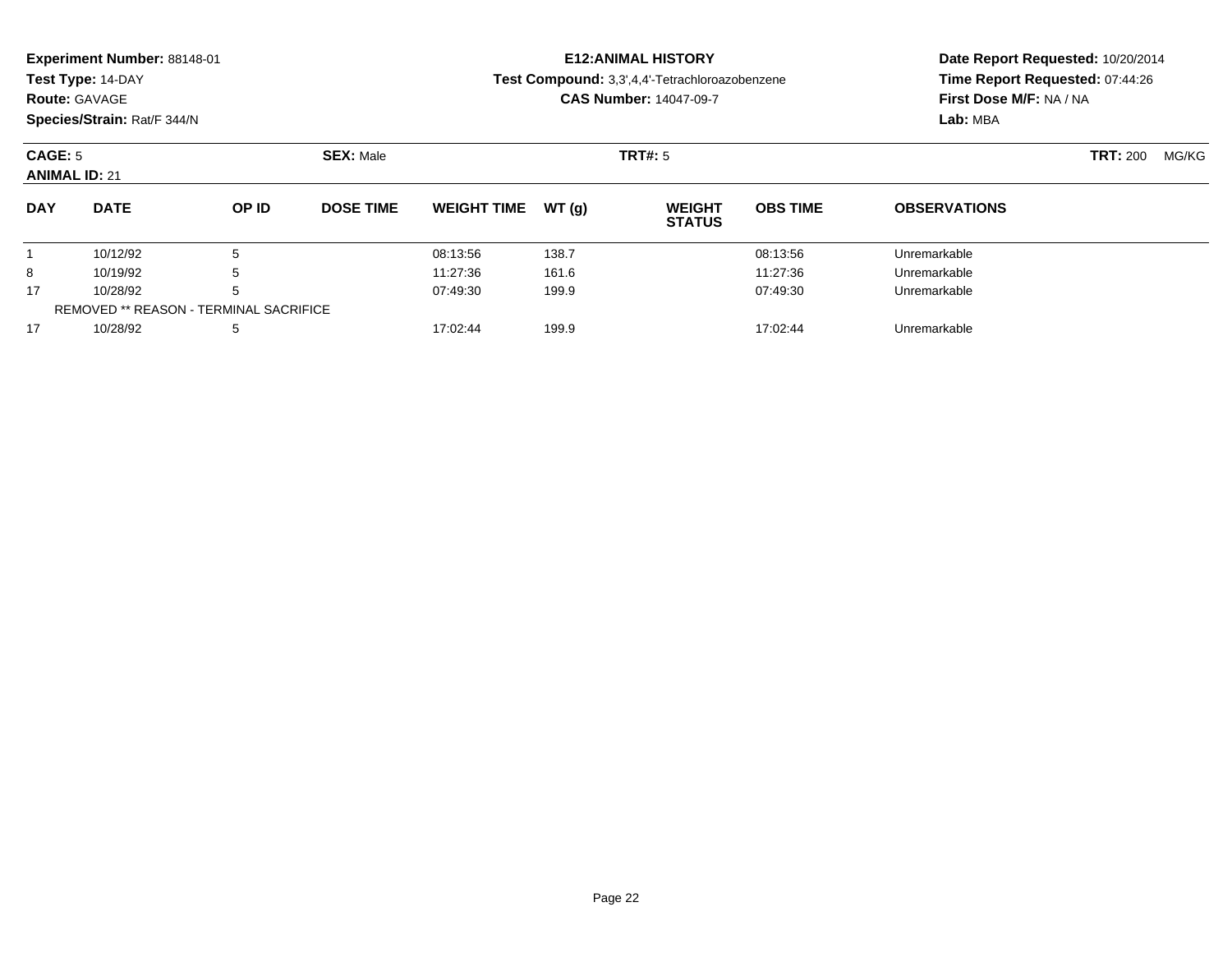|            | <b>Experiment Number: 88148-01</b><br>Test Type: 14-DAY<br><b>Route: GAVAGE</b><br>Species/Strain: Rat/F 344/N |  |                  |                     | <b>E12:ANIMAL HISTORY</b><br>Test Compound: 3,3',4,4'-Tetrachloroazobenzene<br><b>CAS Number: 14047-09-7</b> | Date Report Requested: 10/20/2014<br>Time Report Requested: 07:44:26<br>First Dose M/F: NA / NA<br>Lab: MBA |                     |                          |
|------------|----------------------------------------------------------------------------------------------------------------|--|------------------|---------------------|--------------------------------------------------------------------------------------------------------------|-------------------------------------------------------------------------------------------------------------|---------------------|--------------------------|
| CAGE: 5    | <b>ANIMAL ID: 22</b>                                                                                           |  | <b>SEX: Male</b> |                     | TRT#: 5                                                                                                      |                                                                                                             |                     | <b>TRT: 200</b><br>MG/KG |
| <b>DAY</b> | <b>DATE</b><br>OP ID<br><b>DOSE TIME</b>                                                                       |  |                  | WEIGHT TIME $WT(q)$ | <b>WEIGHT</b><br><b>STATUS</b>                                                                               | <b>OBS TIME</b>                                                                                             | <b>OBSERVATIONS</b> |                          |

10/12/92 <sup>5</sup> 08:13:56 120.8 08:13:56 Unremarkable

8 10/19/92 5 5 11:27:36 143.8 11:27:36 15 11:27:36 143.8 11:27:36 Unremarkable

10/28/92 <sup>5</sup> 07:49:30 181.3 07:49:30 Unremarkable

10/28/92 <sup>5</sup> 17:02:44 181.3 17:02:44 Unremarkable

1

8

17

17

REMOVED \*\* REASON - TERMINAL SACRIFICE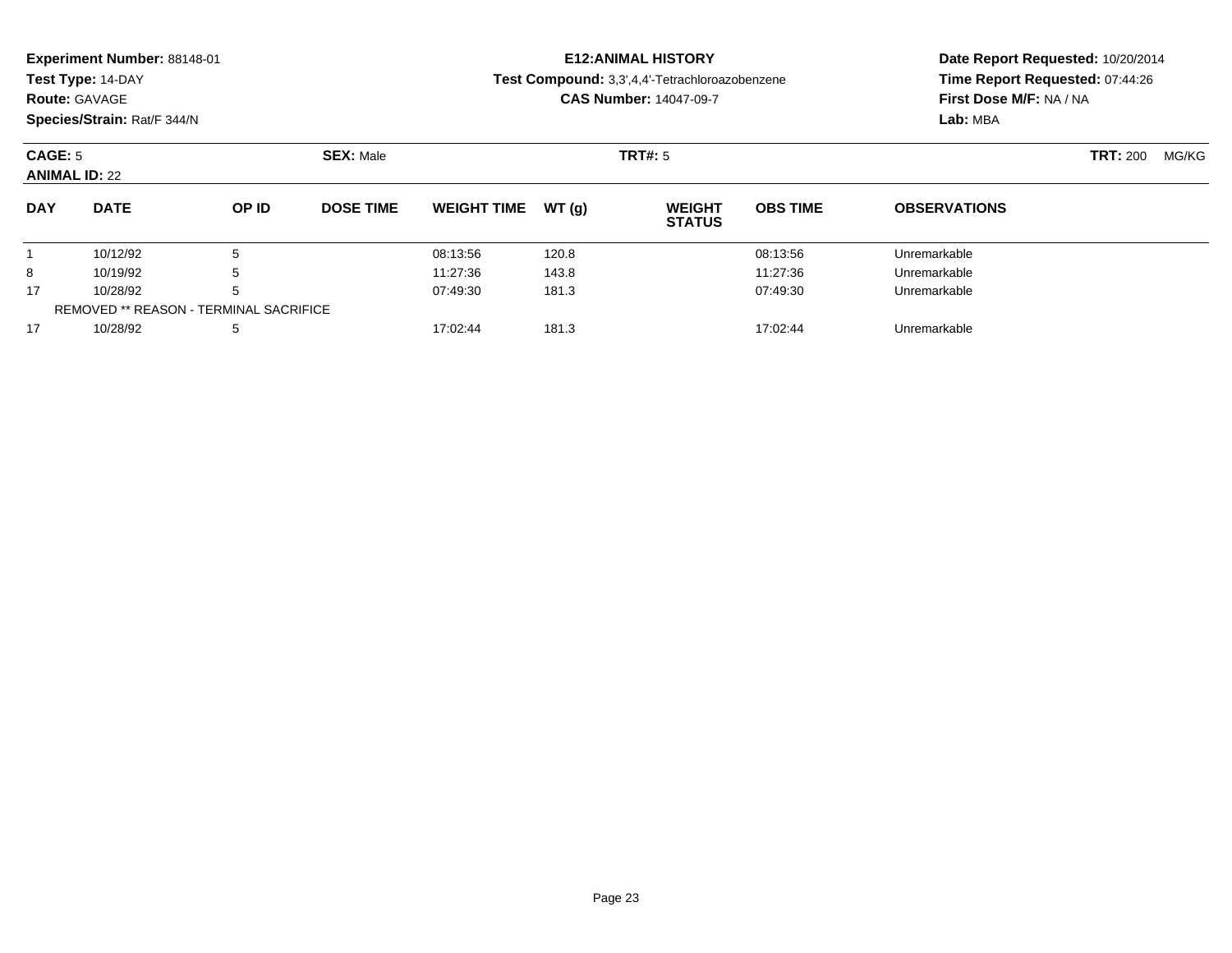|            | Experiment Number: 88148-01<br>Test Type: 14-DAY<br><b>Route: GAVAGE</b><br>Species/Strain: Rat/F 344/N |       |                  |                               |         | <b>E12: ANIMAL HISTORY</b><br>Test Compound: 3,3',4,4'-Tetrachloroazobenzene<br><b>CAS Number: 14047-09-7</b> | Date Report Requested: 10/20/2014<br>Time Report Requested: 07:44:26<br>First Dose M/F: NA / NA<br>Lab: MBA |                     |  |  |
|------------|---------------------------------------------------------------------------------------------------------|-------|------------------|-------------------------------|---------|---------------------------------------------------------------------------------------------------------------|-------------------------------------------------------------------------------------------------------------|---------------------|--|--|
| CAGE: 5    | <b>ANIMAL ID: 23</b>                                                                                    |       | <b>SEX: Male</b> |                               | TRT#: 5 |                                                                                                               | <b>TRT:</b> 200                                                                                             | MG/KG               |  |  |
| <b>DAY</b> | <b>DATE</b>                                                                                             | OP ID | <b>DOSE TIME</b> | <b>WEIGHT TIME</b>            | WT(q)   | <b>WEIGHT</b><br><b>STATUS</b>                                                                                | <b>OBS TIME</b>                                                                                             | <b>OBSERVATIONS</b> |  |  |
|            | 5<br>10/12/92                                                                                           |       |                  | 08:13:56                      | 125.7   |                                                                                                               | 08:13:56                                                                                                    | Unremarkable        |  |  |
| 8          | 5<br>10/19/92                                                                                           |       |                  | 11:27:36<br>151.5<br>11:27:36 |         |                                                                                                               |                                                                                                             | Unremarkable        |  |  |
| 17         | 5<br>10/28/92                                                                                           |       |                  | 194.6<br>07:49:30<br>07:49:30 |         |                                                                                                               |                                                                                                             | Unremarkable        |  |  |

10/28/92 <sup>5</sup> 17:02:44 194.6 17:02:44 Unremarkable

REMOVED \*\* REASON - TERMINAL SACRIFICE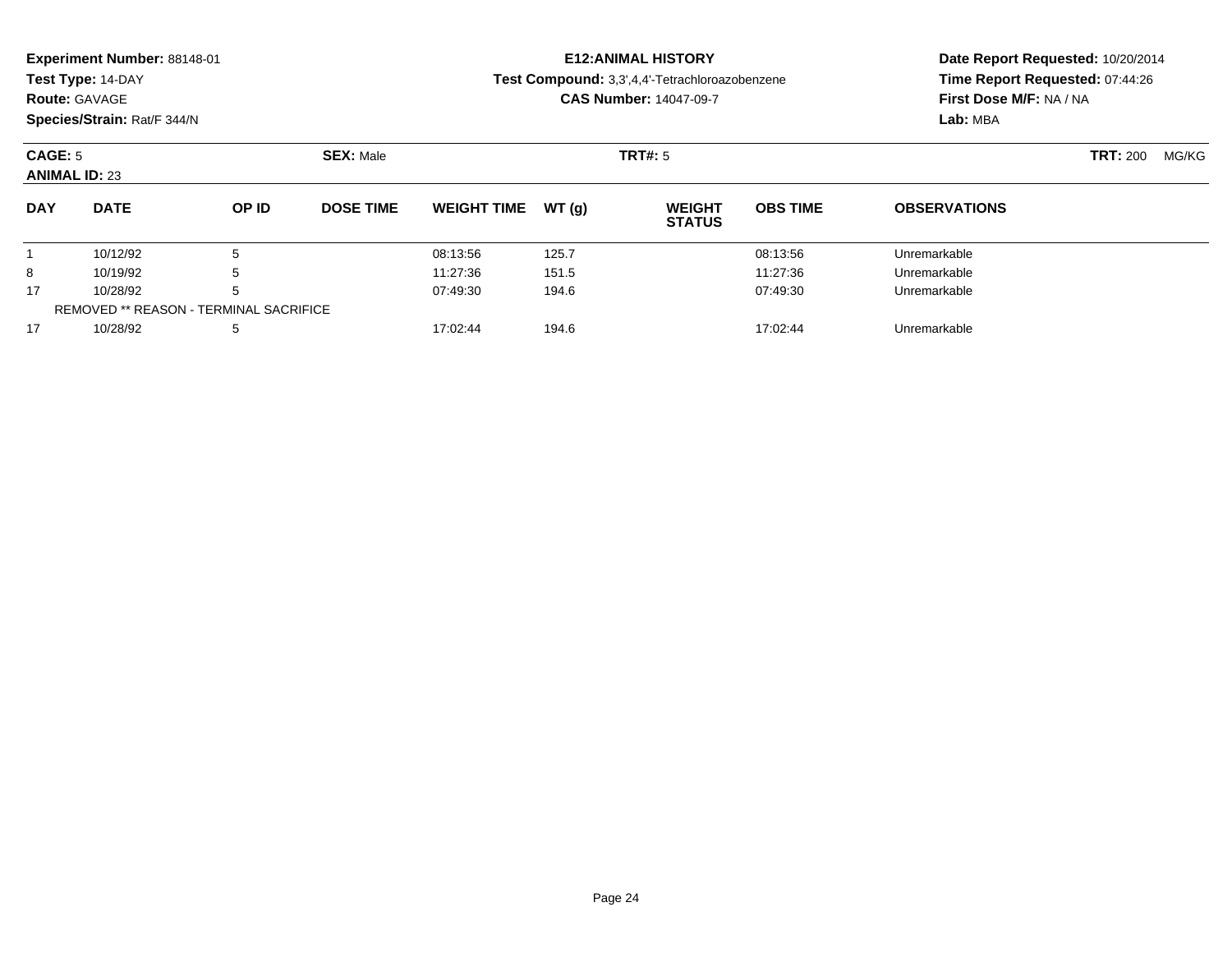|            | Experiment Number: 88148-01<br>Test Type: 14-DAY<br><b>Route: GAVAGE</b><br>Species/Strain: Rat/F 344/N |       |                  | <b>E12: ANIMAL HISTORY</b><br>Test Compound: 3,3',4,4'-Tetrachloroazobenzene<br><b>CAS Number: 14047-09-7</b> |       |                                |                 | Date Report Requested: 10/20/2014<br>Time Report Requested: 07:44:26<br>First Dose M/F: NA / NA<br>Lab: MBA |  |  |
|------------|---------------------------------------------------------------------------------------------------------|-------|------------------|---------------------------------------------------------------------------------------------------------------|-------|--------------------------------|-----------------|-------------------------------------------------------------------------------------------------------------|--|--|
|            | CAGE: 5<br><b>SEX: Male</b><br><b>ANIMAL ID: 24</b>                                                     |       |                  |                                                                                                               |       | TRT#: 5                        |                 | <b>TRT: 200</b><br>MG/KG                                                                                    |  |  |
| <b>DAY</b> | <b>DATE</b>                                                                                             | OP ID | <b>DOSE TIME</b> | <b>WEIGHT TIME</b>                                                                                            | WT(q) | <b>WEIGHT</b><br><b>STATUS</b> | <b>OBS TIME</b> | <b>OBSERVATIONS</b>                                                                                         |  |  |
|            | 10/12/92                                                                                                | 5     |                  | 08:13:56                                                                                                      | 126.1 |                                | 08:13:56        | Unremarkable                                                                                                |  |  |
| 8          | 5<br>10/19/92                                                                                           |       |                  | 11:27:36                                                                                                      | 157.7 |                                | 11:27:36        | Unremarkable                                                                                                |  |  |
| 17         | 5<br>10/28/92                                                                                           |       |                  | 199.5<br>07:49:30<br>07:49:30                                                                                 |       |                                | Unremarkable    |                                                                                                             |  |  |

10/28/92 <sup>5</sup> 17:02:44 199.5 17:02:44 Unremarkable

REMOVED \*\* REASON - TERMINAL SACRIFICE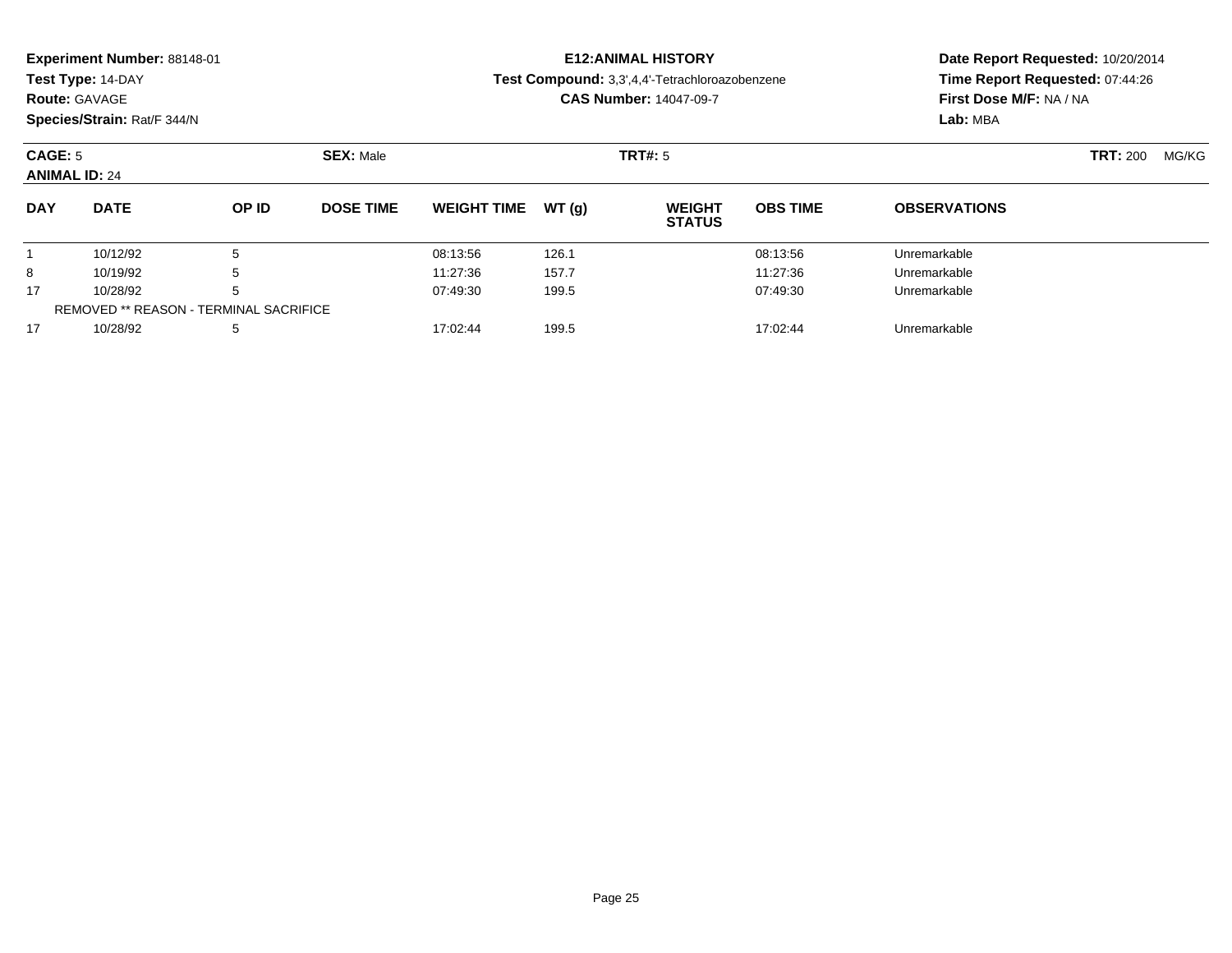| Experiment Number: 88148-01<br>Test Type: 14-DAY<br><b>Route: GAVAGE</b><br>Species/Strain: Rat/F 344/N |                      |        |                  | <b>E12: ANIMAL HISTORY</b><br>Test Compound: 3,3',4,4'-Tetrachloroazobenzene<br><b>CAS Number: 14047-09-7</b> |                |                                |                      | Date Report Requested: 10/20/2014<br>Time Report Requested: 07:44:26<br>First Dose M/F: NA / NA<br>Lab: MBA |  |
|---------------------------------------------------------------------------------------------------------|----------------------|--------|------------------|---------------------------------------------------------------------------------------------------------------|----------------|--------------------------------|----------------------|-------------------------------------------------------------------------------------------------------------|--|
| CAGE: 5                                                                                                 | <b>ANIMAL ID: 25</b> |        | <b>SEX: Male</b> |                                                                                                               |                | TRT#: 5                        |                      | <b>TRT: 200</b><br>MG/KG                                                                                    |  |
| <b>DAY</b>                                                                                              | <b>DATE</b>          | OP ID  | <b>DOSE TIME</b> | <b>WEIGHT TIME</b>                                                                                            | WT(a)          | <b>WEIGHT</b><br><b>STATUS</b> | <b>OBS TIME</b>      | <b>OBSERVATIONS</b>                                                                                         |  |
| 8                                                                                                       | 10/12/92<br>10/19/92 | 5<br>đ |                  | 08:13:56<br>11:27:36                                                                                          | 113.6<br>132.1 |                                | 08:13:56<br>11:27:36 | Unremarkable<br>Unremarkable                                                                                |  |

10/28/92 <sup>5</sup> 07:49:30 173.8 07:49:30 Unremarkable

10/28/92 <sup>5</sup> 17:02:44 173.8 17:02:44 Unremarkable

17

17

REMOVED \*\* REASON - TERMINAL SACRIFICE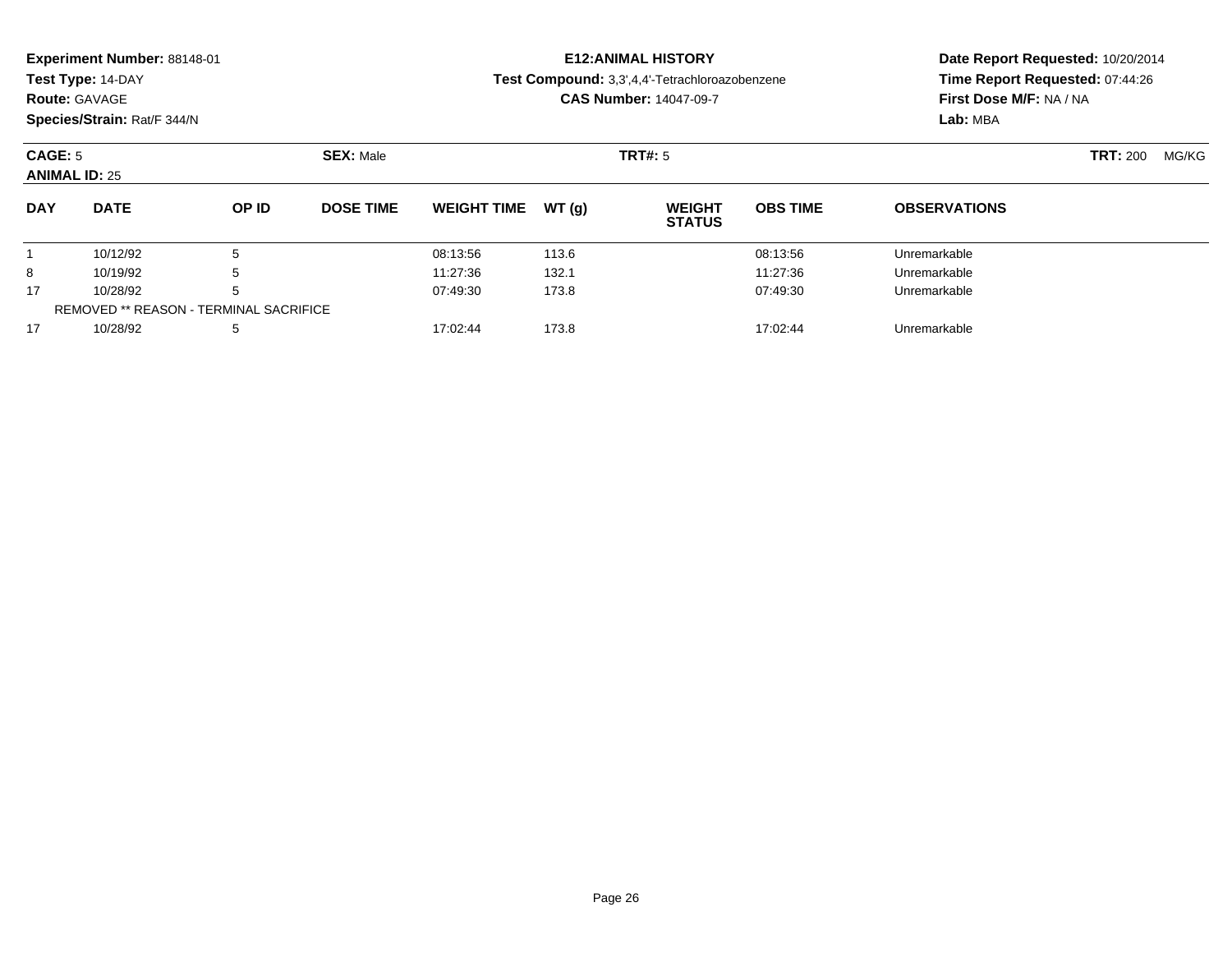|                                 | Experiment Number: 88148-01<br>Test Type: 14-DAY<br><b>Route: GAVAGE</b><br>Species/Strain: Rat/F 344/N |       |                  | <b>E12: ANIMAL HISTORY</b><br>Test Compound: 3,3',4,4'-Tetrachloroazobenzene<br><b>CAS Number: 14047-09-7</b> |                          |                                |                 | Date Report Requested: 10/20/2014<br>Time Report Requested: 07:44:26<br>First Dose M/F: NA / NA<br>Lab: MBA |  |  |
|---------------------------------|---------------------------------------------------------------------------------------------------------|-------|------------------|---------------------------------------------------------------------------------------------------------------|--------------------------|--------------------------------|-----------------|-------------------------------------------------------------------------------------------------------------|--|--|
| CAGE: 6<br><b>ANIMAL ID: 26</b> |                                                                                                         |       | <b>SEX: Male</b> |                                                                                                               | <b>TRT: 500</b><br>MG/KG |                                |                 |                                                                                                             |  |  |
| <b>DAY</b>                      | <b>DATE</b>                                                                                             | OP ID | <b>DOSE TIME</b> | <b>WEIGHT TIME</b>                                                                                            | WT(q)                    | <b>WEIGHT</b><br><b>STATUS</b> | <b>OBS TIME</b> | <b>OBSERVATIONS</b>                                                                                         |  |  |
|                                 | 10/12/92                                                                                                | 5     |                  | 08:17:54                                                                                                      | 122.4                    |                                | 08:17:54        | Unremarkable                                                                                                |  |  |
| 8                               | 10/19/92<br>5                                                                                           |       |                  | 11:30:38                                                                                                      | 149.7                    |                                | 11:30:38        | Unremarkable                                                                                                |  |  |
| 17                              | 5<br>10/28/92                                                                                           |       |                  | 191.0<br>07:52:02<br>07:52:02                                                                                 |                          |                                |                 | Unremarkable                                                                                                |  |  |

10/28/92 <sup>5</sup> 17:02:46 191.0 17:02:46 Unremarkable

REMOVED \*\* REASON - TERMINAL SACRIFICE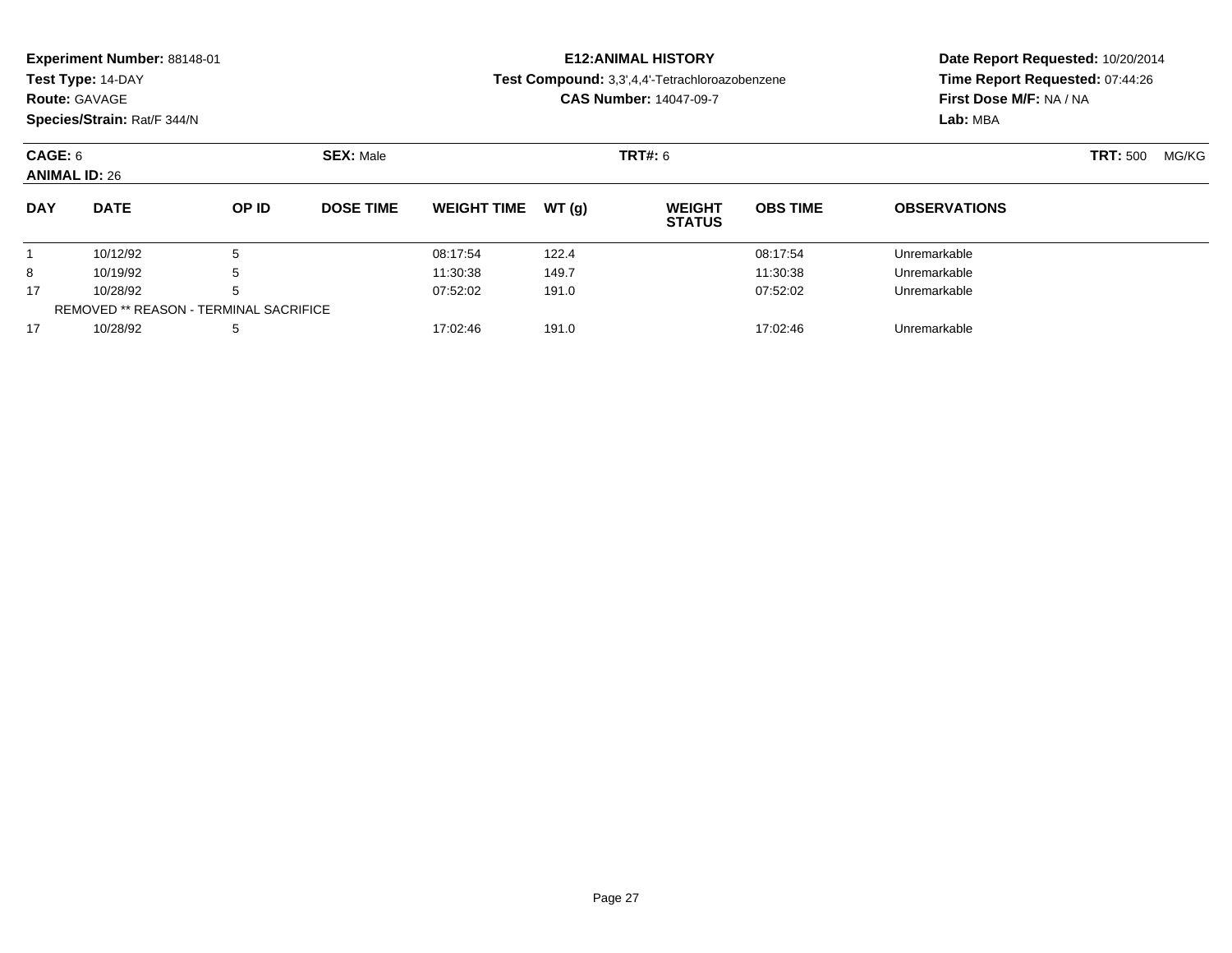|                     | Experiment Number: 88148-01<br>Test Type: 14-DAY<br><b>Route: GAVAGE</b><br>Species/Strain: Rat/F 344/N |       |                               |                    |       | <b>E12: ANIMAL HISTORY</b><br>Test Compound: 3,3',4,4'-Tetrachloroazobenzene<br><b>CAS Number: 14047-09-7</b> | Date Report Requested: 10/20/2014<br>Time Report Requested: 07:44:26<br>First Dose M/F: NA / NA<br>Lab: MBA |                     |       |  |
|---------------------|---------------------------------------------------------------------------------------------------------|-------|-------------------------------|--------------------|-------|---------------------------------------------------------------------------------------------------------------|-------------------------------------------------------------------------------------------------------------|---------------------|-------|--|
|                     | CAGE: 6<br><b>SEX: Male</b><br><b>ANIMAL ID: 27</b>                                                     |       |                               |                    |       | <b>TRT#: 6</b>                                                                                                | <b>TRT: 500</b>                                                                                             |                     | MG/KG |  |
| <b>DAY</b>          | <b>DATE</b>                                                                                             | OP ID | <b>DOSE TIME</b>              | <b>WEIGHT TIME</b> | WT(q) | <b>WEIGHT</b><br><b>STATUS</b>                                                                                | <b>OBS TIME</b>                                                                                             | <b>OBSERVATIONS</b> |       |  |
|                     | 10/12/92                                                                                                | 5     |                               | 08:17:54           | 136.6 |                                                                                                               | 08:17:54                                                                                                    | Unremarkable        |       |  |
| 8                   | 10/19/92<br>5                                                                                           |       |                               | 11:30:38           | 160.8 |                                                                                                               | 11:30:38                                                                                                    | Unremarkable        |       |  |
| 17<br>10/28/92<br>h |                                                                                                         |       | 07:52:02<br>205.7<br>07:52:02 |                    |       | Unremarkable                                                                                                  |                                                                                                             |                     |       |  |
|                     | <b>REMOVED ** REASON - TERMINAL SACRIFICE</b>                                                           |       |                               |                    |       |                                                                                                               |                                                                                                             |                     |       |  |

10/28/92 <sup>5</sup> 17:02:46 205.7 17:02:46 Unremarkable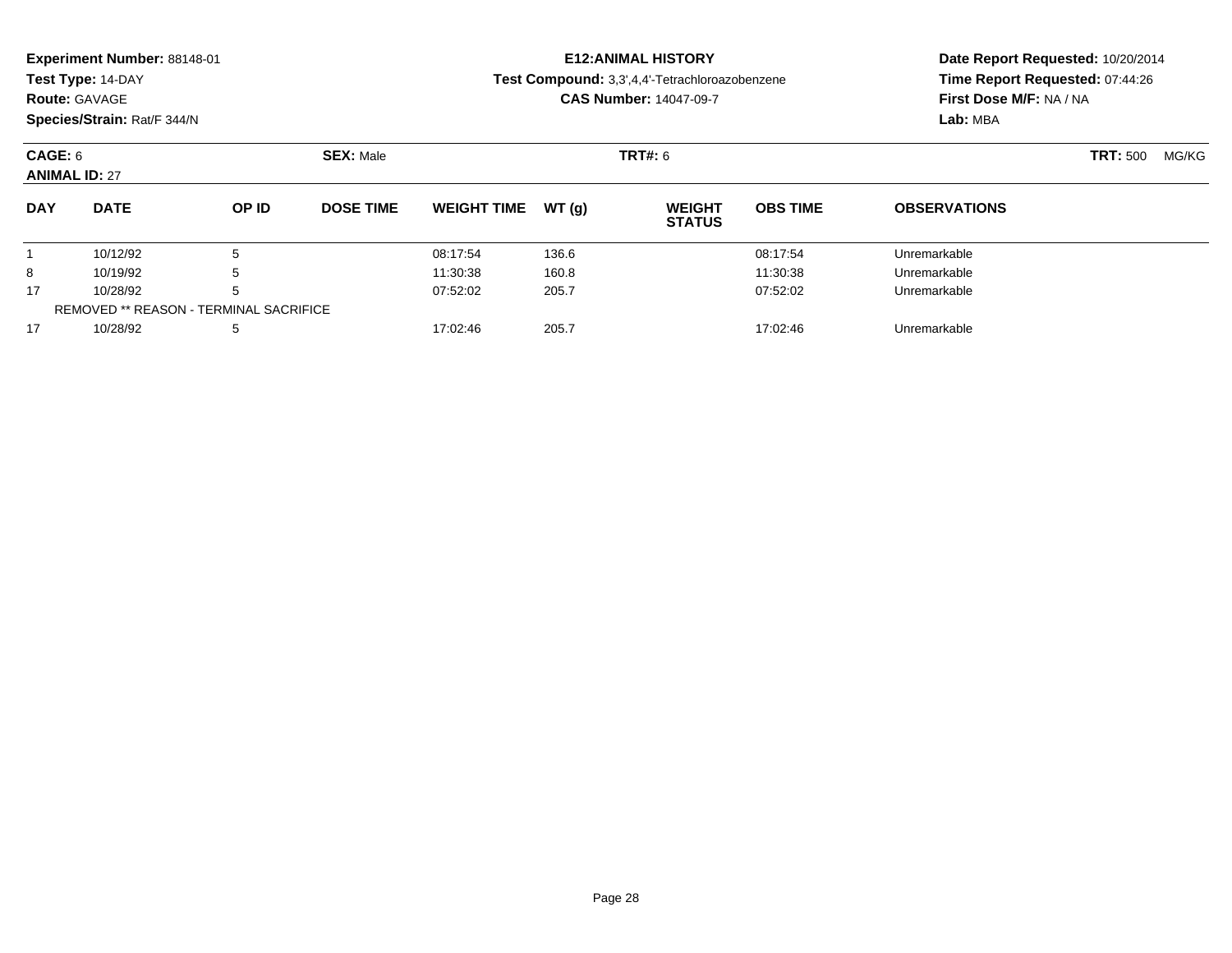|                      | Experiment Number: 88148-01 |       |                               | <b>E12: ANIMAL HISTORY</b> | Date Report Requested: 10/20/2014 |                                                |                 |                                 |       |  |
|----------------------|-----------------------------|-------|-------------------------------|----------------------------|-----------------------------------|------------------------------------------------|-----------------|---------------------------------|-------|--|
|                      | Test Type: 14-DAY           |       |                               |                            |                                   | Test Compound: 3,3',4,4'-Tetrachloroazobenzene |                 | Time Report Requested: 07:44:26 |       |  |
|                      | <b>Route: GAVAGE</b>        |       |                               |                            |                                   | <b>CAS Number: 14047-09-7</b>                  |                 | First Dose M/F: NA / NA         |       |  |
|                      | Species/Strain: Rat/F 344/N |       |                               |                            |                                   |                                                |                 | Lab: MBA                        |       |  |
|                      | CAGE: 6<br><b>SEX: Male</b> |       |                               |                            |                                   | <b>TRT#: 6</b>                                 |                 | <b>TRT: 500</b>                 | MG/KG |  |
| <b>ANIMAL ID: 28</b> |                             |       |                               |                            |                                   |                                                |                 |                                 |       |  |
| <b>DAY</b>           | <b>DATE</b>                 | OP ID | <b>DOSE TIME</b>              | <b>WEIGHT TIME</b>         | WT (a)                            | <b>WEIGHT</b><br><b>STATUS</b>                 | <b>OBS TIME</b> | <b>OBSERVATIONS</b>             |       |  |
|                      | 10/12/92                    | 5     |                               | 08:17:54                   | 127.4                             |                                                | 08:17:54        | Unremarkable                    |       |  |
| 8<br>10/19/92<br>5   |                             |       | 11:30:38<br>153.0<br>11:30:38 |                            |                                   |                                                | Unremarkable    |                                 |       |  |

10/28/92 <sup>5</sup> 07:52:02 196.1 07:52:02 Unremarkable

10/28/92 <sup>5</sup> 17:02:46 196.1 17:02:46 Unremarkable

17

17

REMOVED \*\* REASON - TERMINAL SACRIFICE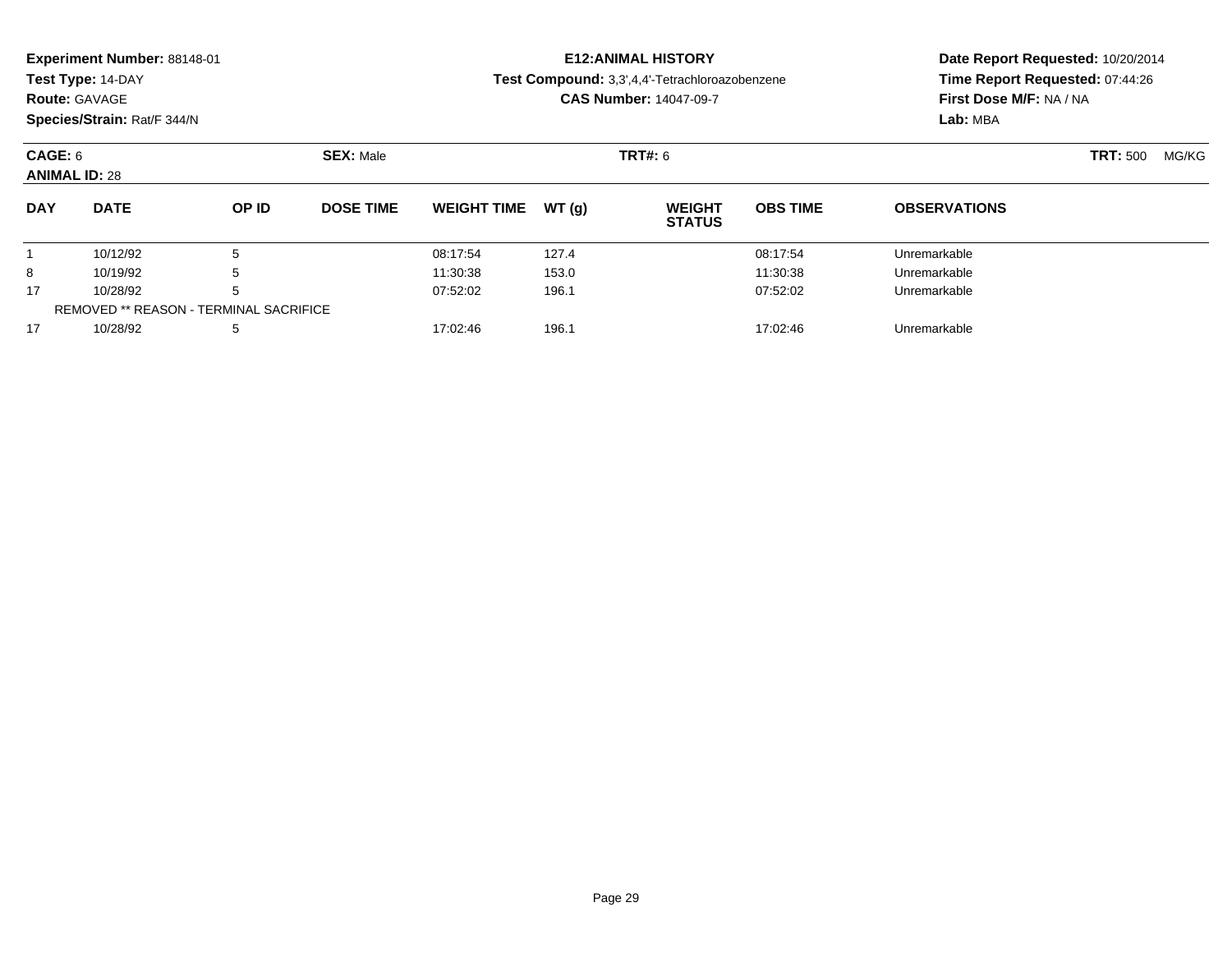|            | Experiment Number: 88148-01<br>Test Type: 14-DAY<br><b>Route: GAVAGE</b><br>Species/Strain: Rat/F 344/N |       |                  | <b>E12: ANIMAL HISTORY</b><br>Test Compound: 3,3',4,4'-Tetrachloroazobenzene<br><b>CAS Number: 14047-09-7</b> |       |                                |                 | Date Report Requested: 10/20/2014<br>Time Report Requested: 07:44:26<br>First Dose M/F: NA / NA<br>Lab: MBA |  |  |
|------------|---------------------------------------------------------------------------------------------------------|-------|------------------|---------------------------------------------------------------------------------------------------------------|-------|--------------------------------|-----------------|-------------------------------------------------------------------------------------------------------------|--|--|
|            | CAGE: 6<br><b>SEX: Male</b><br><b>ANIMAL ID: 29</b>                                                     |       |                  |                                                                                                               |       | <b>TRT#: 6</b>                 |                 | <b>TRT: 500</b><br>MG/KG                                                                                    |  |  |
| <b>DAY</b> | <b>DATE</b>                                                                                             | OP ID | <b>DOSE TIME</b> | <b>WEIGHT TIME</b>                                                                                            | WT(g) | <b>WEIGHT</b><br><b>STATUS</b> | <b>OBS TIME</b> | <b>OBSERVATIONS</b>                                                                                         |  |  |
|            | 10/12/92                                                                                                | 5     |                  | 08:17:54                                                                                                      | 128.8 |                                | 08:17:54        | Unremarkable                                                                                                |  |  |
| 8          | 10/19/92<br>5                                                                                           |       |                  | 11:30:38                                                                                                      | 156.0 |                                | 11:30:38        | Unremarkable                                                                                                |  |  |
| 17         | 10/28/92<br>5                                                                                           |       |                  | 07:52:02<br>199.9<br>07:52:02                                                                                 |       |                                |                 | Unremarkable                                                                                                |  |  |

10/28/92 <sup>5</sup> 17:02:46 199.9 17:02:46 Unremarkable

REMOVED \*\* REASON - TERMINAL SACRIFICE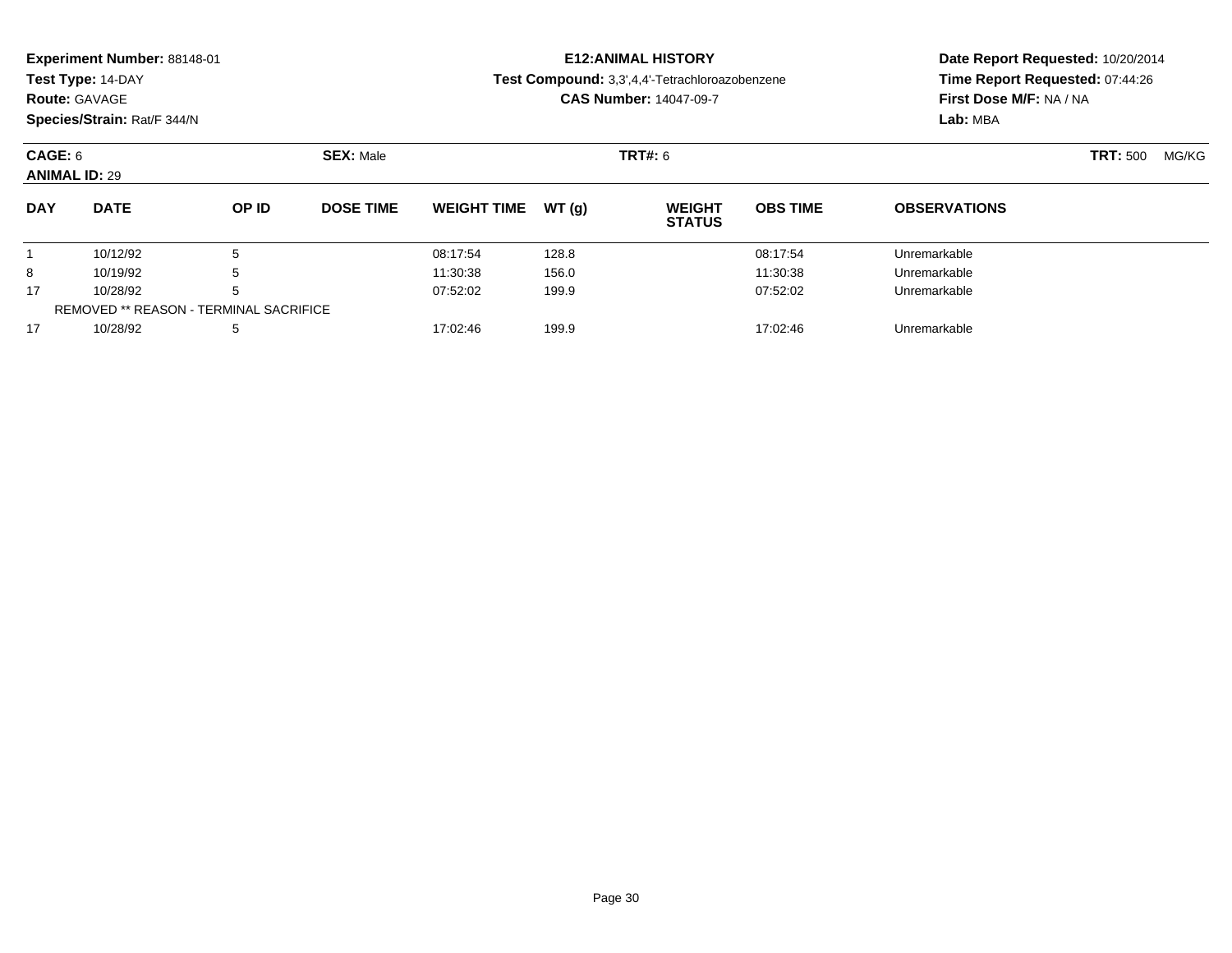|                     | Experiment Number: 88148-01<br>Test Type: 14-DAY<br><b>Route: GAVAGE</b><br>Species/Strain: Rat/F 344/N |       |                               |                    |                | <b>E12: ANIMAL HISTORY</b><br>Test Compound: 3,3',4,4'-Tetrachloroazobenzene<br><b>CAS Number: 14047-09-7</b> | Date Report Requested: 10/20/2014<br>Time Report Requested: 07:44:26<br>First Dose M/F: NA / NA<br>Lab: MBA |                     |  |  |
|---------------------|---------------------------------------------------------------------------------------------------------|-------|-------------------------------|--------------------|----------------|---------------------------------------------------------------------------------------------------------------|-------------------------------------------------------------------------------------------------------------|---------------------|--|--|
|                     |                                                                                                         |       |                               |                    |                |                                                                                                               |                                                                                                             |                     |  |  |
| CAGE: 6             | <b>ANIMAL ID: 30</b>                                                                                    |       | <b>SEX: Male</b>              |                    | <b>TRT#: 6</b> | <b>TRT: 500</b><br>MG/KG                                                                                      |                                                                                                             |                     |  |  |
| <b>DAY</b>          | <b>DATE</b>                                                                                             | OP ID | <b>DOSE TIME</b>              | <b>WEIGHT TIME</b> | WT(q)          | <b>WEIGHT</b><br><b>STATUS</b>                                                                                | <b>OBS TIME</b>                                                                                             | <b>OBSERVATIONS</b> |  |  |
|                     | 10/12/92                                                                                                | 5     |                               | 08:17:54           | 121.2          |                                                                                                               | 08:17:54                                                                                                    | Unremarkable        |  |  |
| 8                   | 10/19/92<br>5                                                                                           |       |                               | 11:30:38           | 147.1          |                                                                                                               | 11:30:38                                                                                                    | Unremarkable        |  |  |
| 17<br>10/28/92<br>h |                                                                                                         |       | 07:52:02<br>195.2<br>07:52:02 |                    |                | Unremarkable                                                                                                  |                                                                                                             |                     |  |  |
|                     | <b>REMOVED ** REASON - TERMINAL SACRIFICE</b>                                                           |       |                               |                    |                |                                                                                                               |                                                                                                             |                     |  |  |

10/28/92 <sup>5</sup> 17:02:46 195.2 17:02:46 Unremarkable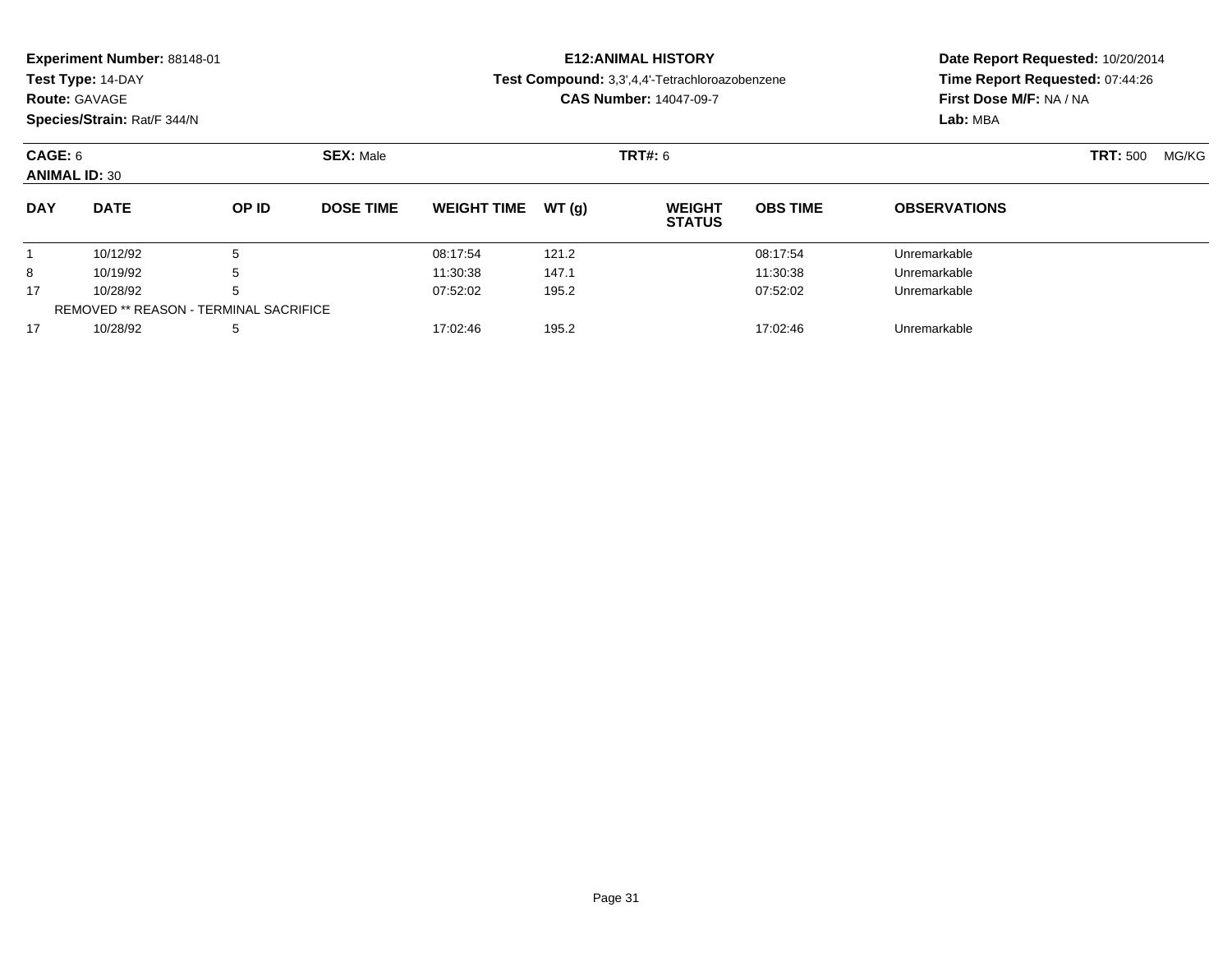|                                        | Experiment Number: 88148-01<br>Test Type: 14-DAY<br><b>Route: GAVAGE</b><br>Species/Strain: Rat/F 344/N |       |                               |                    |       | <b>E12: ANIMAL HISTORY</b><br>Test Compound: 3,3',4,4'-Tetrachloroazobenzene<br><b>CAS Number: 14047-09-7</b> | Date Report Requested: 10/20/2014<br>Time Report Requested: 07:44:26<br>First Dose M/F: NA / NA<br>Lab: MBA |                     |  |
|----------------------------------------|---------------------------------------------------------------------------------------------------------|-------|-------------------------------|--------------------|-------|---------------------------------------------------------------------------------------------------------------|-------------------------------------------------------------------------------------------------------------|---------------------|--|
| <b>CAGE: 7</b><br><b>ANIMAL ID: 31</b> |                                                                                                         |       | <b>SEX: Female</b>            |                    |       | <b>TRT#: 7</b>                                                                                                |                                                                                                             | TRT: 0 MG/KG        |  |
| <b>DAY</b>                             | <b>DATE</b>                                                                                             | OP ID | <b>DOSE TIME</b>              | <b>WEIGHT TIME</b> | WT(q) | <b>WEIGHT</b><br><b>STATUS</b>                                                                                | <b>OBS TIME</b>                                                                                             | <b>OBSERVATIONS</b> |  |
|                                        | 10/12/92                                                                                                | 5     |                               | 08:20:38           | 105.5 |                                                                                                               | 08:20:38                                                                                                    | Unremarkable        |  |
| 8                                      | 5<br>10/19/92                                                                                           |       |                               | 11:35:02           | 124.0 |                                                                                                               | 11:35:02                                                                                                    | Unremarkable        |  |
| 17<br>10/28/92<br>5                    |                                                                                                         |       | 07:54:42<br>07:54:42<br>148.3 |                    |       | Unremarkable                                                                                                  |                                                                                                             |                     |  |
|                                        | <b>REMOVED ** REASON - TERMINAL SACRIFICE</b>                                                           |       |                               |                    |       |                                                                                                               |                                                                                                             |                     |  |

10/28/92 <sup>5</sup> 17:02:48 148.3 17:02:48 Unremarkable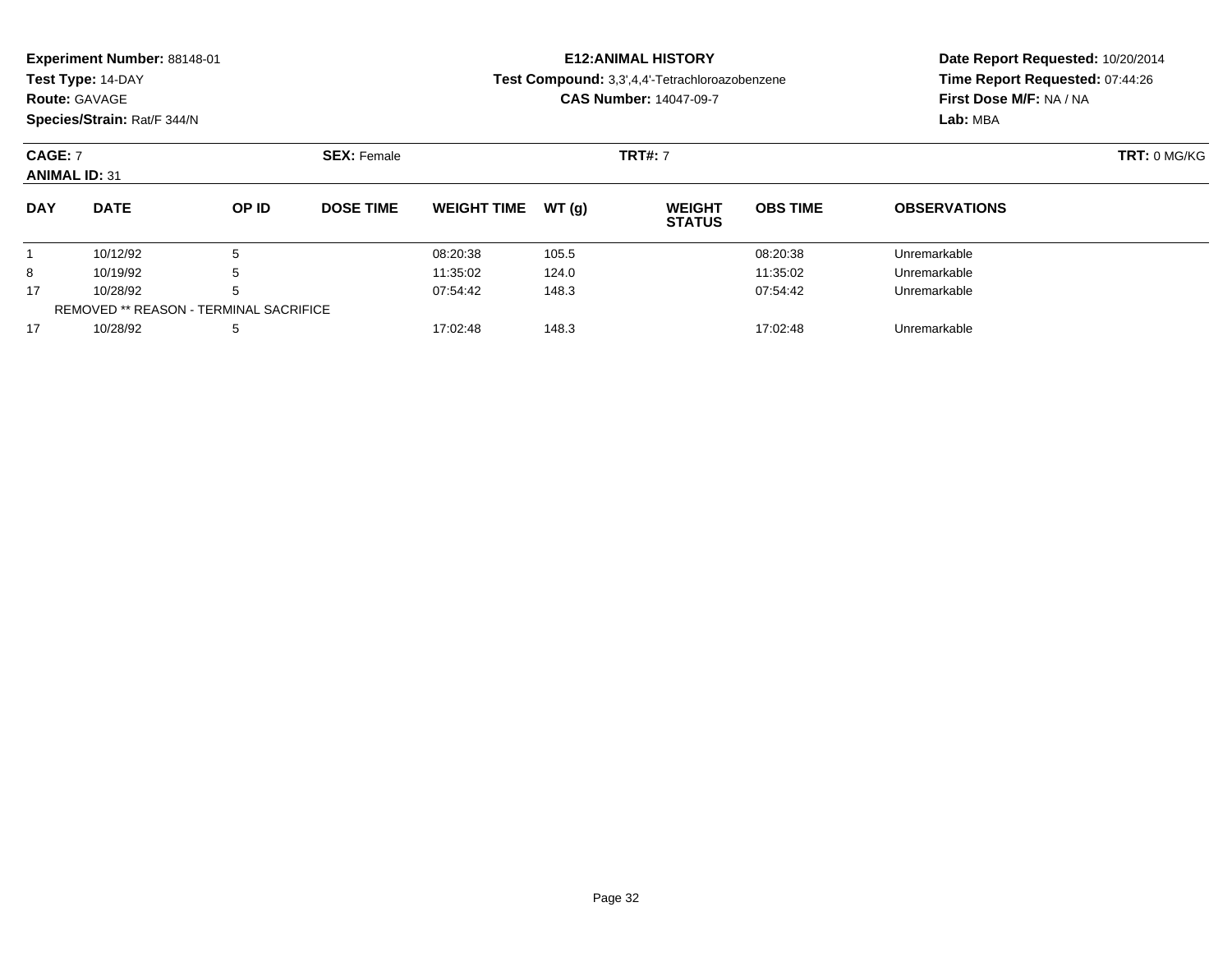|                                               | Experiment Number: 88148-01<br>Test Type: 14-DAY<br><b>Route: GAVAGE</b><br>Species/Strain: Rat/F 344/N |       |                               |                    |                | <b>E12: ANIMAL HISTORY</b><br>Test Compound: 3,3',4,4'-Tetrachloroazobenzene<br><b>CAS Number: 14047-09-7</b> | Date Report Requested: 10/20/2014<br>Time Report Requested: 07:44:26<br>First Dose M/F: NA / NA<br>Lab: MBA |                     |  |
|-----------------------------------------------|---------------------------------------------------------------------------------------------------------|-------|-------------------------------|--------------------|----------------|---------------------------------------------------------------------------------------------------------------|-------------------------------------------------------------------------------------------------------------|---------------------|--|
| <b>CAGE: 7</b><br><b>ANIMAL ID: 32</b>        |                                                                                                         |       | <b>SEX: Female</b>            |                    | <b>TRT#: 7</b> | TRT: 0 MG/KG                                                                                                  |                                                                                                             |                     |  |
| <b>DAY</b>                                    | <b>DATE</b>                                                                                             | OP ID | <b>DOSE TIME</b>              | <b>WEIGHT TIME</b> | WT(g)          | <b>WEIGHT</b><br><b>STATUS</b>                                                                                | <b>OBS TIME</b>                                                                                             | <b>OBSERVATIONS</b> |  |
|                                               | 10/12/92                                                                                                | 5     |                               | 08:20:38           | 109.6          |                                                                                                               | 08:20:38                                                                                                    | Unremarkable        |  |
| 8                                             | 10/19/92<br>5                                                                                           |       |                               | 11:35:02           | 119.6          |                                                                                                               | 11:35:02                                                                                                    | Unremarkable        |  |
| 17<br>10/28/92<br>5                           |                                                                                                         |       | 07:54:42<br>141.8<br>07:54:42 |                    |                | Unremarkable                                                                                                  |                                                                                                             |                     |  |
| <b>REMOVED ** REASON - TERMINAL SACRIFICE</b> |                                                                                                         |       |                               |                    |                |                                                                                                               |                                                                                                             |                     |  |

10/28/92 <sup>5</sup> 17:02:48 141.8 17:02:48 Unremarkable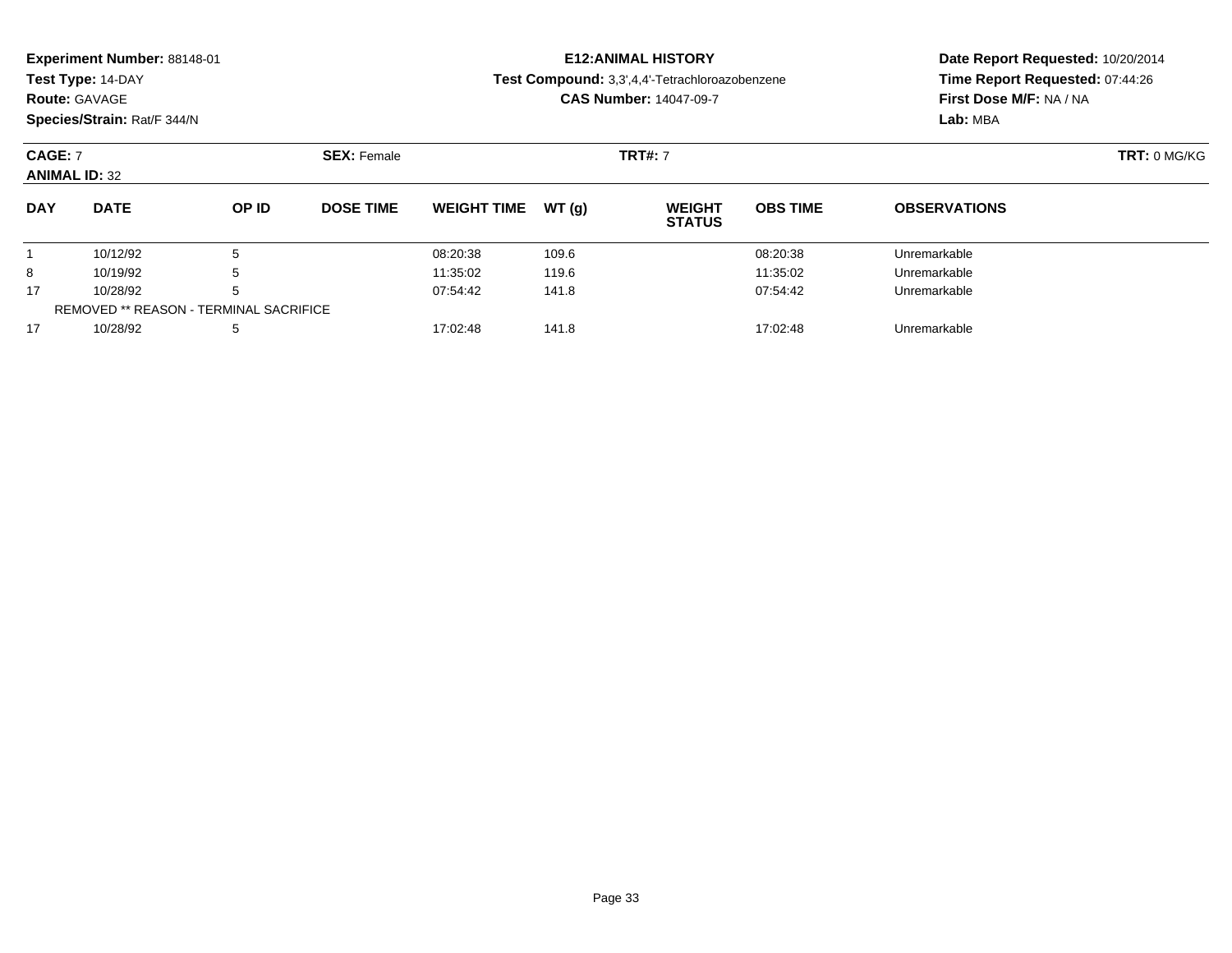|                                        | Experiment Number: 88148-01<br>Test Type: 14-DAY<br><b>Route: GAVAGE</b><br>Species/Strain: Rat/F 344/N |       |                               |                    |        | <b>E12: ANIMAL HISTORY</b><br>Test Compound: 3,3',4,4'-Tetrachloroazobenzene<br><b>CAS Number: 14047-09-7</b> | Date Report Requested: 10/20/2014<br>Time Report Requested: 07:44:26<br>First Dose M/F: NA / NA<br>Lab: MBA |                     |  |
|----------------------------------------|---------------------------------------------------------------------------------------------------------|-------|-------------------------------|--------------------|--------|---------------------------------------------------------------------------------------------------------------|-------------------------------------------------------------------------------------------------------------|---------------------|--|
| <b>CAGE: 7</b><br><b>ANIMAL ID: 33</b> |                                                                                                         |       | <b>SEX: Female</b>            |                    |        | <b>TRT#: 7</b>                                                                                                | TRT: 0 MG/KG                                                                                                |                     |  |
| <b>DAY</b>                             | <b>DATE</b>                                                                                             | OP ID | <b>DOSE TIME</b>              | <b>WEIGHT TIME</b> | WT (g) | <b>WEIGHT</b><br><b>STATUS</b>                                                                                | <b>OBS TIME</b>                                                                                             | <b>OBSERVATIONS</b> |  |
|                                        | 10/12/92                                                                                                | 5     |                               | 08:20:38           | 105.8  |                                                                                                               | 08:20:38                                                                                                    | Unremarkable        |  |
| 8                                      | 10/19/92<br>5                                                                                           |       |                               | 11:35:02           | 120.4  |                                                                                                               | 11:35:02                                                                                                    | Unremarkable        |  |
| 17<br>5<br>10/28/92                    |                                                                                                         |       | 07:54:42<br>135.9<br>07:54:42 |                    |        | Unremarkable                                                                                                  |                                                                                                             |                     |  |
|                                        | <b>REMOVED ** REASON - TERMINAL SACRIFICE</b>                                                           |       |                               |                    |        |                                                                                                               |                                                                                                             |                     |  |

10/28/92 <sup>5</sup> 17:02:48 135.9 17:02:48 Unremarkable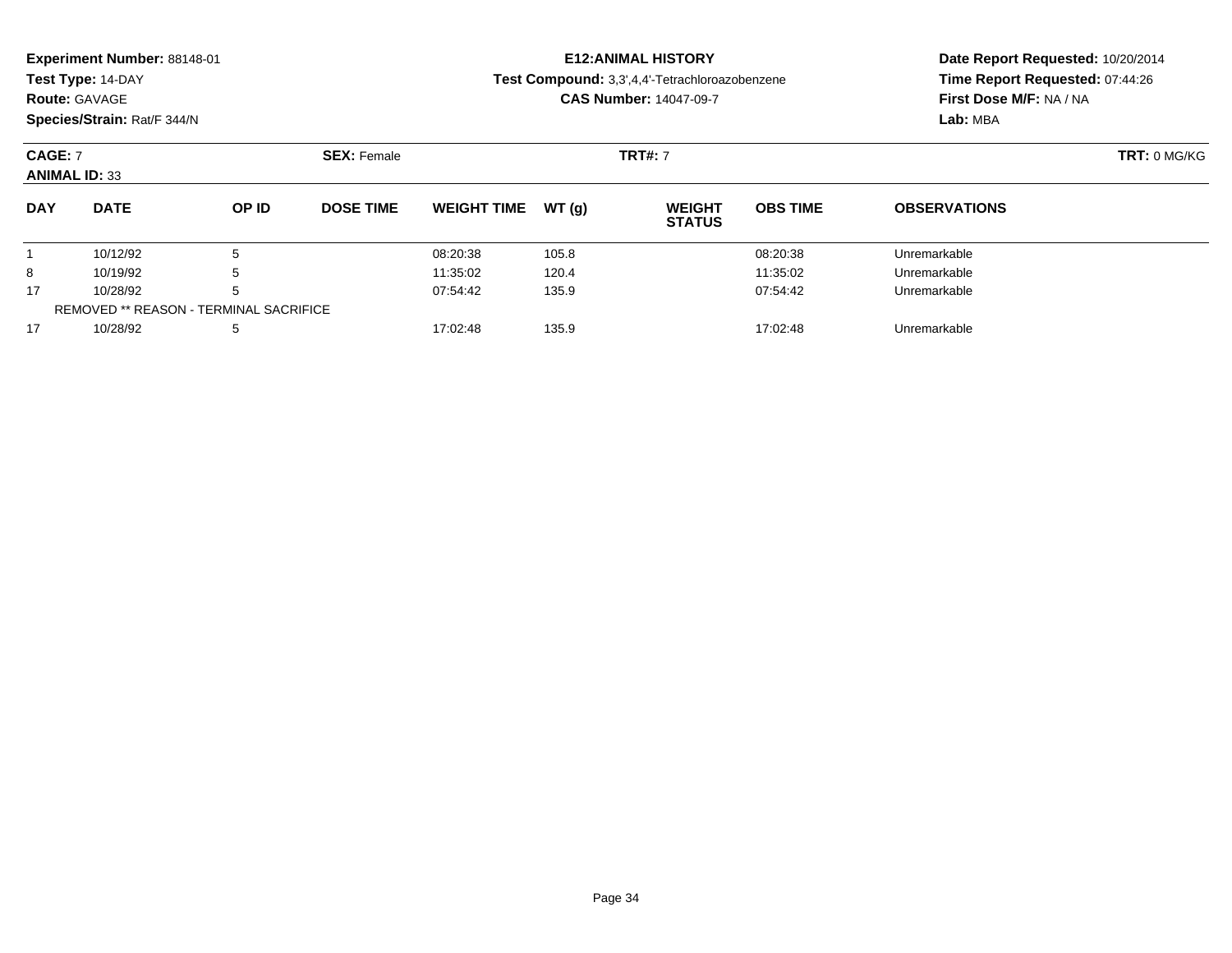|                                               | Experiment Number: 88148-01<br>Test Type: 14-DAY<br><b>Route: GAVAGE</b><br>Species/Strain: Rat/F 344/N |       |                    |                               |       | <b>E12: ANIMAL HISTORY</b><br>Test Compound: 3,3',4,4'-Tetrachloroazobenzene<br><b>CAS Number: 14047-09-7</b> | Date Report Requested: 10/20/2014<br>Time Report Requested: 07:44:26<br>First Dose M/F: NA / NA<br>Lab: MBA |                     |  |
|-----------------------------------------------|---------------------------------------------------------------------------------------------------------|-------|--------------------|-------------------------------|-------|---------------------------------------------------------------------------------------------------------------|-------------------------------------------------------------------------------------------------------------|---------------------|--|
| <b>CAGE: 7</b><br><b>ANIMAL ID: 34</b>        |                                                                                                         |       | <b>SEX: Female</b> |                               |       | <b>TRT#: 7</b>                                                                                                |                                                                                                             | TRT: 0 MG/KG        |  |
| <b>DAY</b>                                    | <b>DATE</b>                                                                                             | OP ID | <b>DOSE TIME</b>   | <b>WEIGHT TIME</b>            | WT(g) | <b>WEIGHT</b><br><b>STATUS</b>                                                                                | <b>OBS TIME</b>                                                                                             | <b>OBSERVATIONS</b> |  |
|                                               | 10/12/92                                                                                                | 5     |                    | 08:20:38                      | 98.3  |                                                                                                               | 08:20:38                                                                                                    | Unremarkable        |  |
| 8                                             | 5<br>10/19/92                                                                                           |       |                    | 11:35:02                      | 111.0 |                                                                                                               | 11:35:02                                                                                                    | Unremarkable        |  |
| 17                                            | 5<br>10/28/92                                                                                           |       |                    | 130.3<br>07:54:42<br>07:54:42 |       |                                                                                                               | Unremarkable                                                                                                |                     |  |
| <b>REMOVED ** REASON - TERMINAL SACRIFICE</b> |                                                                                                         |       |                    |                               |       |                                                                                                               |                                                                                                             |                     |  |

10/28/92 <sup>5</sup> 17:02:48 130.3 17:02:48 Unremarkable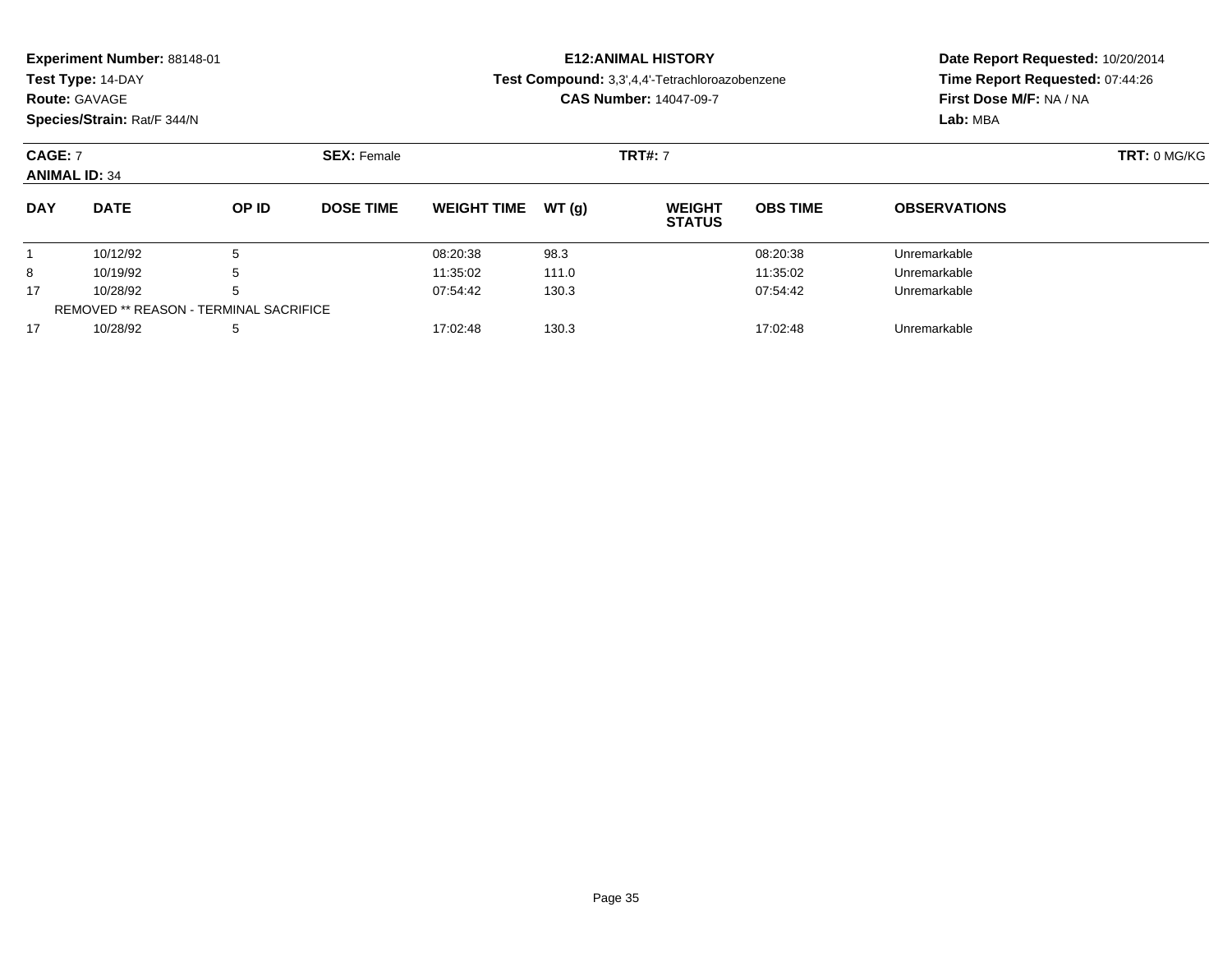| <b>Route: GAVAGE</b>                   | Experiment Number: 88148-01<br>Test Type: 14-DAY<br>Species/Strain: Rat/F 344/N |              |                               | <b>E12: ANIMAL HISTORY</b><br>Test Compound: 3,3',4,4'-Tetrachloroazobenzene<br><b>CAS Number: 14047-09-7</b> |       |                                |                 | Date Report Requested: 10/20/2014<br>Time Report Requested: 07:44:26<br>First Dose M/F: NA / NA<br>Lab: MBA |
|----------------------------------------|---------------------------------------------------------------------------------|--------------|-------------------------------|---------------------------------------------------------------------------------------------------------------|-------|--------------------------------|-----------------|-------------------------------------------------------------------------------------------------------------|
| <b>CAGE: 7</b><br><b>ANIMAL ID: 35</b> |                                                                                 |              | <b>SEX: Female</b>            |                                                                                                               |       | <b>TRT#: 7</b>                 |                 | TRT: 0 MG/KG                                                                                                |
| <b>DAY</b>                             | <b>DATE</b>                                                                     | <b>OP ID</b> | <b>DOSE TIME</b>              | <b>WEIGHT TIME</b>                                                                                            | WT(q) | <b>WEIGHT</b><br><b>STATUS</b> | <b>OBS TIME</b> | <b>OBSERVATIONS</b>                                                                                         |
|                                        | 10/12/92                                                                        | 5            |                               | 08:20:38                                                                                                      | 100.9 |                                | 08:20:38        | Unremarkable                                                                                                |
| 8<br>10/19/92<br>5                     |                                                                                 |              |                               | 11:35:02                                                                                                      | 114.4 |                                | 11:35:02        | Unremarkable                                                                                                |
| 17<br>10/28/92<br>5                    |                                                                                 |              | 07:54:42<br>130.1<br>07:54:42 |                                                                                                               |       | Unremarkable                   |                 |                                                                                                             |

10/28/92 <sup>5</sup> 17:02:48 130.1 17:02:48 Unremarkable

REMOVED \*\* REASON - TERMINAL SACRIFICE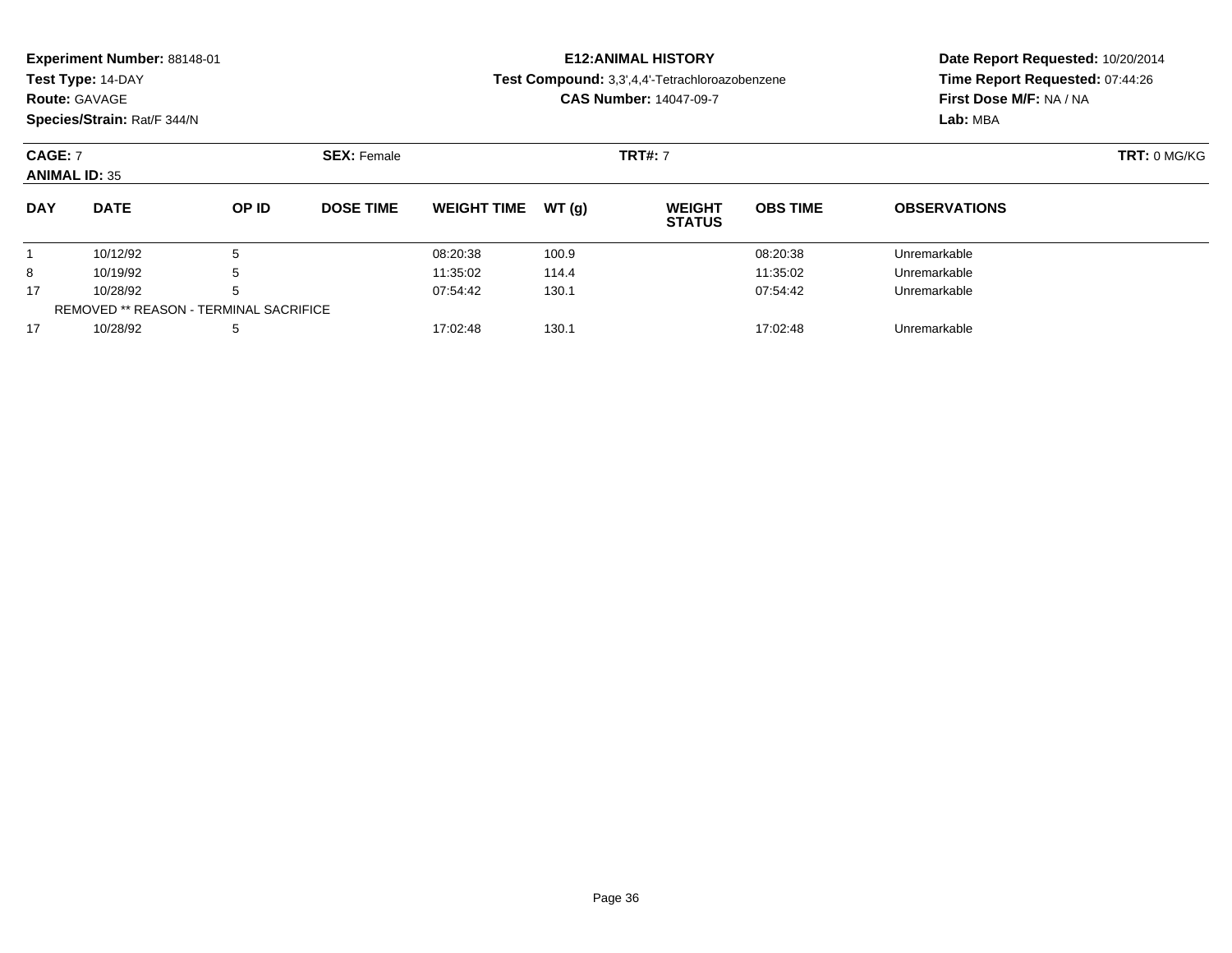| <b>Experiment Number: 88148-01</b> | <b>E12:ANIMAL HISTO</b>         |
|------------------------------------|---------------------------------|
| Test Type: 14-DAY                  | Test Compound: 3,3',4,4'-Tetrac |

#### **Route:** GAVAGE

**Species/Strain:** Rat/F 344/N

## **ORY**

#### **Test Compound:** 3,3',4,4'-Tetrachloroazobenzene

**CAS Number:** 14047-09-7

## **Date Report Requested:** 10/20/2014 **Time Report Requested:** 07:44:26**First Dose M/F:** NA / NA**Lab:** MBA

| CAGE: 8<br><b>ANIMAL ID: 36</b> |                                               |              | <b>SEX: Female</b> |                    |       | <b>TRT#: 8</b>                 | <b>TRT:</b> 12.5 MG/KG |                     |  |
|---------------------------------|-----------------------------------------------|--------------|--------------------|--------------------|-------|--------------------------------|------------------------|---------------------|--|
| <b>DAY</b>                      | <b>DATE</b>                                   | <b>OP ID</b> | <b>DOSE TIME</b>   | <b>WEIGHT TIME</b> | WT(g) | <b>WEIGHT</b><br><b>STATUS</b> | <b>OBS TIME</b>        | <b>OBSERVATIONS</b> |  |
|                                 | 10/12/92                                      | 5            |                    | 08:24:02           | 108.3 |                                | 08:24:02               | Unremarkable        |  |
| 8                               | 10/19/92                                      | 5            |                    | 11:39:32           | 122.8 |                                | 11:39:32               | Unremarkable        |  |
| 17                              | 10/28/92                                      | 5            |                    | 07:57:12           | 140.0 |                                | 07:57:12               | Unremarkable        |  |
|                                 | <b>REMOVED ** REASON - TERMINAL SACRIFICE</b> |              |                    |                    |       |                                |                        |                     |  |
| 17                              | 10/28/92                                      | 5            |                    | 17:02:50           | 140.0 |                                | 17:02:50               | Unremarkable        |  |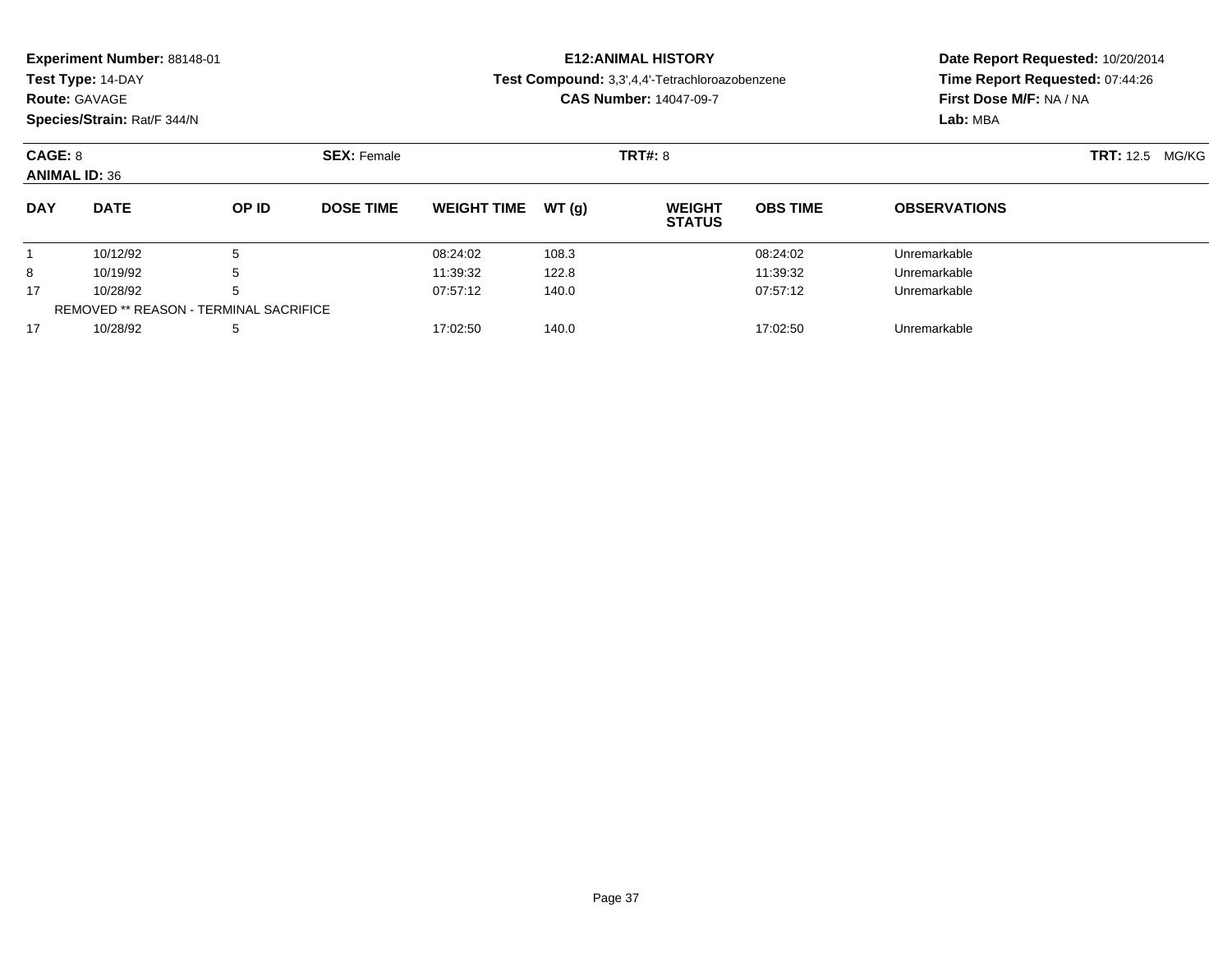| <b>DAY</b>                         | <b>DATE</b> | OP ID              | <b>DOSE TIME</b>              | WEIGHT TIME $WT(q)$                            |  | <b>WEIGHT</b><br><b>STATUS</b> | <b>OBS TIME</b>                                            | <b>OBSERVATIONS</b> |  |
|------------------------------------|-------------|--------------------|-------------------------------|------------------------------------------------|--|--------------------------------|------------------------------------------------------------|---------------------|--|
| <b>ANIMAL ID: 37</b>               |             |                    |                               |                                                |  |                                |                                                            |                     |  |
| CAGE: 8                            |             | <b>SEX: Female</b> | <b>TRT#: 8</b>                |                                                |  |                                | <b>TRT:</b> 12.5 MG/KG                                     |                     |  |
| Species/Strain: Rat/F 344/N        |             |                    |                               |                                                |  |                                | Lab: MBA                                                   |                     |  |
| <b>Route: GAVAGE</b>               |             |                    | <b>CAS Number: 14047-09-7</b> |                                                |  |                                | Time Report Requested: 07:44:26<br>First Dose M/F: NA / NA |                     |  |
| Test Type: 14-DAY                  |             |                    |                               | Test Compound: 3,3',4,4'-Tetrachloroazobenzene |  |                                |                                                            |                     |  |
| <b>Experiment Number: 88148-01</b> |             |                    |                               | <b>E12:ANIMAL HISTORY</b>                      |  |                                | Date Report Requested: 10/20/2014                          |                     |  |

10/12/92 <sup>5</sup> 08:24:02 100.9 08:24:02 Unremarkable

8 10/19/92 5 5 11:39:32 113.6 11:39:32 11:39:32 Jnremarkable

10/28/92 <sup>5</sup> 07:57:12 128.3 07:57:12 Unremarkable

10/28/92 <sup>5</sup> 17:02:50 128.3 17:02:50 Unremarkable

1

8

17

17

REMOVED \*\* REASON - TERMINAL SACRIFICE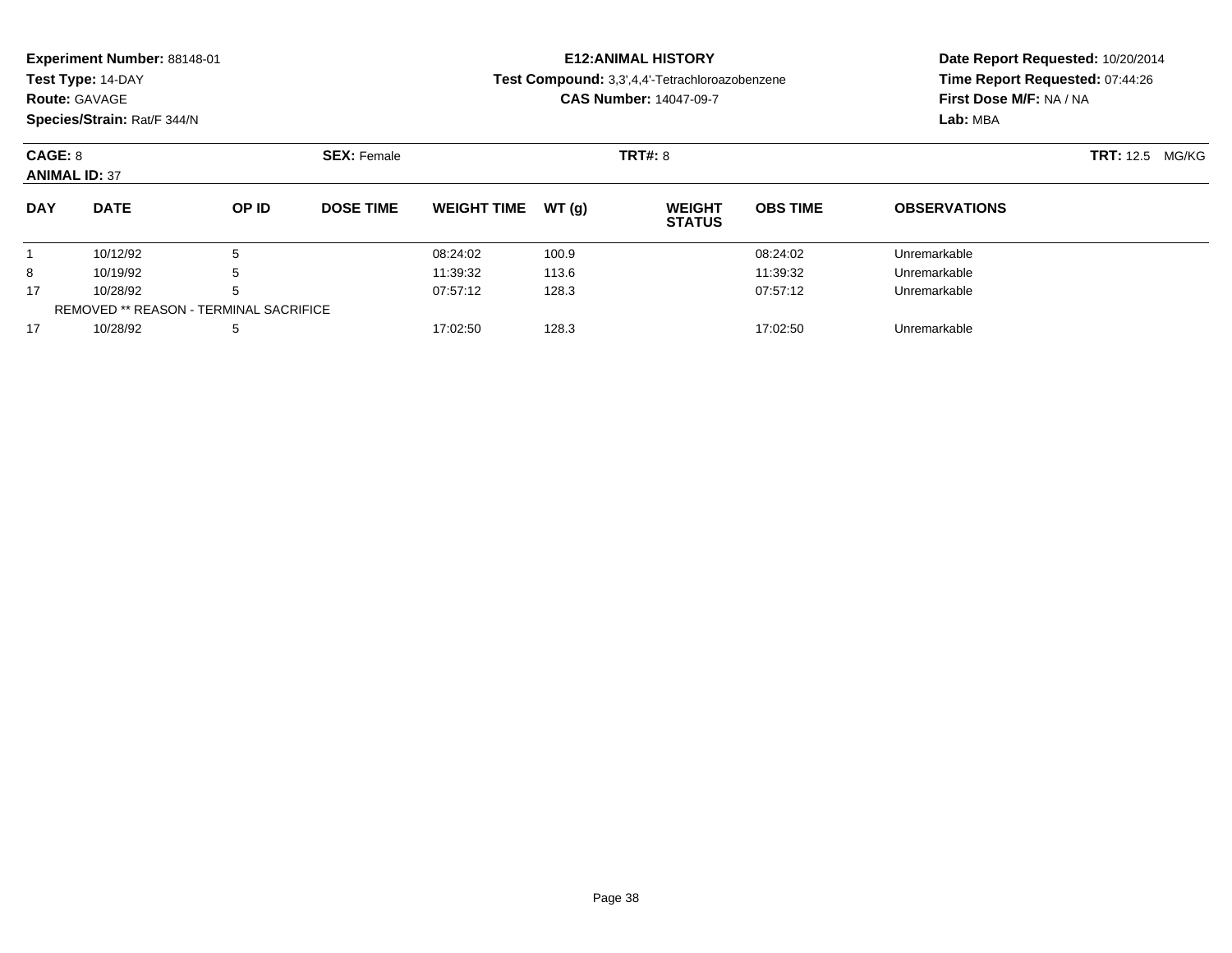| <b>Experiment Number: 88148-01</b> | <b>E12:ANIMAL HISTORY</b>                             |
|------------------------------------|-------------------------------------------------------|
| <b>Test Type: 14-DAY</b>           | <b>Test Compound:</b> 3,3',4,4'-Tetrachloroazobenzene |
| <b>Route: GAVAGE</b>               | <b>CAS Number: 14047-09-7</b>                         |

#### **Date Report Requested:** 10/20/2014**Time Report Requested:** 07:44:26**First Dose M/F:** NA / NA**Lab:** MBA

| CAGE: 8<br><b>ANIMAL ID: 38</b> |             |       | <b>SEX: Female</b> |                    |       | <b>TRT#: 8</b>                 | <b>TRT:</b> 12.5<br>MG/KG |                     |  |
|---------------------------------|-------------|-------|--------------------|--------------------|-------|--------------------------------|---------------------------|---------------------|--|
| <b>DAY</b>                      | <b>DATE</b> | OP ID | <b>DOSE TIME</b>   | <b>WEIGHT TIME</b> | WT(g) | <b>WEIGHT</b><br><b>STATUS</b> | <b>OBS TIME</b>           | <b>OBSERVATIONS</b> |  |
|                                 | 10/12/92    |       |                    | 08:24:02           | 102.0 |                                | 08:24:02                  | Unremarkable        |  |
| 8                               | 10/19/92    |       |                    | 11:39:32           | 114.4 |                                | 11:39:32                  | Unremarkable        |  |
| 17                              | 10/28/92    |       |                    | 07:57:12           | 132.2 |                                | 07:57:12                  | Unremarkable        |  |
|                                 |             |       |                    |                    |       |                                |                           |                     |  |

10/28/92 <sup>5</sup> 17:02:50 132.2 17:02:50 Unremarkable

17

**Species/Strain:** Rat/F 344/N

REMOVED \*\* REASON - TERMINAL SACRIFICE

Page 39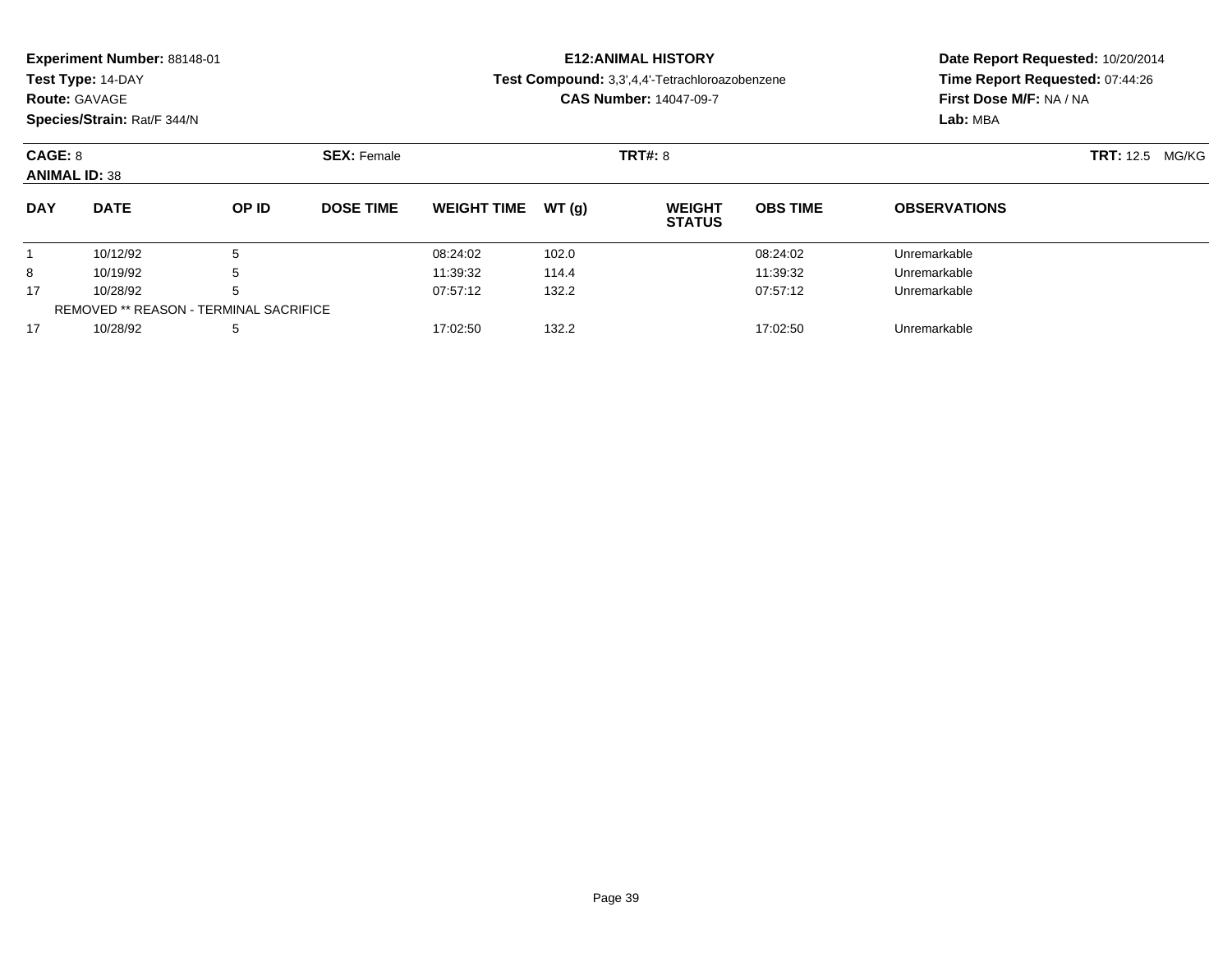| <b>Experiment Number: 88148-01</b> | <b>E12:ANIMAL HISTORY</b>                             |   |
|------------------------------------|-------------------------------------------------------|---|
| Test Type: 14-DAY                  | <b>Test Compound:</b> 3.3'.4.4'-Tetrachloroazobenzene |   |
| <b>Route: GAVAGE</b>               | <b>CAS Number: 14047-09-7</b>                         |   |
| <b>Species/Strain: Rat/F 344/N</b> |                                                       | Ŀ |

## **Date Report Requested:** 10/20/2014 **Time Report Requested:** 07:44:26**First Dose M/F:** NA / NA**Lab:** MBA

| CAGE: 8<br><b>ANIMAL ID: 39</b> |                                               |       | <b>SEX: Female</b> |                    |        |                                | <b>TRT#: 8</b>  |                     |  |  |
|---------------------------------|-----------------------------------------------|-------|--------------------|--------------------|--------|--------------------------------|-----------------|---------------------|--|--|
| <b>DAY</b>                      | <b>DATE</b>                                   | OP ID | <b>DOSE TIME</b>   | <b>WEIGHT TIME</b> | WT (q) | <b>WEIGHT</b><br><b>STATUS</b> | <b>OBS TIME</b> | <b>OBSERVATIONS</b> |  |  |
|                                 | 10/12/92                                      | 5     |                    | 08:24:02           | 99.9   |                                | 08:24:02        | Unremarkable        |  |  |
| 8                               | 10/19/92                                      | 5     |                    | 11:39:32           | 112.8  |                                | 11:39:32        | Unremarkable        |  |  |
| 17                              | 10/28/92                                      | 5     |                    | 07:57:12           | 127.9  |                                | 07:57:12        | Unremarkable        |  |  |
|                                 | <b>REMOVED ** REASON - TERMINAL SACRIFICE</b> |       |                    |                    |        |                                |                 |                     |  |  |
| 17                              | 10/28/92                                      | 5     |                    | 17:02:50           | 127.9  |                                | 17:02:50        | Unremarkable        |  |  |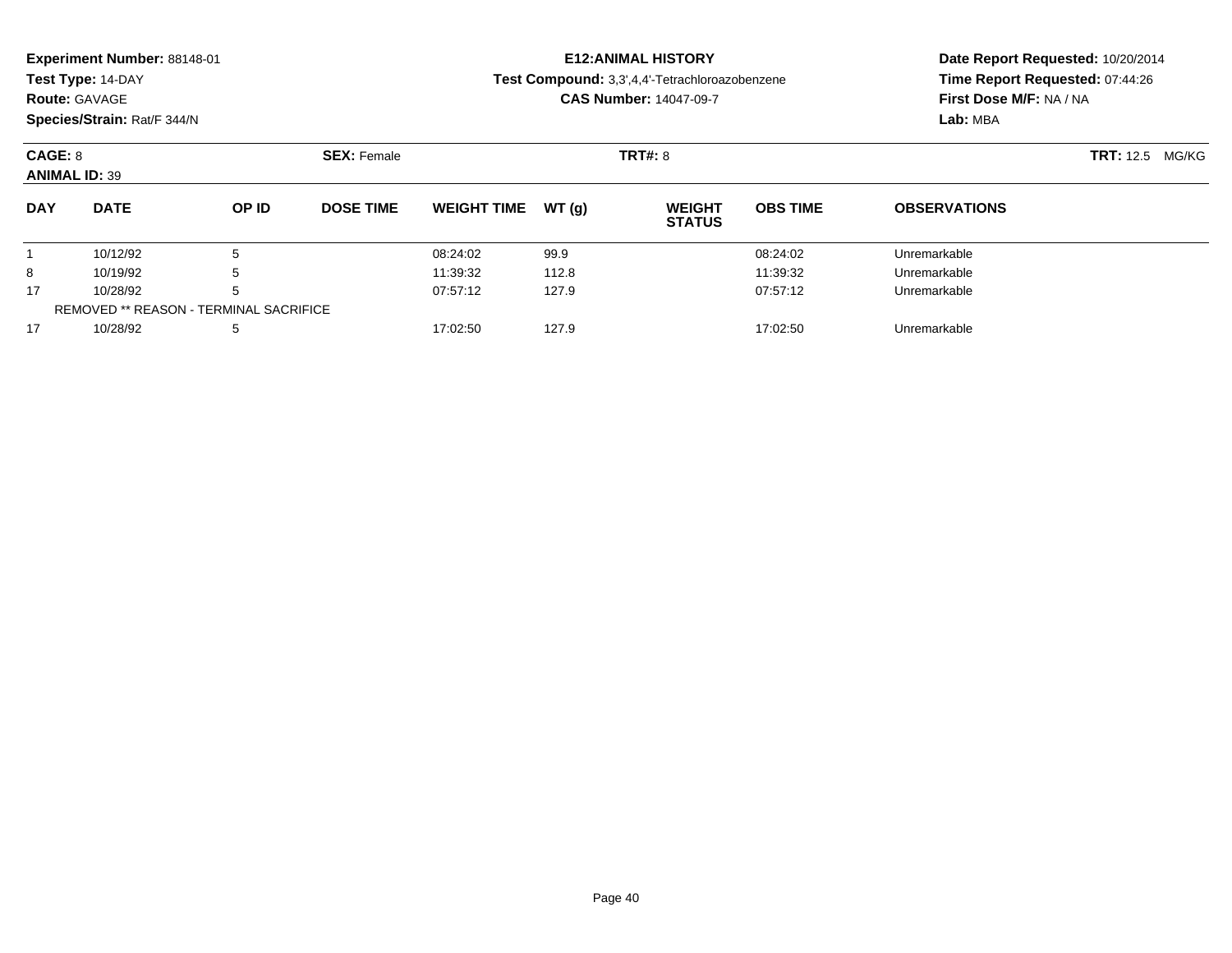| <b>Experiment Number: 88148-01</b><br>Test Type: 14-DAY<br><b>Route: GAVAGE</b><br>Species/Strain: Rat/F 344/N |                                                       |       |                  |                    |        | <b>E12:ANIMAL HISTORY</b><br>Test Compound: 3,3',4,4'-Tetrachloroazobenzene<br><b>CAS Number: 14047-09-7</b> | Date Report Requested: 10/20/2014<br>Time Report Requested: 07:44:26<br>First Dose M/F: NA / NA<br>Lab: MBA |                           |  |
|----------------------------------------------------------------------------------------------------------------|-------------------------------------------------------|-------|------------------|--------------------|--------|--------------------------------------------------------------------------------------------------------------|-------------------------------------------------------------------------------------------------------------|---------------------------|--|
|                                                                                                                | CAGE: 8<br><b>SEX: Female</b><br><b>ANIMAL ID: 40</b> |       |                  | <b>TRT#: 8</b>     |        |                                                                                                              |                                                                                                             | <b>TRT:</b> 12.5<br>MG/KG |  |
| <b>DAY</b>                                                                                                     | <b>DATE</b>                                           | OP ID | <b>DOSE TIME</b> | <b>WEIGHT TIME</b> | WT (q) | <b>WEIGHT</b><br><b>STATUS</b>                                                                               | <b>OBS TIME</b>                                                                                             | <b>OBSERVATIONS</b>       |  |

|                                        |  |          |       | <b>PIAIVP</b> |              |  |  |
|----------------------------------------|--|----------|-------|---------------|--------------|--|--|
| 10/12/92                               |  | 08:24:02 | 98.0  | 08:24:02      | Unremarkable |  |  |
| 10/19/92                               |  | 11:39:32 | 108.6 | 11:39:32      | Unremarkable |  |  |
| 10/28/92                               |  | 07:57:12 | 129.3 | 07:57:12      | Unremarkable |  |  |
| REMOVED ** REASON - TERMINAL SACRIFICE |  |          |       |               |              |  |  |
| 10/28/92                               |  | 17:02:50 | 129.3 | 17:02:50      | Unremarkable |  |  |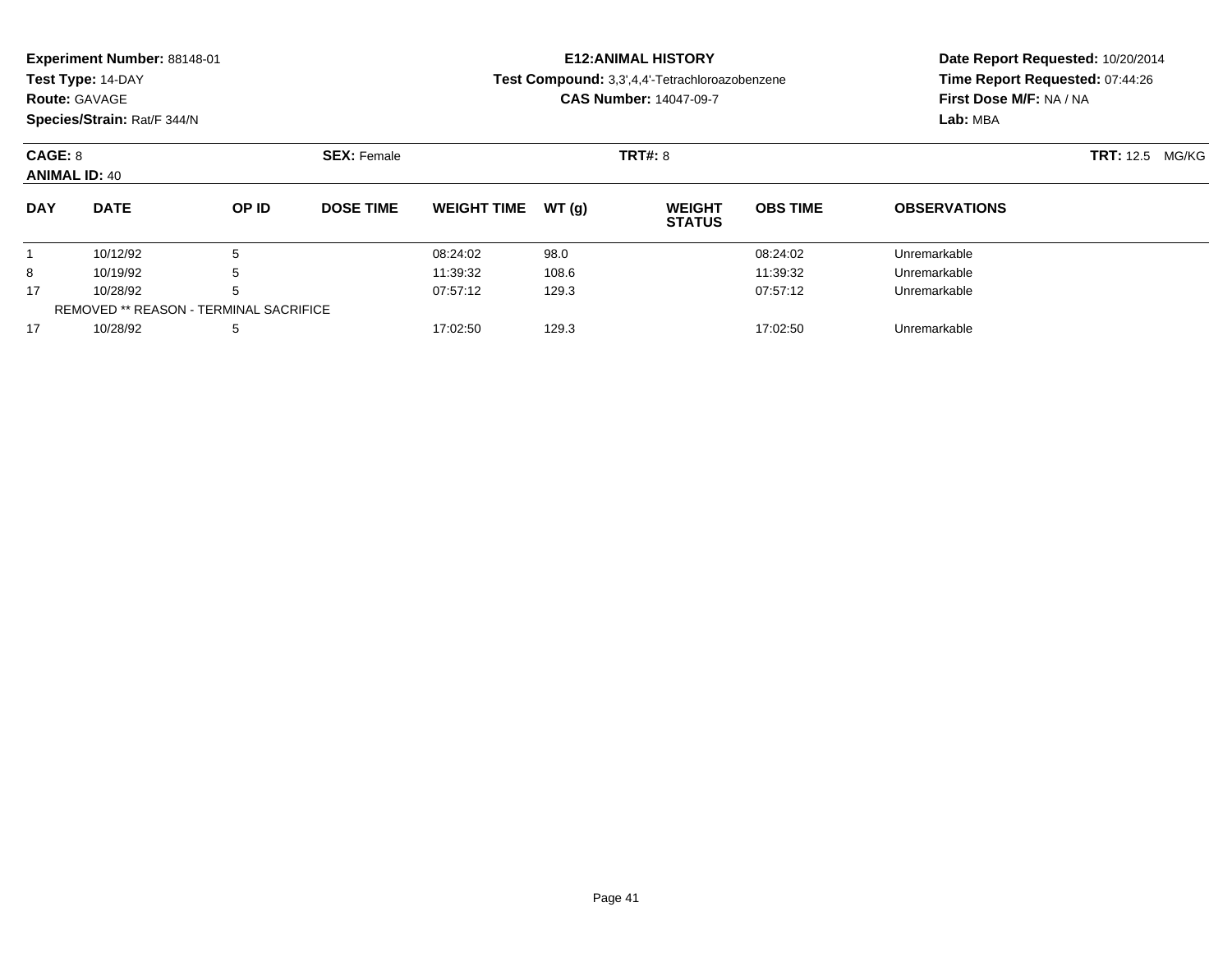| <b>Experiment Number: 88148-01</b><br>Test Type: 14-DAY |                             |                  | <b>E12:ANIMAL HISTORY</b>     |        |                                                |                                                                   | Date Report Requested: 10/20/2014 |  |
|---------------------------------------------------------|-----------------------------|------------------|-------------------------------|--------|------------------------------------------------|-------------------------------------------------------------------|-----------------------------------|--|
|                                                         |                             |                  |                               |        | Test Compound: 3,3',4,4'-Tetrachloroazobenzene | Time Report Requested: 07:44:26<br><b>First Dose M/F: NA / NA</b> |                                   |  |
| <b>Route: GAVAGE</b>                                    |                             |                  | <b>CAS Number: 14047-09-7</b> |        |                                                |                                                                   |                                   |  |
|                                                         | Species/Strain: Rat/F 344/N |                  |                               |        |                                                |                                                                   | Lab: MBA                          |  |
| CAGE: 9                                                 | <b>SEX: Female</b>          |                  |                               |        | <b>TRT#: 9</b>                                 |                                                                   | <b>TRT: 32 MG/KG</b>              |  |
| <b>ANIMAL ID: 41</b>                                    |                             |                  |                               |        |                                                |                                                                   |                                   |  |
| <b>DATE</b><br><b>DAY</b>                               | OP ID                       | <b>DOSE TIME</b> | <b>WEIGHT TIME</b>            | WT (a) | <b>WEIGHT</b>                                  | <b>OBS TIME</b>                                                   | <b>OBSERVATIONS</b>               |  |

|    |                                        |  |          |       | <b>STATUS</b> |              |  |  |
|----|----------------------------------------|--|----------|-------|---------------|--------------|--|--|
|    | 10/12/92                               |  | 09:08:42 | 101.9 | 09:08:42      | Unremarkable |  |  |
| ິ  | 10/19/92                               |  | 11:43:10 | 109.9 | 11:43:10      | Unremarkable |  |  |
| 17 | 10/28/92                               |  | 07:59:36 | 128.0 | 07:59:36      | Unremarkable |  |  |
|    | REMOVED ** REASON - TERMINAL SACRIFICE |  |          |       |               |              |  |  |
| 47 | 10/28/92                               |  | 17:02:52 | 128.0 | 17:02:52      | Unremarkable |  |  |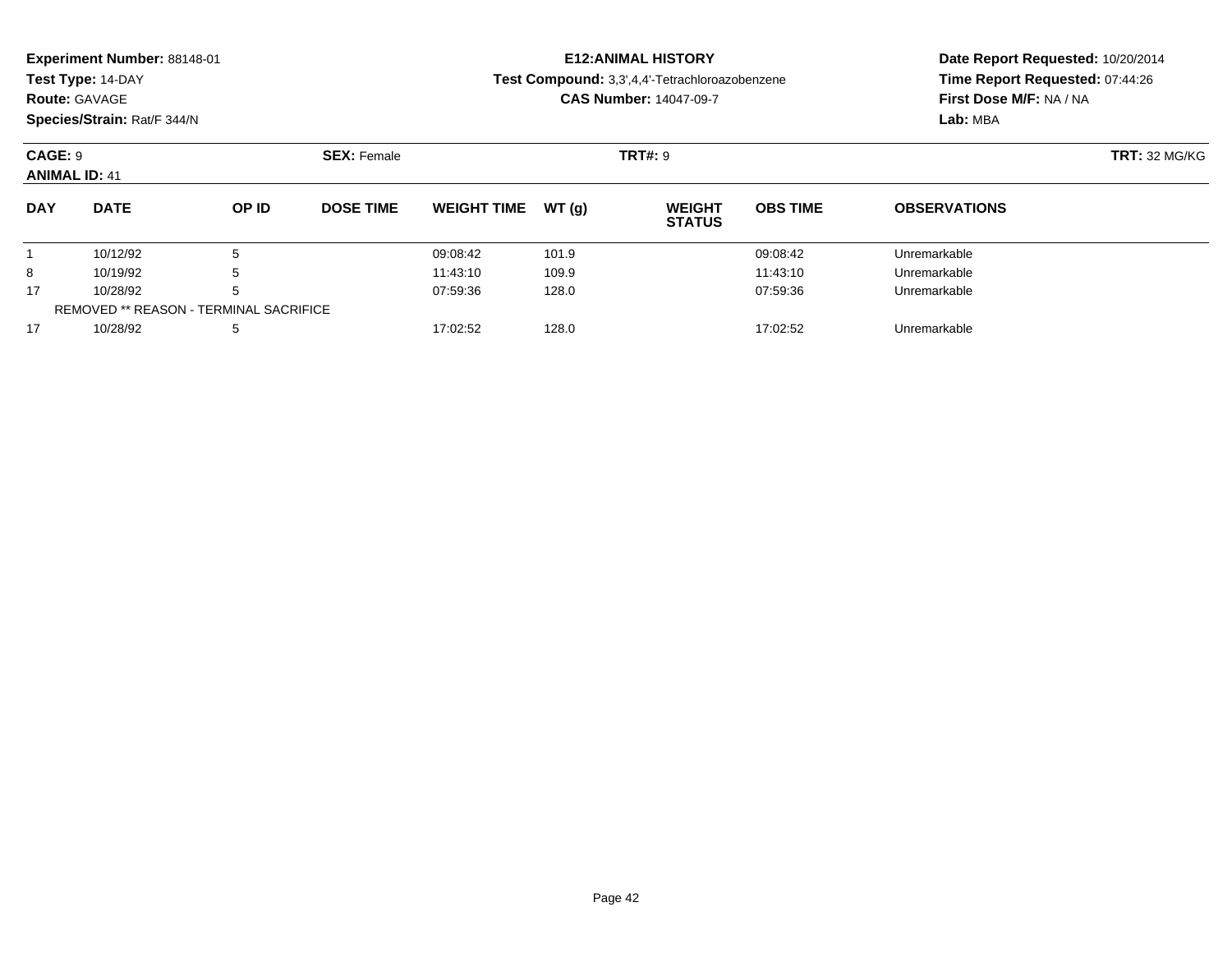| <b>Experiment Number: 88148-01</b> |                    | <b>E12: ANIMAL HISTORY</b>                            | Date Report Requested: 10/20/2014 |
|------------------------------------|--------------------|-------------------------------------------------------|-----------------------------------|
| Test Type: 14-DAY                  |                    | <b>Test Compound:</b> 3,3',4,4'-Tetrachloroazobenzene | Time Report Requested: 07:44:26   |
| <b>Route: GAVAGE</b>               |                    | <b>CAS Number: 14047-09-7</b>                         | <b>First Dose M/F: NA / NA</b>    |
| Species/Strain: Rat/F 344/N        |                    |                                                       | Lab: MBA                          |
| <b>CAGE: 9</b>                     | <b>SEX: Female</b> | <b>TRT#: 9</b>                                        | <b>TRT: 32 MG/KG</b>              |

|            | <b>ANIMAL ID: 42</b>                   |       |                  |                    |       |                                |                 |                     |  |  |  |
|------------|----------------------------------------|-------|------------------|--------------------|-------|--------------------------------|-----------------|---------------------|--|--|--|
| <b>DAY</b> | <b>DATE</b>                            | OP ID | <b>DOSE TIME</b> | <b>WEIGHT TIME</b> | WT(q) | <b>WEIGHT</b><br><b>STATUS</b> | <b>OBS TIME</b> | <b>OBSERVATIONS</b> |  |  |  |
|            | 10/12/92                               |       |                  | 09:08:42           | 107.8 |                                | 09:08:42        | Unremarkable        |  |  |  |
| 8          | 10/19/92                               |       |                  | 11:43:10           | 123.4 |                                | 11:43:10        | Unremarkable        |  |  |  |
| 17         | 10/28/92                               |       |                  | 07:59:36           | 135.3 |                                | 07:59:36        | Unremarkable        |  |  |  |
|            | REMOVED ** REASON - TERMINAL SACRIFICE |       |                  |                    |       |                                |                 |                     |  |  |  |
| 17         | 10/28/92                               |       |                  | 17:02:52           | 135.3 |                                | 17:02:52        | Unremarkable        |  |  |  |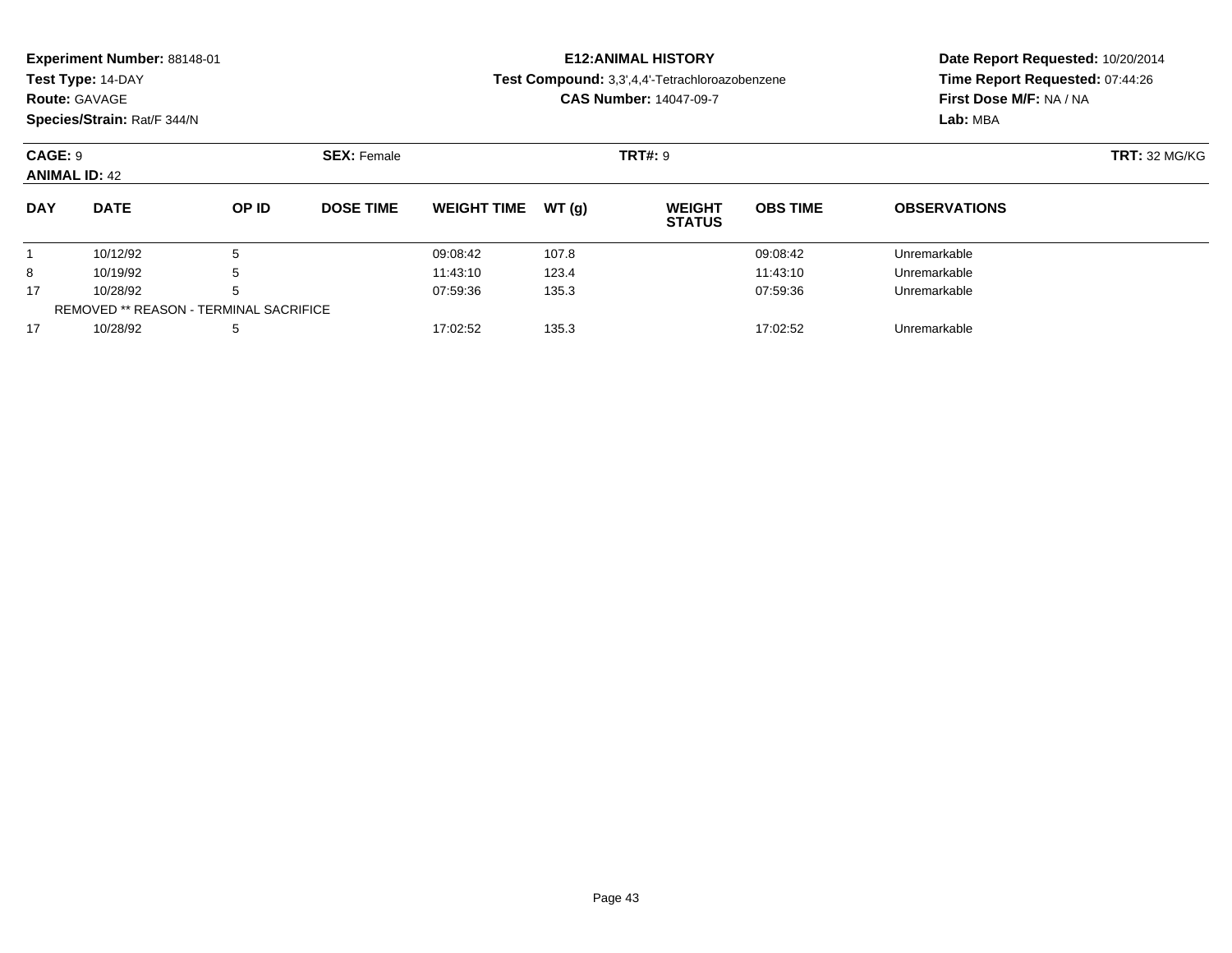**Test Type:** 14-DAY

## **Route:** GAVAGE

**Species/Strain:** Rat/F 344/N

# **E12:ANIMAL HISTORY**

#### **Test Compound:** 3,3',4,4'-Tetrachloroazobenzene

**CAS Number:** 14047-09-7

## **Date Report Requested:** 10/20/2014 **Time Report Requested:** 07:44:26**First Dose M/F:** NA / NA**Lab:** MBA

| CAGE: 9<br><b>ANIMAL ID: 43</b> |                                               |       | <b>SEX: Female</b> |                    |       | <b>TRT#: 9</b>                 | <b>TRT: 32 MG/KG</b> |                     |  |
|---------------------------------|-----------------------------------------------|-------|--------------------|--------------------|-------|--------------------------------|----------------------|---------------------|--|
| <b>DAY</b>                      | <b>DATE</b>                                   | OP ID | <b>DOSE TIME</b>   | <b>WEIGHT TIME</b> | WT(a) | <b>WEIGHT</b><br><b>STATUS</b> | <b>OBS TIME</b>      | <b>OBSERVATIONS</b> |  |
|                                 | 10/12/92                                      | 5     |                    | 09:08:42           | 100.0 |                                | 09:08:42             | Unremarkable        |  |
| 8                               | 10/19/92                                      | 5     |                    | 11:43:10           | 110.8 |                                | 11:43:10             | Unremarkable        |  |
| 17                              | 10/28/92                                      | 5     |                    | 07:59:36           | 131.7 |                                | 07:59:36             | Unremarkable        |  |
|                                 | <b>REMOVED ** REASON - TERMINAL SACRIFICE</b> |       |                    |                    |       |                                |                      |                     |  |
| 17                              | 10/28/92                                      | 5     |                    | 17:02:52           | 131.7 |                                | 17:02:52             | Unremarkable        |  |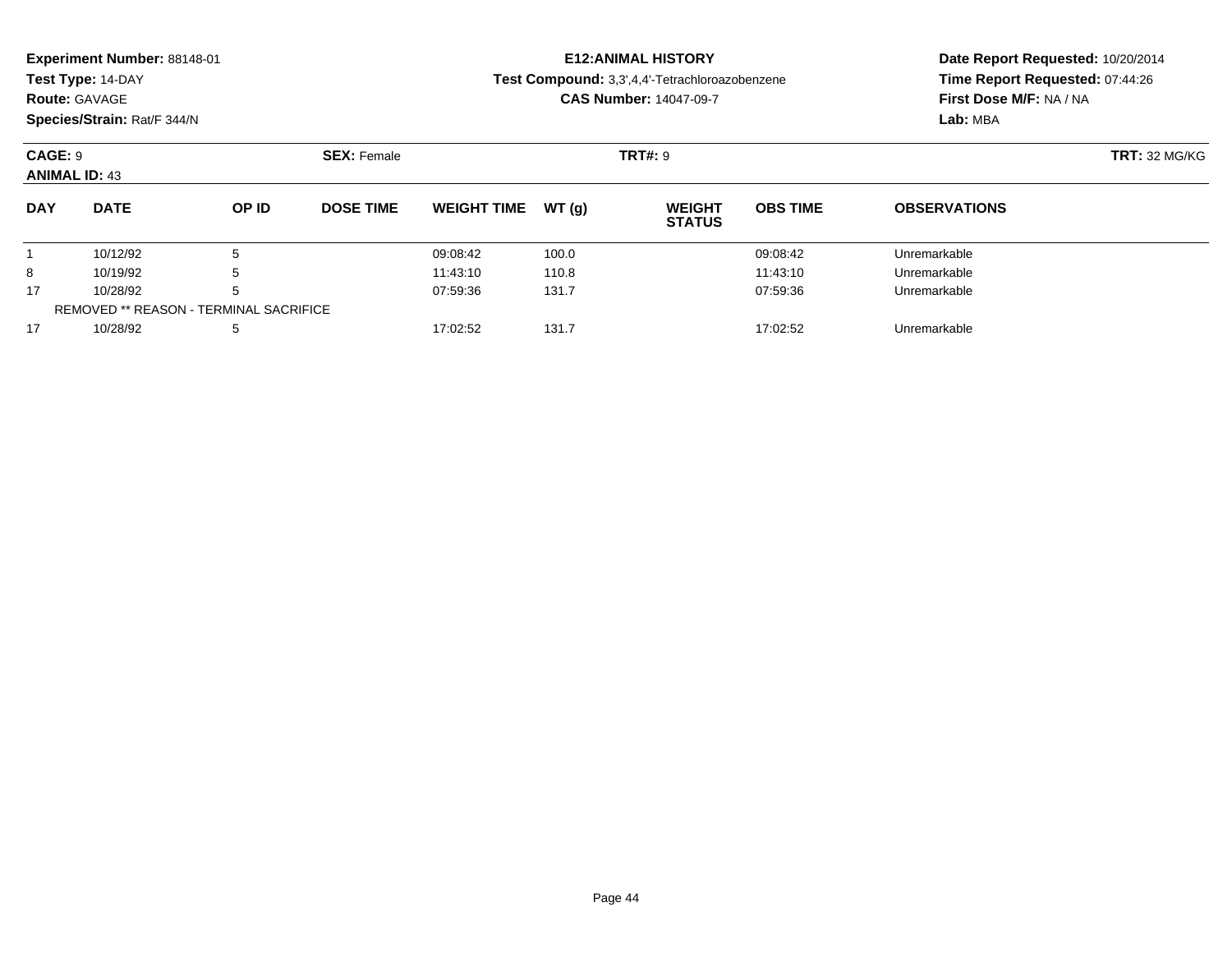| Experiment Number: 88148-01<br>Test Type: 14-DAY<br><b>Route: GAVAGE</b><br>Species/Strain: Rat/F 344/N |                      |                    |                  |                      |                | <b>E12: ANIMAL HISTORY</b><br>Test Compound: 3,3',4,4'-Tetrachloroazobenzene<br><b>CAS Number: 14047-09-7</b> | Date Report Requested: 10/20/2014<br>Time Report Requested: 07:44:26<br>First Dose M/F: NA / NA<br>Lab: MBA |                              |  |
|---------------------------------------------------------------------------------------------------------|----------------------|--------------------|------------------|----------------------|----------------|---------------------------------------------------------------------------------------------------------------|-------------------------------------------------------------------------------------------------------------|------------------------------|--|
| CAGE: 9<br><b>ANIMAL ID: 44</b>                                                                         |                      | <b>SEX: Female</b> |                  |                      | <b>TRT#: 9</b> |                                                                                                               | <b>TRT: 32 MG/KG</b>                                                                                        |                              |  |
| <b>DAY</b>                                                                                              | <b>DATE</b>          | OP ID              | <b>DOSE TIME</b> | <b>WEIGHT TIME</b>   | WT (a)         | <b>WEIGHT</b><br><b>STATUS</b>                                                                                | <b>OBS TIME</b>                                                                                             | <b>OBSERVATIONS</b>          |  |
| 8                                                                                                       | 10/12/92<br>10/19/92 | 5<br>ა             |                  | 09:08:42<br>11:43:10 | 94.5<br>108.2  |                                                                                                               | 09:08:42<br>11:43:10                                                                                        | Unremarkable<br>Unremarkable |  |

10/28/92 <sup>5</sup> 07:59:36 127.0 07:59:36 Unremarkable

10/28/92 <sup>5</sup> 17:02:52 127.0 17:02:52 Unremarkable

17

17

REMOVED \*\* REASON - TERMINAL SACRIFICE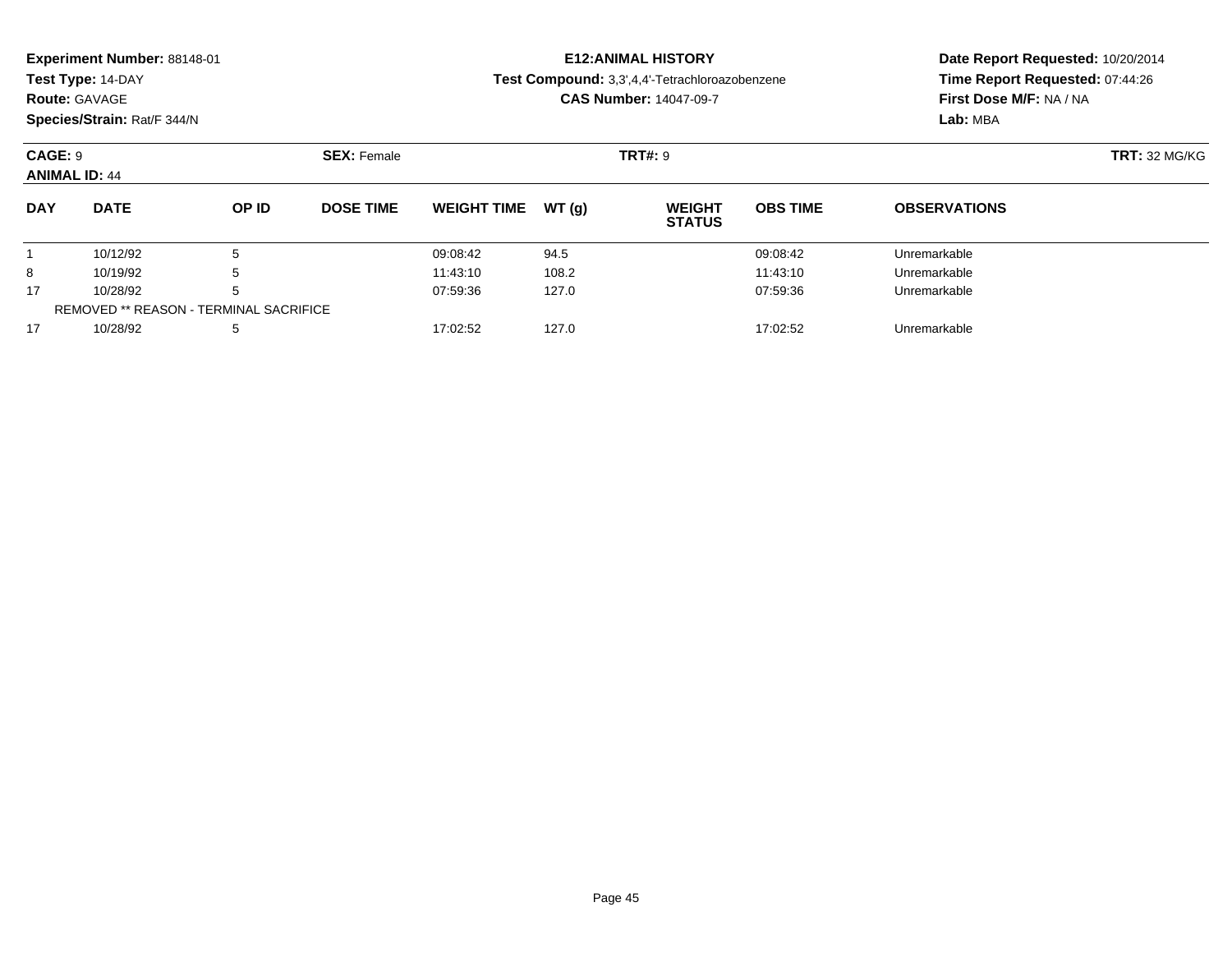|            | <b>Experiment Number: 88148-01</b><br>Test Type: 14-DAY<br><b>Route: GAVAGE</b><br>Species/Strain: Rat/F 344/N |       |                  |                     | <b>E12:ANIMAL HISTORY</b><br>Test Compound: 3,3',4,4'-Tetrachloroazobenzene<br><b>CAS Number: 14047-09-7</b> | Date Report Requested: 10/20/2014<br>Time Report Requested: 07:44:26<br>First Dose M/F: NA / NA<br>Lab: MBA |                      |  |
|------------|----------------------------------------------------------------------------------------------------------------|-------|------------------|---------------------|--------------------------------------------------------------------------------------------------------------|-------------------------------------------------------------------------------------------------------------|----------------------|--|
|            | CAGE: 9<br><b>SEX: Female</b>                                                                                  |       |                  |                     | <b>TRT#: 9</b>                                                                                               |                                                                                                             | <b>TRT: 32 MG/KG</b> |  |
|            | <b>ANIMAL ID: 45</b>                                                                                           |       |                  |                     |                                                                                                              |                                                                                                             |                      |  |
| <b>DAY</b> | <b>DATE</b>                                                                                                    | OP ID | <b>DOSE TIME</b> | WEIGHT TIME $WT(g)$ | <b>WEIGHT</b><br><b>STATUS</b>                                                                               | <b>OBS TIME</b>                                                                                             | <b>OBSERVATIONS</b>  |  |

10/12/92 <sup>5</sup> 09:08:42 102.8 09:08:42 Unremarkable

8 10/19/92 5 5 11:43:10 115.1 11:43:10 11:43:10 11:43:10

10/28/92 <sup>5</sup> 07:59:36 132.2 07:59:36 Unremarkable

10/28/92 <sup>5</sup> 17:02:52 132.2 17:02:52 Unremarkable

1

8

17

17

REMOVED \*\* REASON - TERMINAL SACRIFICE

# **Date Report Requested:** 10/20/2014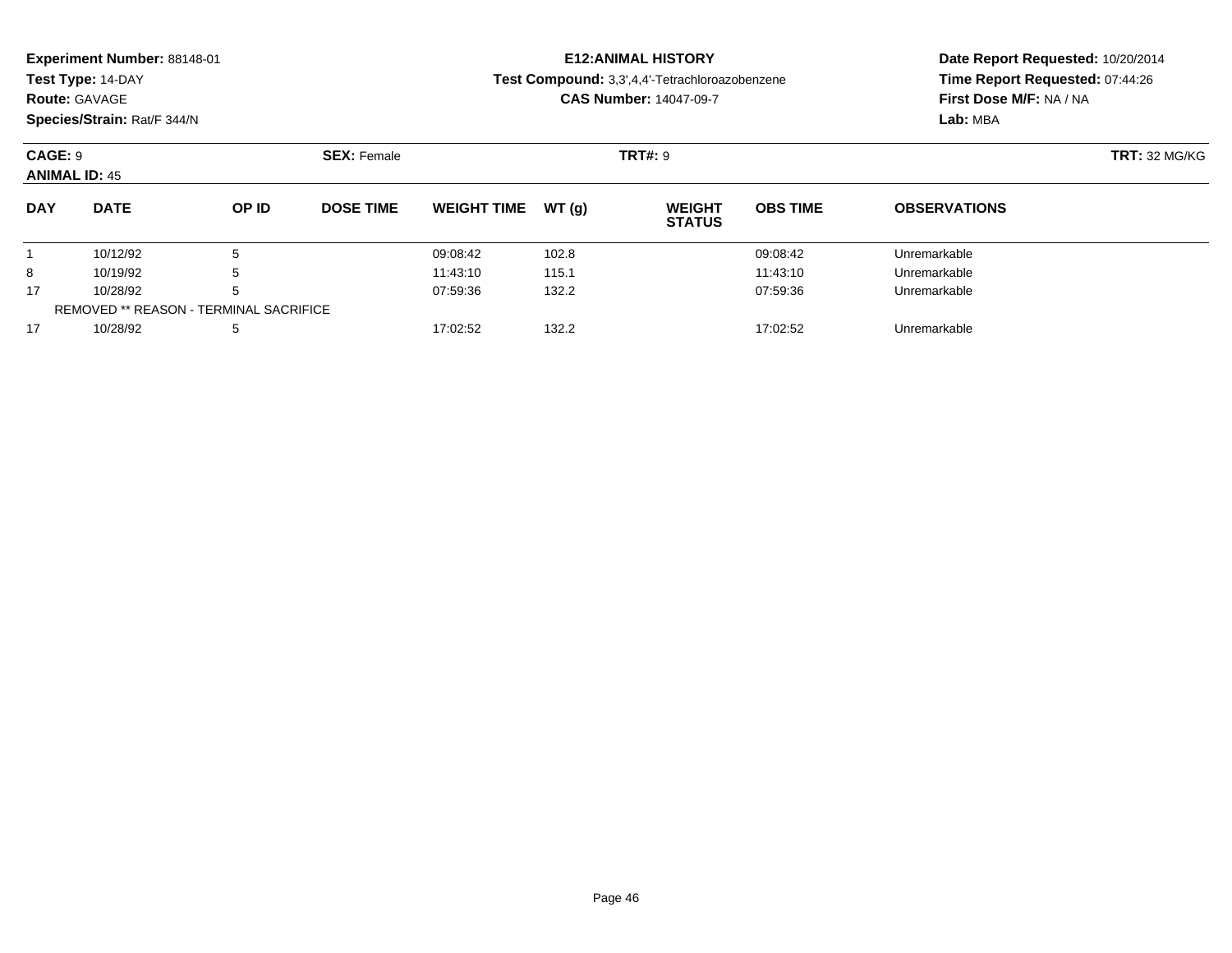| Experiment Number: 88148-01<br>Test Type: 14-DAY<br><b>Route: GAVAGE</b><br>Species/Strain: Rat/F 344/N |                                               |                    |                  |                    |                 | <b>E12: ANIMAL HISTORY</b><br>Test Compound: 3,3',4,4'-Tetrachloroazobenzene<br><b>CAS Number: 14047-09-7</b> | Date Report Requested: 10/20/2014<br>Time Report Requested: 07:44:26<br>First Dose M/F: NA / NA<br>Lab: MBA |                     |  |
|---------------------------------------------------------------------------------------------------------|-----------------------------------------------|--------------------|------------------|--------------------|-----------------|---------------------------------------------------------------------------------------------------------------|-------------------------------------------------------------------------------------------------------------|---------------------|--|
| <b>CAGE: 10</b><br><b>ANIMAL ID: 46</b>                                                                 |                                               | <b>SEX: Female</b> |                  |                    | <b>TRT#: 10</b> |                                                                                                               | <b>TRT: 80 MG/KG</b>                                                                                        |                     |  |
| <b>DAY</b>                                                                                              | <b>DATE</b>                                   | OP ID              | <b>DOSE TIME</b> | <b>WEIGHT TIME</b> | WT(g)           | <b>WEIGHT</b><br><b>STATUS</b>                                                                                | <b>OBS TIME</b>                                                                                             | <b>OBSERVATIONS</b> |  |
|                                                                                                         | 10/12/92                                      | 5                  |                  | 09:11:54           | 102.3           |                                                                                                               | 09:11:54                                                                                                    | Unremarkable        |  |
| 8                                                                                                       | 10/19/92                                      | 5                  |                  | 11:46:30           | 120.8           |                                                                                                               | 11:46:30                                                                                                    | Unremarkable        |  |
| 17                                                                                                      | 10/28/92                                      | <sub>5</sub>       |                  | 08:02:22           | 130.2           |                                                                                                               | 08:02:22                                                                                                    | Unremarkable        |  |
|                                                                                                         | <b>REMOVED ** REASON - TERMINAL SACRIFICE</b> |                    |                  |                    |                 |                                                                                                               |                                                                                                             |                     |  |

10/28/92 <sup>5</sup> 17:02:54 130.2 17:02:54 Unremarkable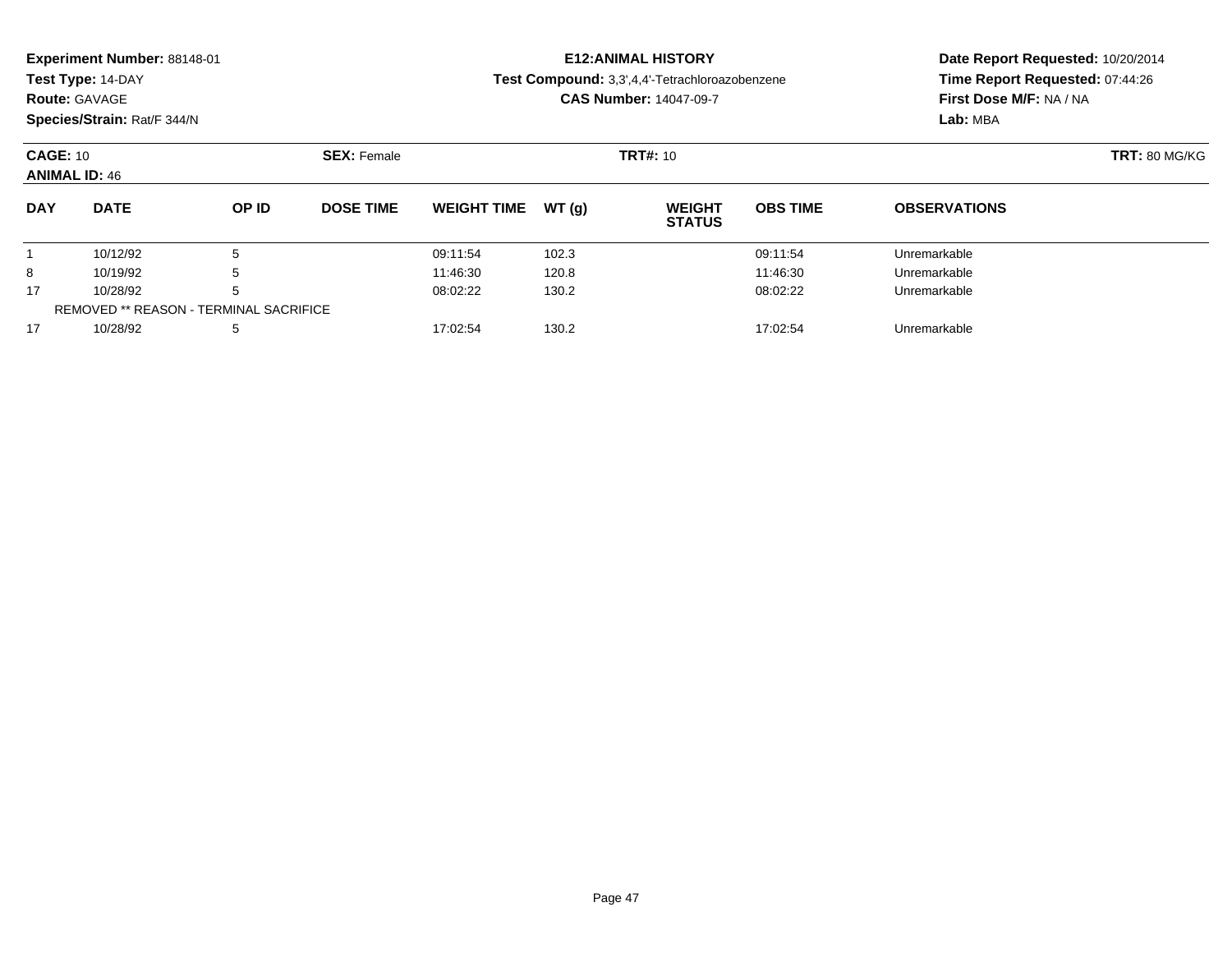|                                         | Experiment Number: 88148-01<br>Test Type: 14-DAY<br><b>Route: GAVAGE</b><br>Species/Strain: Rat/F 344/N |       |                    | <b>E12: ANIMAL HISTORY</b><br>Test Compound: 3,3',4,4'-Tetrachloroazobenzene<br><b>CAS Number: 14047-09-7</b> | Date Report Requested: 10/20/2014<br>Time Report Requested: 07:44:26<br>First Dose M/F: NA / NA<br>Lab: MBA |                                |                 |                      |  |
|-----------------------------------------|---------------------------------------------------------------------------------------------------------|-------|--------------------|---------------------------------------------------------------------------------------------------------------|-------------------------------------------------------------------------------------------------------------|--------------------------------|-----------------|----------------------|--|
| <b>CAGE: 10</b><br><b>ANIMAL ID: 47</b> |                                                                                                         |       | <b>SEX: Female</b> |                                                                                                               |                                                                                                             | <b>TRT#: 10</b>                |                 | <b>TRT: 80 MG/KG</b> |  |
| <b>DAY</b>                              | <b>DATE</b>                                                                                             | OP ID | <b>DOSE TIME</b>   | <b>WEIGHT TIME</b>                                                                                            | WT(g)                                                                                                       | <b>WEIGHT</b><br><b>STATUS</b> | <b>OBS TIME</b> | <b>OBSERVATIONS</b>  |  |
|                                         | 10/12/92                                                                                                | 5     |                    | 09:11:54                                                                                                      | 106.6                                                                                                       |                                | 09:11:54        | Unremarkable         |  |
| 8                                       | 10/19/92                                                                                                | 5     |                    | 11:46:30                                                                                                      | 124.0                                                                                                       |                                | 11:46:30        | Unremarkable         |  |
| 17                                      | 10/28/92                                                                                                | 5     |                    | 08:02:22                                                                                                      | 136.7                                                                                                       |                                | 08:02:22        | Unremarkable         |  |
|                                         | <b>REMOVED ** REASON - TERMINAL SACRIFICE</b>                                                           |       |                    |                                                                                                               |                                                                                                             |                                |                 |                      |  |
| 17                                      | 10/28/92                                                                                                | 5     |                    | 17:02:54                                                                                                      | 136.7                                                                                                       |                                | 17:02:54        | Unremarkable         |  |

10/28/92 <sup>5</sup> 17:02:54 136.7 17:02:54 Unremarkable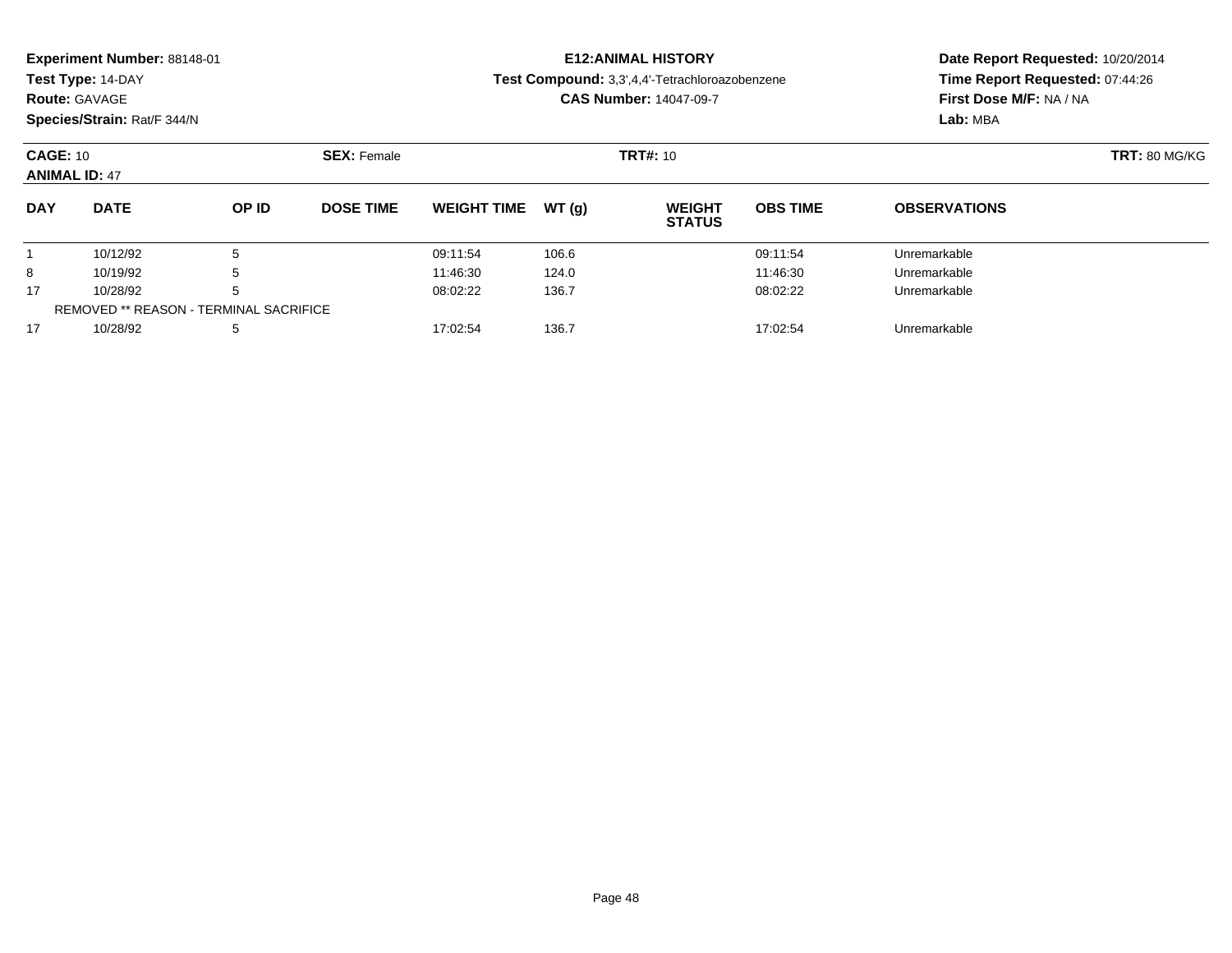| Experiment Number: 88148-01<br>Test Type: 14-DAY<br><b>Route: GAVAGE</b><br>Species/Strain: Rat/F 344/N |                                               |       |                    |                    |       | <b>E12: ANIMAL HISTORY</b><br>Test Compound: 3,3',4,4'-Tetrachloroazobenzene<br><b>CAS Number: 14047-09-7</b> | Date Report Requested: 10/20/2014<br>Time Report Requested: 07:44:26<br>First Dose M/F: NA / NA<br>Lab: MBA |                     |  |
|---------------------------------------------------------------------------------------------------------|-----------------------------------------------|-------|--------------------|--------------------|-------|---------------------------------------------------------------------------------------------------------------|-------------------------------------------------------------------------------------------------------------|---------------------|--|
| <b>CAGE: 10</b><br><b>ANIMAL ID: 48</b>                                                                 |                                               |       | <b>SEX: Female</b> |                    |       | <b>TRT#: 10</b>                                                                                               | <b>TRT: 80 MG/KG</b>                                                                                        |                     |  |
| <b>DAY</b>                                                                                              | <b>DATE</b>                                   | OP ID | <b>DOSE TIME</b>   | <b>WEIGHT TIME</b> | WT(q) | <b>WEIGHT</b><br><b>STATUS</b>                                                                                | <b>OBS TIME</b>                                                                                             | <b>OBSERVATIONS</b> |  |
|                                                                                                         | 10/12/92                                      | 5     |                    | 09:11:54           | 104.0 |                                                                                                               | 09:11:54                                                                                                    | Unremarkable        |  |
| 8                                                                                                       | 10/19/92                                      | 5     |                    | 11:46:30           | 118.4 |                                                                                                               | 11:46:30                                                                                                    | Unremarkable        |  |
| 17                                                                                                      | 10/28/92                                      | 5     |                    | 08:02:22           | 133.4 |                                                                                                               | 08:02:22                                                                                                    | Unremarkable        |  |
|                                                                                                         | <b>REMOVED ** REASON - TERMINAL SACRIFICE</b> |       |                    |                    |       |                                                                                                               |                                                                                                             |                     |  |

10/28/92 <sup>5</sup> 17:02:54 133.4 17:02:54 Unremarkable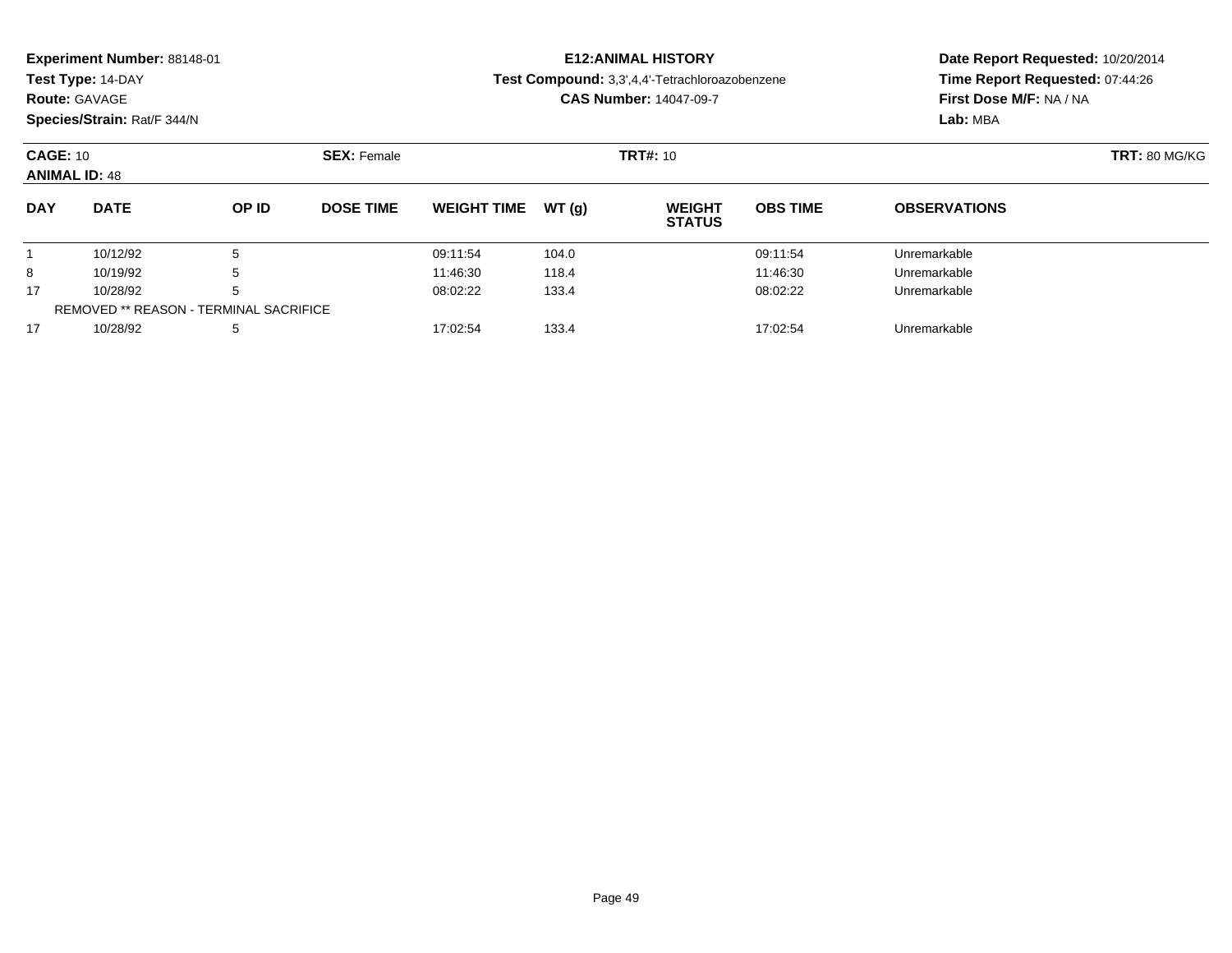|                                         | Experiment Number: 88148-01<br>Test Type: 14-DAY<br><b>Route: GAVAGE</b><br>Species/Strain: Rat/F 344/N |                                               |                    |                    |       | <b>E12: ANIMAL HISTORY</b><br>Test Compound: 3,3',4,4'-Tetrachloroazobenzene<br><b>CAS Number: 14047-09-7</b> | Date Report Requested: 10/20/2014<br>Time Report Requested: 07:44:26<br>First Dose M/F: NA / NA<br>Lab: MBA |                      |  |
|-----------------------------------------|---------------------------------------------------------------------------------------------------------|-----------------------------------------------|--------------------|--------------------|-------|---------------------------------------------------------------------------------------------------------------|-------------------------------------------------------------------------------------------------------------|----------------------|--|
| <b>CAGE: 10</b><br><b>ANIMAL ID: 49</b> |                                                                                                         |                                               | <b>SEX: Female</b> |                    |       | <b>TRT#: 10</b>                                                                                               |                                                                                                             | <b>TRT: 80 MG/KG</b> |  |
| <b>DAY</b>                              | <b>DATE</b>                                                                                             | OP ID                                         | <b>DOSE TIME</b>   | <b>WEIGHT TIME</b> | WT(q) | <b>WEIGHT</b><br><b>STATUS</b>                                                                                | <b>OBS TIME</b>                                                                                             | <b>OBSERVATIONS</b>  |  |
|                                         | 10/12/92                                                                                                | 5                                             |                    | 09:11:54           | 92.8  |                                                                                                               | 09:11:54                                                                                                    | Unremarkable         |  |
| 8                                       | 10/19/92                                                                                                | 5                                             |                    | 11:46:30           | 107.0 |                                                                                                               | 11:46:30                                                                                                    | Unremarkable         |  |
| 17                                      | 10/28/92                                                                                                |                                               |                    | 08:02:22           | 125.6 |                                                                                                               | 08:02:22                                                                                                    | Unremarkable         |  |
|                                         |                                                                                                         | <b>REMOVED ** REASON - TERMINAL SACRIFICE</b> |                    |                    |       |                                                                                                               |                                                                                                             |                      |  |
| 17                                      | 10/28/92                                                                                                | 5                                             |                    | 17:02:54           | 125.6 |                                                                                                               | 17:02:54                                                                                                    | Unremarkable         |  |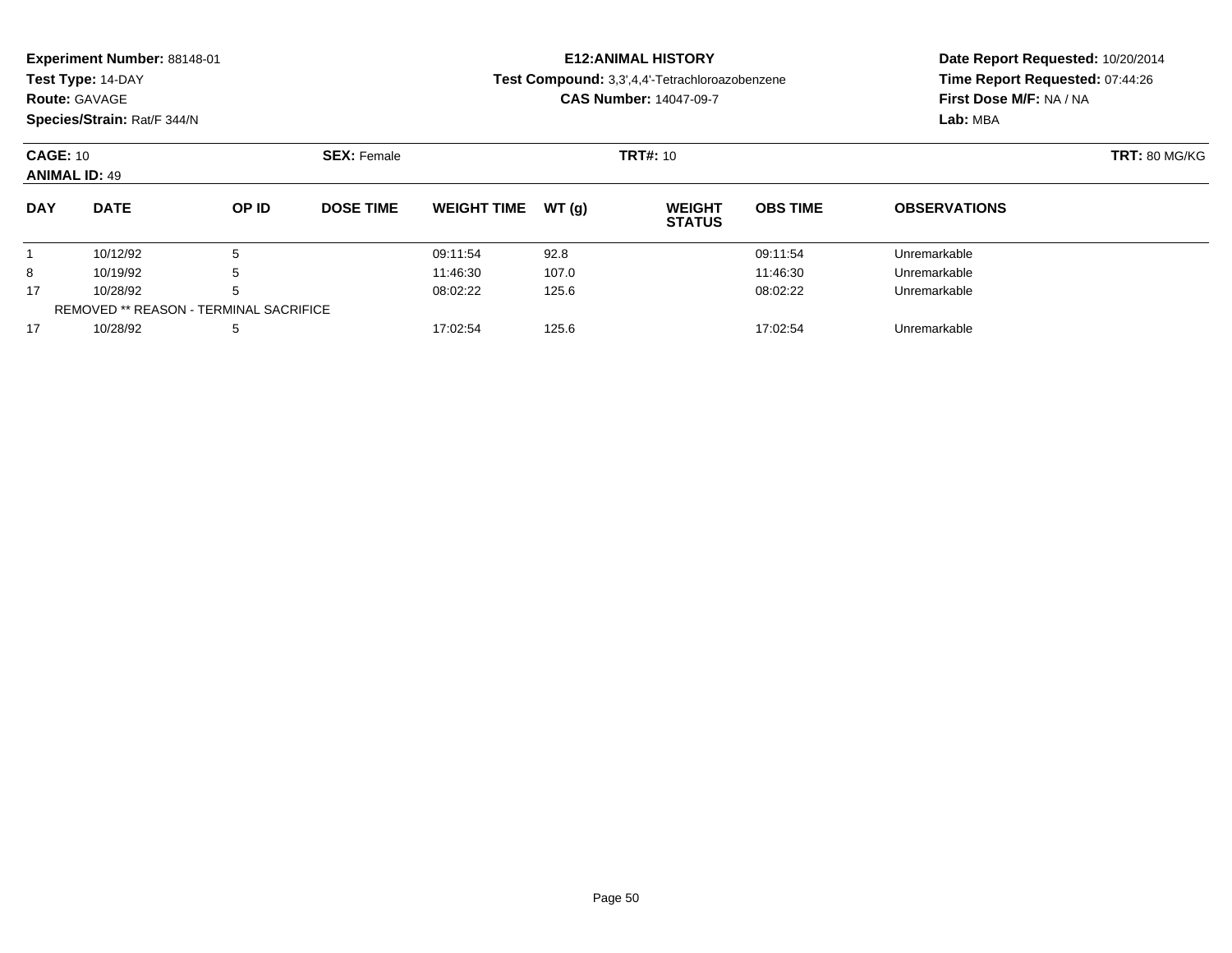| Experiment Number: 88148-01<br>Test Type: 14-DAY<br><b>Route: GAVAGE</b><br>Species/Strain: Rat/F 344/N |                                               |                    |                  |                    |                 | <b>E12: ANIMAL HISTORY</b><br>Test Compound: 3,3',4,4'-Tetrachloroazobenzene<br><b>CAS Number: 14047-09-7</b> | Date Report Requested: 10/20/2014<br>Time Report Requested: 07:44:26<br>First Dose M/F: NA / NA<br>Lab: MBA |                     |  |
|---------------------------------------------------------------------------------------------------------|-----------------------------------------------|--------------------|------------------|--------------------|-----------------|---------------------------------------------------------------------------------------------------------------|-------------------------------------------------------------------------------------------------------------|---------------------|--|
| <b>CAGE: 10</b><br><b>ANIMAL ID: 50</b>                                                                 |                                               | <b>SEX: Female</b> |                  |                    | <b>TRT#: 10</b> | <b>TRT: 80 MG/KG</b>                                                                                          |                                                                                                             |                     |  |
| <b>DAY</b>                                                                                              | <b>DATE</b>                                   | OP ID              | <b>DOSE TIME</b> | <b>WEIGHT TIME</b> | WT(g)           | <b>WEIGHT</b><br><b>STATUS</b>                                                                                | <b>OBS TIME</b>                                                                                             | <b>OBSERVATIONS</b> |  |
|                                                                                                         | 10/12/92                                      | 5                  |                  | 09:11:54           | 98.7            |                                                                                                               | 09:11:54                                                                                                    | Unremarkable        |  |
| 8                                                                                                       | 10/19/92                                      | 5                  |                  | 11:46:30           | 112.3           |                                                                                                               | 11:46:30                                                                                                    | Unremarkable        |  |
| 17                                                                                                      | 10/28/92                                      | 5                  |                  | 08:02:22           | 125.6           |                                                                                                               | 08:02:22                                                                                                    | Unremarkable        |  |
|                                                                                                         | <b>REMOVED ** REASON - TERMINAL SACRIFICE</b> |                    |                  |                    |                 |                                                                                                               |                                                                                                             |                     |  |

10/28/92 <sup>5</sup> 17:02:54 125.6 17:02:54 Unremarkable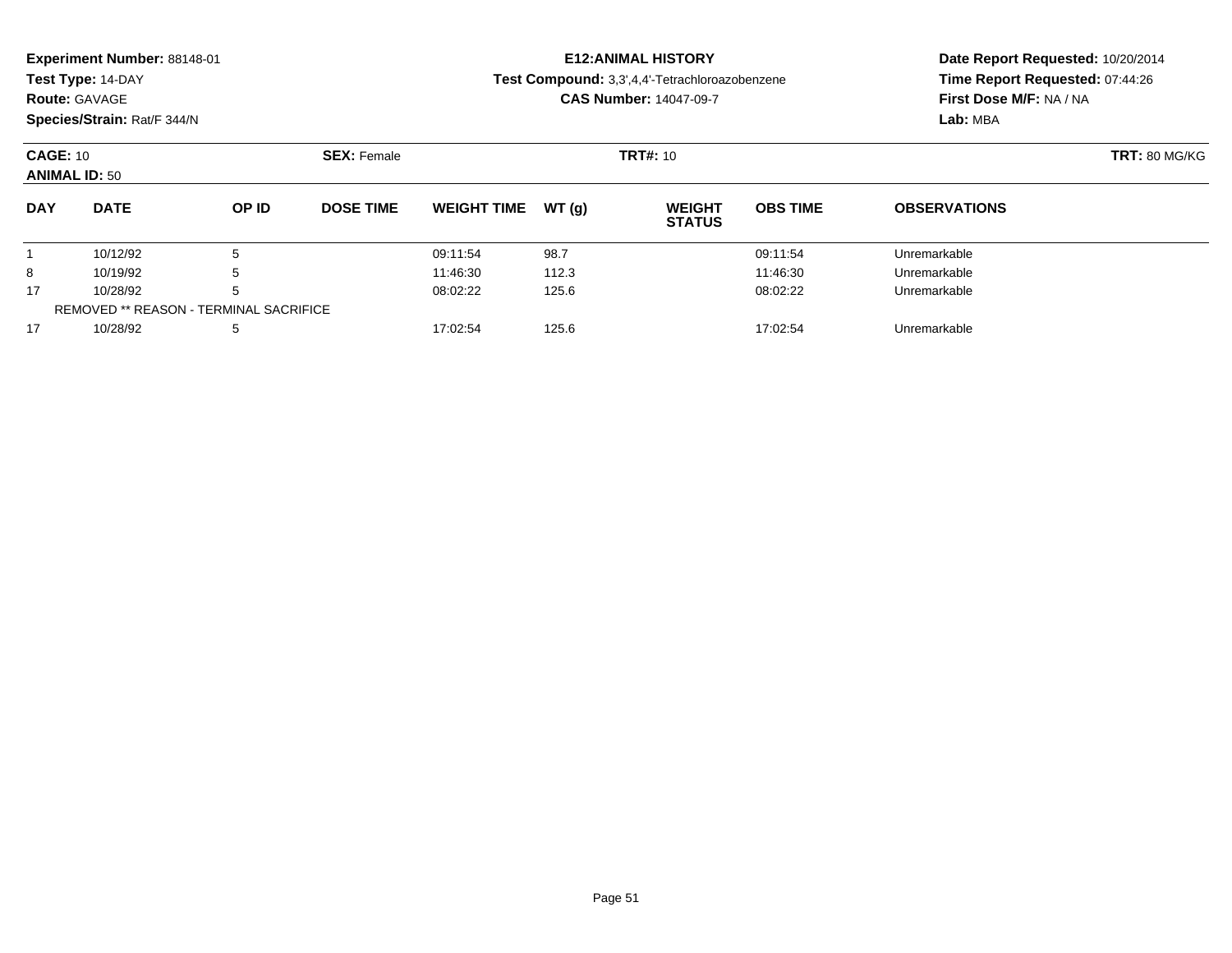| <b>Route: GAVAGE</b>                    | Experiment Number: 88148-01<br>Test Type: 14-DAY<br>Species/Strain: Rat/F 344/N |                                                    |                    |                    | <b>E12: ANIMAL HISTORY</b><br>Test Compound: 3,3',4,4'-Tetrachloroazobenzene<br><b>CAS Number: 14047-09-7</b> | Date Report Requested: 10/20/2014<br>Time Report Requested: 07:44:26<br>First Dose M/F: NA / NA<br>Lab: MBA |                 |                     |                 |       |
|-----------------------------------------|---------------------------------------------------------------------------------|----------------------------------------------------|--------------------|--------------------|---------------------------------------------------------------------------------------------------------------|-------------------------------------------------------------------------------------------------------------|-----------------|---------------------|-----------------|-------|
| <b>CAGE: 11</b><br><b>ANIMAL ID: 51</b> |                                                                                 |                                                    | <b>SEX: Female</b> | <b>TRT#: 11</b>    |                                                                                                               |                                                                                                             |                 |                     | <b>TRT: 200</b> | MG/KG |
| <b>DAY</b>                              | <b>DATE</b>                                                                     | OP ID                                              | <b>DOSE TIME</b>   | <b>WEIGHT TIME</b> | WT(q)                                                                                                         | <b>WEIGHT</b><br><b>STATUS</b>                                                                              | <b>OBS TIME</b> | <b>OBSERVATIONS</b> |                 |       |
|                                         | 10/12/92                                                                        | 5                                                  |                    | 09:15:32           | 102.6                                                                                                         |                                                                                                             | 09:15:32        | Unremarkable        |                 |       |
| 8                                       | 10/19/92                                                                        | 5                                                  |                    | 11:52:20           | 112.5                                                                                                         |                                                                                                             | 11:52:20        | Unremarkable        |                 |       |
| 17                                      | 10/28/92                                                                        | 5<br><b>REMOVED ** REASON - TERMINAL SACRIFICE</b> |                    | 08:05:58           | 128.8                                                                                                         |                                                                                                             | 08:05:58        | Unremarkable        |                 |       |
| 17                                      | 10/28/92                                                                        | 5                                                  |                    | 17:02:56           | 128.8                                                                                                         |                                                                                                             | 17:02:56        | Unremarkable        |                 |       |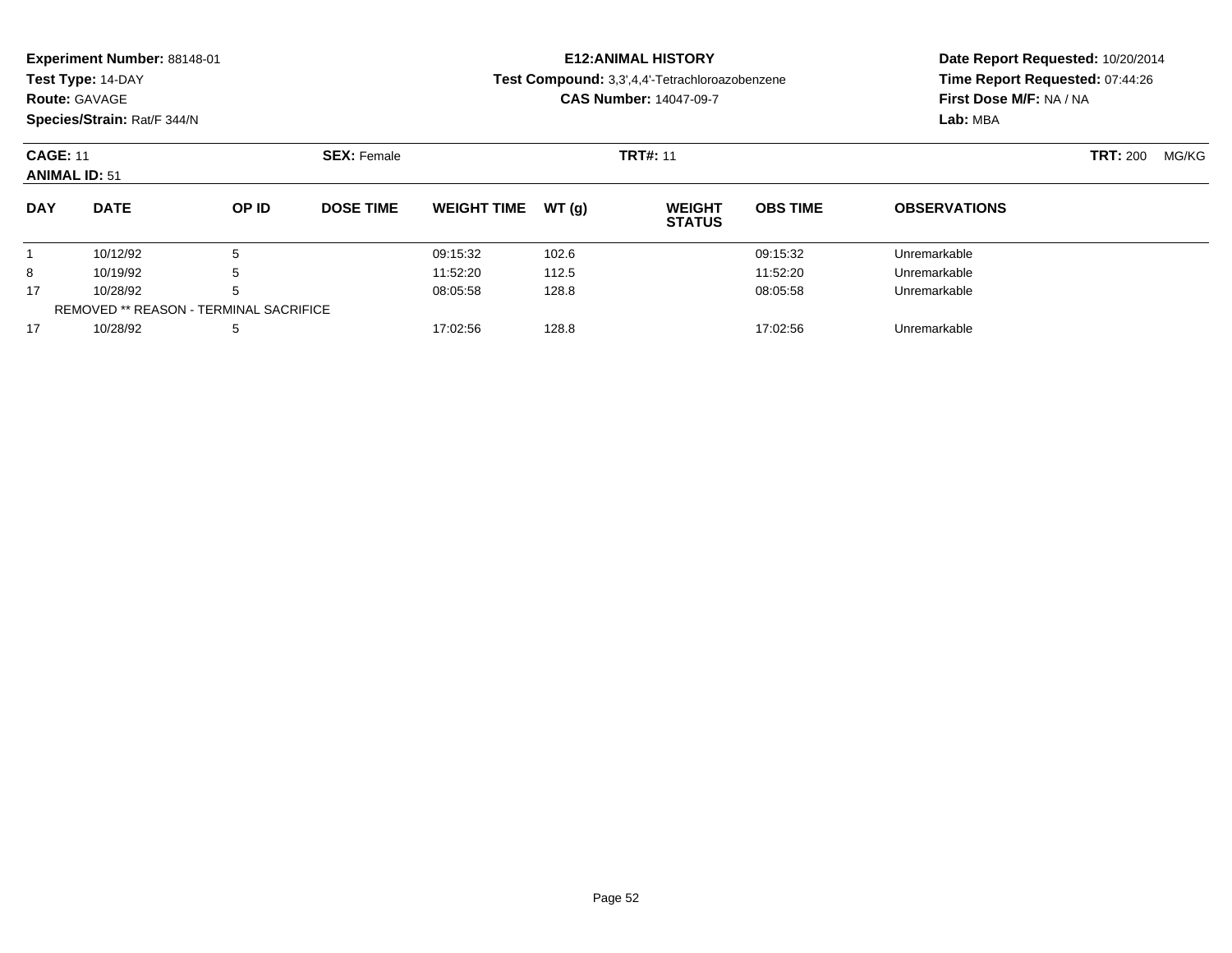|                                         | Experiment Number: 88148-01<br>Test Type: 14-DAY<br><b>Route: GAVAGE</b><br>Species/Strain: Rat/F 344/N |                    |                  |                    |       | <b>E12: ANIMAL HISTORY</b><br>Test Compound: 3,3',4,4'-Tetrachloroazobenzene<br><b>CAS Number: 14047-09-7</b> | Date Report Requested: 10/20/2014<br>Time Report Requested: 07:44:26<br>First Dose M/F: NA / NA<br>Lab: MBA |                     |       |  |
|-----------------------------------------|---------------------------------------------------------------------------------------------------------|--------------------|------------------|--------------------|-------|---------------------------------------------------------------------------------------------------------------|-------------------------------------------------------------------------------------------------------------|---------------------|-------|--|
| <b>CAGE: 11</b><br><b>ANIMAL ID: 52</b> |                                                                                                         | <b>SEX: Female</b> | <b>TRT#: 11</b>  |                    |       |                                                                                                               |                                                                                                             | <b>TRT: 200</b>     | MG/KG |  |
| <b>DAY</b>                              | <b>DATE</b>                                                                                             | OP ID              | <b>DOSE TIME</b> | <b>WEIGHT TIME</b> | WT(q) | <b>WEIGHT</b><br><b>STATUS</b>                                                                                | <b>OBS TIME</b>                                                                                             | <b>OBSERVATIONS</b> |       |  |
|                                         | 10/12/92                                                                                                | 5                  |                  | 09:15:32           | 90.9  |                                                                                                               | 09:15:32                                                                                                    | Unremarkable        |       |  |
| 8                                       | 10/19/92                                                                                                | 5                  |                  | 11:52:20           | 101.9 |                                                                                                               | 11:52:20                                                                                                    | Unremarkable        |       |  |
| 17                                      | 10/28/92                                                                                                | 5                  |                  | 08:05:58           | 119.0 |                                                                                                               | 08:05:58                                                                                                    | Unremarkable        |       |  |
|                                         | <b>REMOVED ** REASON - TERMINAL SACRIFICE</b>                                                           |                    |                  |                    |       |                                                                                                               |                                                                                                             |                     |       |  |
| 17                                      | 10/28/92                                                                                                | 5                  |                  | 17:02:56           | 119.0 |                                                                                                               | 17:02:56                                                                                                    | Unremarkable        |       |  |

10/28/92 <sup>5</sup> 17:02:56 119.0 17:02:56 Unremarkable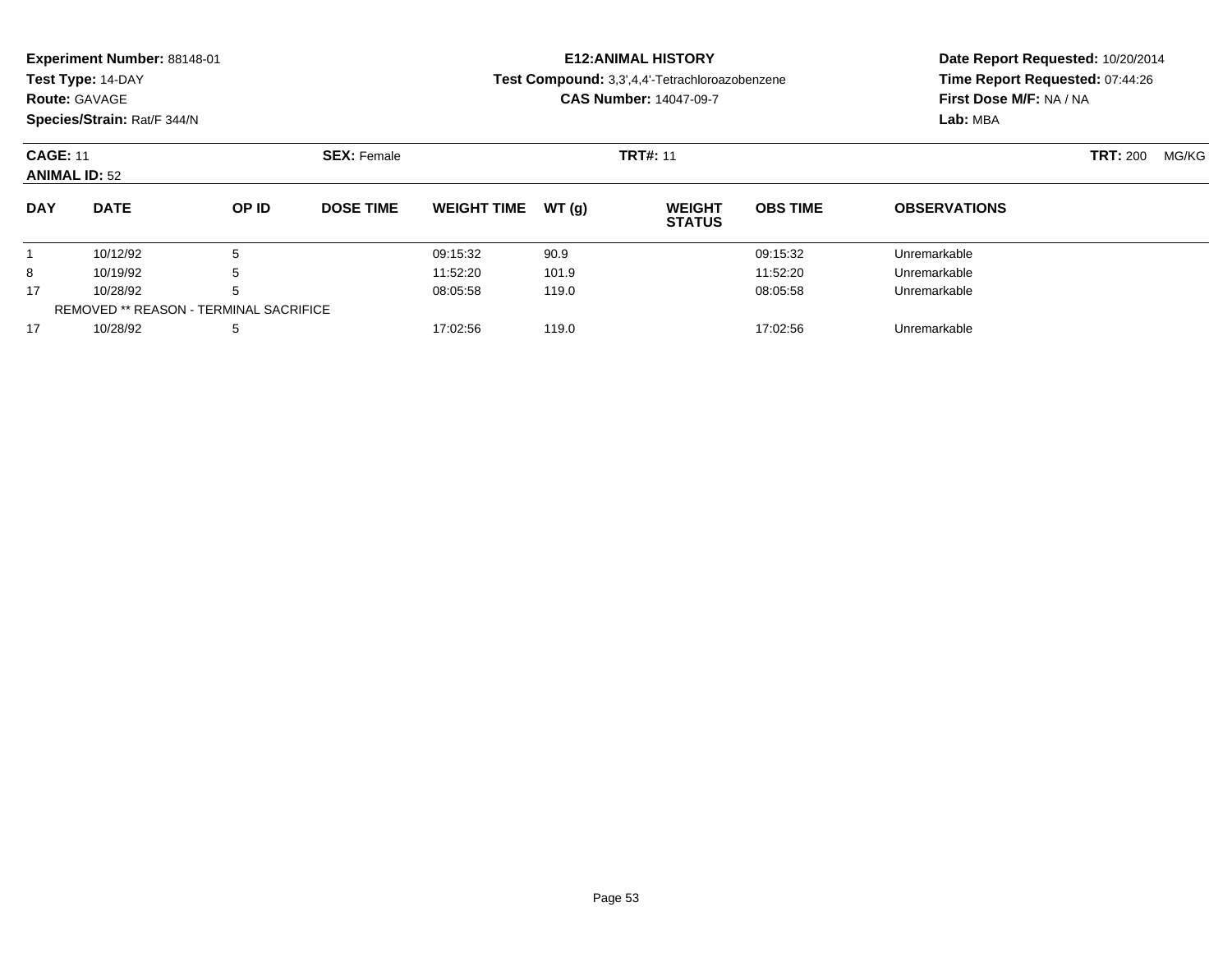|                                         | Experiment Number: 88148-01<br>Test Type: 14-DAY<br><b>Route: GAVAGE</b><br>Species/Strain: Rat/F 344/N |       |                    | <b>E12:ANIMAL HISTORY</b><br>Test Compound: 3,3',4,4'-Tetrachloroazobenzene<br><b>CAS Number: 14047-09-7</b> |       |                                |                 | Date Report Requested: 10/20/2014<br>Time Report Requested: 07:44:26<br>First Dose M/F: NA / NA<br>Lab: MBA |                 |       |
|-----------------------------------------|---------------------------------------------------------------------------------------------------------|-------|--------------------|--------------------------------------------------------------------------------------------------------------|-------|--------------------------------|-----------------|-------------------------------------------------------------------------------------------------------------|-----------------|-------|
| <b>CAGE: 11</b><br><b>ANIMAL ID: 53</b> |                                                                                                         |       | <b>SEX: Female</b> |                                                                                                              |       | <b>TRT#: 11</b>                |                 |                                                                                                             | <b>TRT: 200</b> | MG/KG |
| <b>DAY</b>                              | <b>DATE</b>                                                                                             | OP ID | <b>DOSE TIME</b>   | <b>WEIGHT TIME</b>                                                                                           | WT(q) | <b>WEIGHT</b><br><b>STATUS</b> | <b>OBS TIME</b> | <b>OBSERVATIONS</b>                                                                                         |                 |       |
|                                         | 10/12/92                                                                                                | 5     |                    | 09:15:32                                                                                                     | 101.8 |                                | 09:15:32        | Unremarkable                                                                                                |                 |       |
| 8                                       | 10/19/92                                                                                                | 5     |                    | 11:52:20                                                                                                     | 115.6 |                                | 11:52:20        | Unremarkable                                                                                                |                 |       |
| 17                                      | 10/28/92                                                                                                | 5     |                    | 08:05:58                                                                                                     | 136.0 |                                | 08:05:58        | Unremarkable                                                                                                |                 |       |
|                                         | <b>REMOVED ** REASON - TERMINAL SACRIFICE</b>                                                           |       |                    |                                                                                                              |       |                                |                 |                                                                                                             |                 |       |
| 17                                      | 10/28/92                                                                                                | 5     |                    | 17:02:56                                                                                                     | 136.0 |                                | 17:02:56        | Unremarkable                                                                                                |                 |       |

10/28/92 <sup>5</sup> 17:02:56 136.0 17:02:56 Unremarkable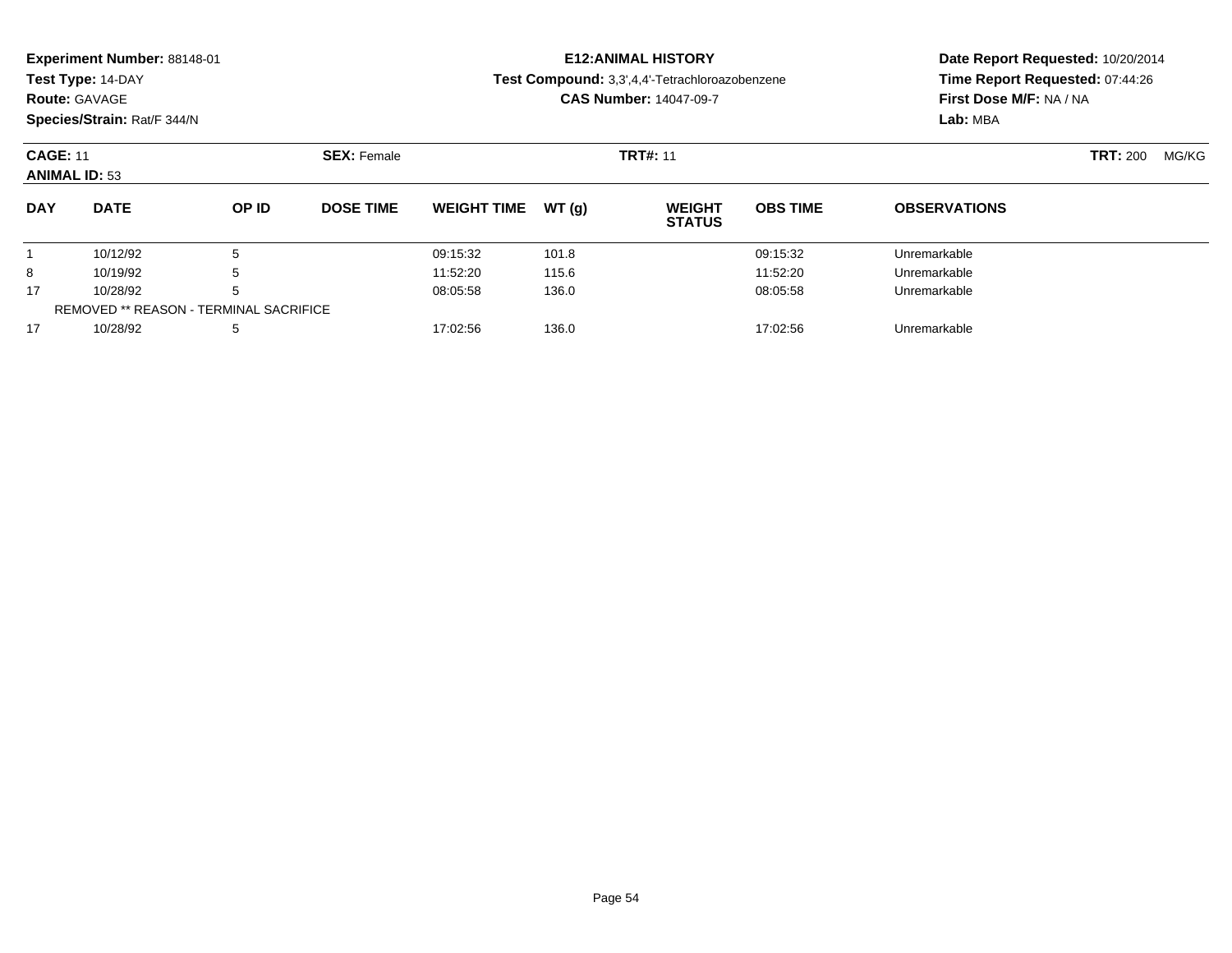| <b>Route: GAVAGE</b>                    | Experiment Number: 88148-01<br>Test Type: 14-DAY<br>Species/Strain: Rat/F 344/N |                                                    |                    |                    |       | <b>E12: ANIMAL HISTORY</b><br>Test Compound: 3,3',4,4'-Tetrachloroazobenzene<br><b>CAS Number: 14047-09-7</b> | Date Report Requested: 10/20/2014<br>Time Report Requested: 07:44:26<br>First Dose M/F: NA / NA<br>Lab: MBA |                     |                 |       |
|-----------------------------------------|---------------------------------------------------------------------------------|----------------------------------------------------|--------------------|--------------------|-------|---------------------------------------------------------------------------------------------------------------|-------------------------------------------------------------------------------------------------------------|---------------------|-----------------|-------|
| <b>CAGE: 11</b><br><b>ANIMAL ID: 54</b> |                                                                                 |                                                    | <b>SEX: Female</b> | <b>TRT#: 11</b>    |       |                                                                                                               |                                                                                                             |                     | <b>TRT: 200</b> | MG/KG |
| <b>DAY</b>                              | <b>DATE</b>                                                                     | OP ID                                              | <b>DOSE TIME</b>   | <b>WEIGHT TIME</b> | WT(g) | <b>WEIGHT</b><br><b>STATUS</b>                                                                                | <b>OBS TIME</b>                                                                                             | <b>OBSERVATIONS</b> |                 |       |
|                                         | 10/12/92                                                                        | 5                                                  |                    | 09:15:32           | 112.9 |                                                                                                               | 09:15:32                                                                                                    | Unremarkable        |                 |       |
| 8                                       | 10/19/92                                                                        | 5                                                  |                    | 11:52:20           | 122.4 |                                                                                                               | 11:52:20                                                                                                    | Unremarkable        |                 |       |
| 17                                      | 10/28/92                                                                        | 5<br><b>REMOVED ** REASON - TERMINAL SACRIFICE</b> |                    | 08:05:58           | 140.9 |                                                                                                               | 08:05:58                                                                                                    | Unremarkable        |                 |       |
| 17                                      | 10/28/92                                                                        | 5                                                  |                    | 17:02:56           | 140.9 |                                                                                                               | 17:02:56                                                                                                    | Unremarkable        |                 |       |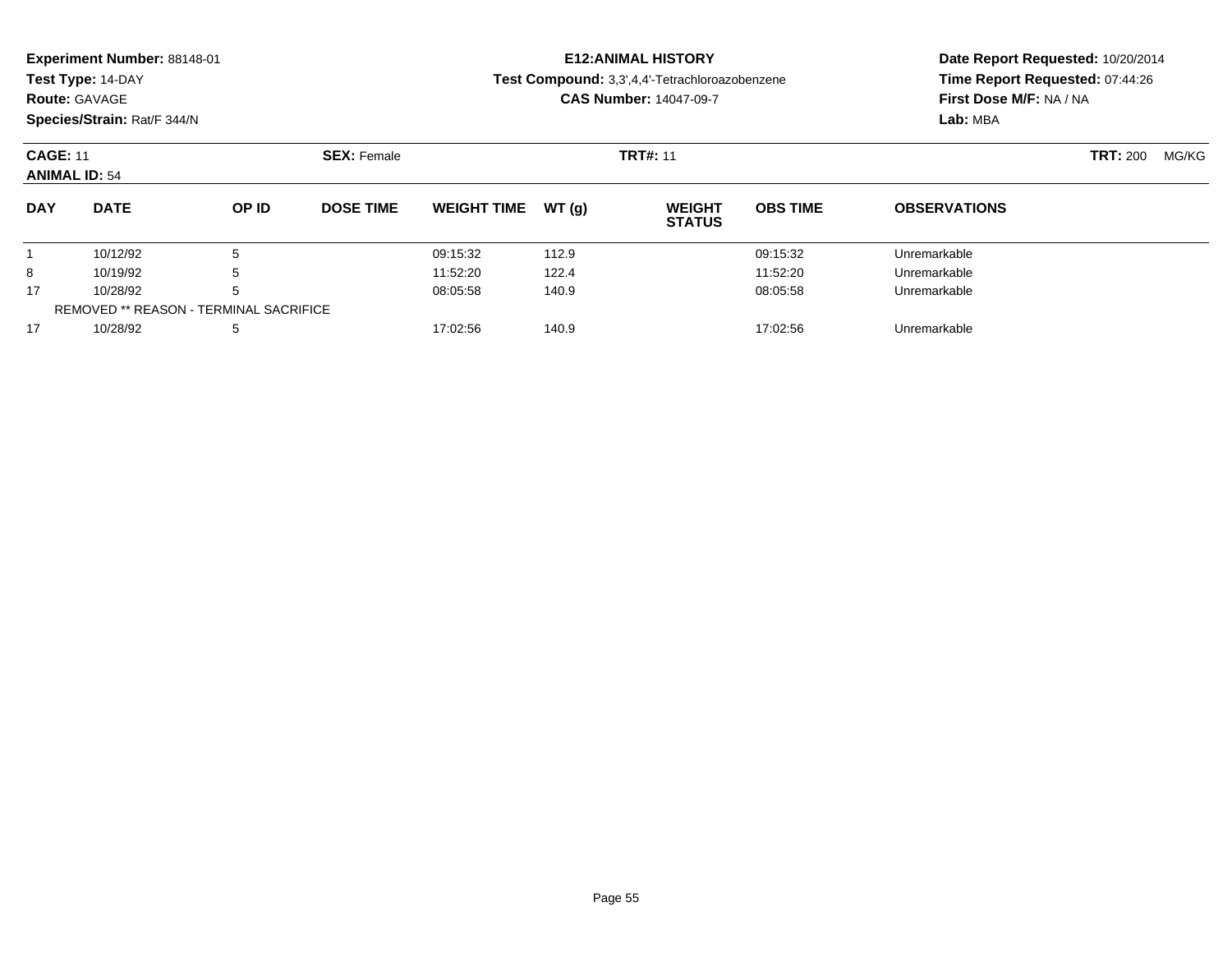|                                         | Experiment Number: 88148-01<br>Test Type: 14-DAY<br><b>Route: GAVAGE</b><br>Species/Strain: Rat/F 344/N |       |                    | <b>E12: ANIMAL HISTORY</b><br>Test Compound: 3,3',4,4'-Tetrachloroazobenzene<br><b>CAS Number: 14047-09-7</b> |        |                                |                 | Date Report Requested: 10/20/2014<br>Time Report Requested: 07:44:26<br>First Dose M/F: NA / NA<br>Lab: MBA |                          |  |
|-----------------------------------------|---------------------------------------------------------------------------------------------------------|-------|--------------------|---------------------------------------------------------------------------------------------------------------|--------|--------------------------------|-----------------|-------------------------------------------------------------------------------------------------------------|--------------------------|--|
| <b>CAGE: 11</b><br><b>ANIMAL ID: 55</b> |                                                                                                         |       | <b>SEX: Female</b> | <b>TRT#: 11</b>                                                                                               |        |                                |                 |                                                                                                             | <b>TRT: 200</b><br>MG/KG |  |
| <b>DAY</b>                              | <b>DATE</b>                                                                                             | OP ID | <b>DOSE TIME</b>   | <b>WEIGHT TIME</b>                                                                                            | WT (q) | <b>WEIGHT</b><br><b>STATUS</b> | <b>OBS TIME</b> | <b>OBSERVATIONS</b>                                                                                         |                          |  |
|                                         | 10/12/92                                                                                                | 5     |                    | 09:15:32                                                                                                      | 99.0   |                                | 09:15:32        | Unremarkable                                                                                                |                          |  |
| 8                                       | 10/19/92                                                                                                | 5     |                    | 11:52:20                                                                                                      | 110.7  |                                | 11:52:20        | Unremarkable                                                                                                |                          |  |
| 17                                      | 10/28/92                                                                                                | 5     |                    | 08:05:58                                                                                                      | 131.5  |                                | 08:05:58        | Unremarkable                                                                                                |                          |  |
|                                         | <b>REMOVED ** REASON - TERMINAL SACRIFICE</b>                                                           |       |                    |                                                                                                               |        |                                |                 |                                                                                                             |                          |  |
| 17                                      | 10/28/92                                                                                                |       |                    | 17:02:56                                                                                                      | 131.5  |                                | 17:02:56        | Unremarkable                                                                                                |                          |  |

10/28/92 <sup>5</sup> 17:02:56 131.5 17:02:56 Unremarkable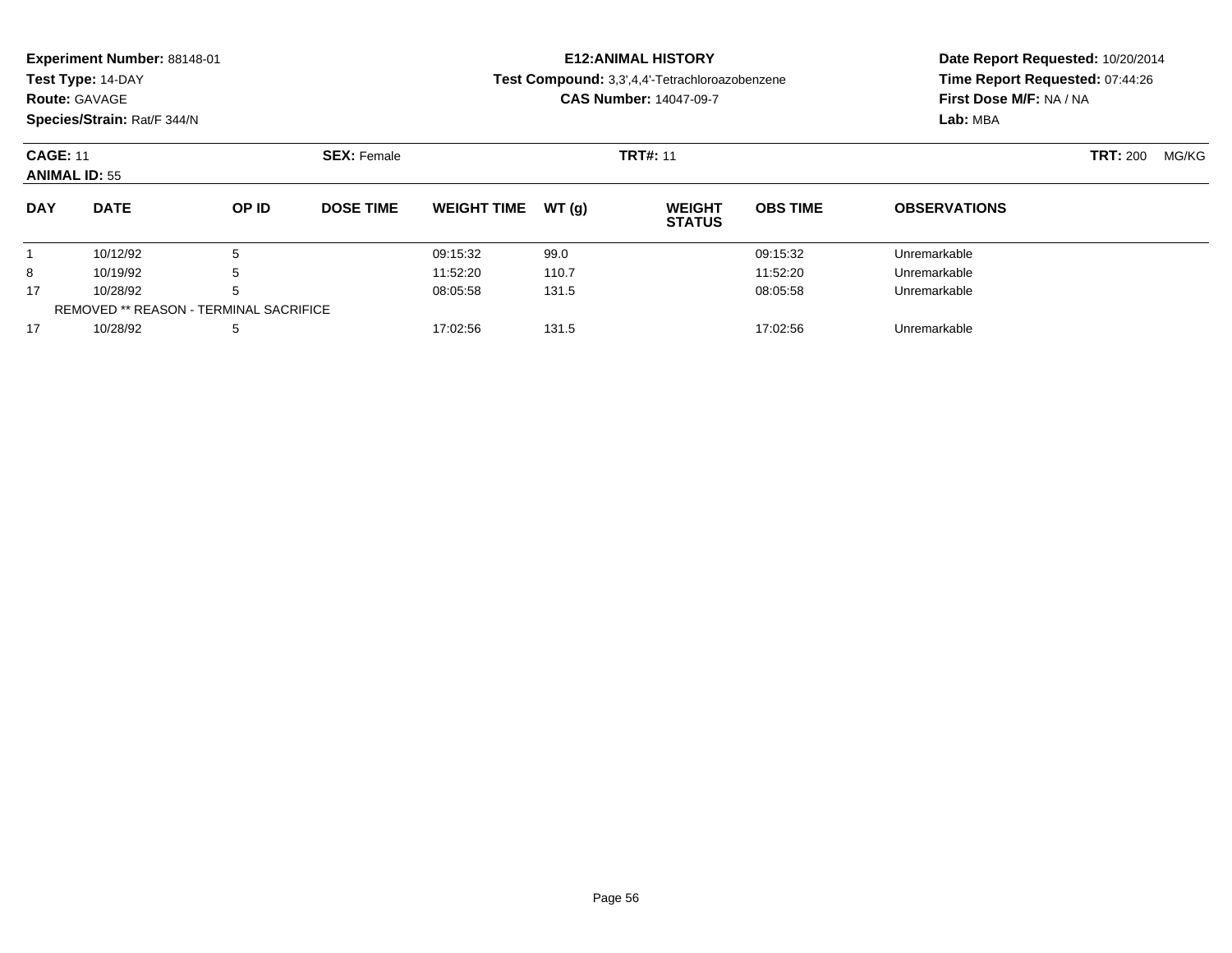| <b>Route: GAVAGE</b>                    | <b>Experiment Number: 88148-01</b><br>Test Type: 14-DAY<br>Species/Strain: Rat/F 344/N |                                                    |                    |                    |       | <b>E12: ANIMAL HISTORY</b><br>Test Compound: 3,3',4,4'-Tetrachloroazobenzene<br><b>CAS Number: 14047-09-7</b> | Date Report Requested: 10/20/2014<br>Time Report Requested: 07:44:26<br>First Dose M/F: NA / NA<br>Lab: MBA |                     |       |  |
|-----------------------------------------|----------------------------------------------------------------------------------------|----------------------------------------------------|--------------------|--------------------|-------|---------------------------------------------------------------------------------------------------------------|-------------------------------------------------------------------------------------------------------------|---------------------|-------|--|
| <b>CAGE: 12</b><br><b>ANIMAL ID: 56</b> |                                                                                        |                                                    | <b>SEX: Female</b> |                    |       | <b>TRT#: 12</b>                                                                                               |                                                                                                             | <b>TRT: 500</b>     | MG/KG |  |
| <b>DAY</b>                              | <b>DATE</b>                                                                            | OP ID                                              | <b>DOSE TIME</b>   | <b>WEIGHT TIME</b> | WT(g) | <b>WEIGHT</b><br><b>STATUS</b>                                                                                | <b>OBS TIME</b>                                                                                             | <b>OBSERVATIONS</b> |       |  |
|                                         | 10/12/92                                                                               | 5                                                  |                    | 09:18:46           | 104.6 |                                                                                                               | 09:18:46                                                                                                    | Unremarkable        |       |  |
| 8                                       | 10/19/92                                                                               | 5                                                  |                    | 11:56:02           | 116.4 |                                                                                                               | 11:56:02                                                                                                    | Unremarkable        |       |  |
| 17                                      | 10/28/92                                                                               | 5<br><b>REMOVED ** REASON - TERMINAL SACRIFICE</b> |                    | 08:10:18           | 131.6 |                                                                                                               | 08:10:18                                                                                                    | Unremarkable        |       |  |
| 17                                      | 10/28/92                                                                               | 5                                                  |                    | 17:02:58           | 131.6 |                                                                                                               | 17:02:58                                                                                                    | Unremarkable        |       |  |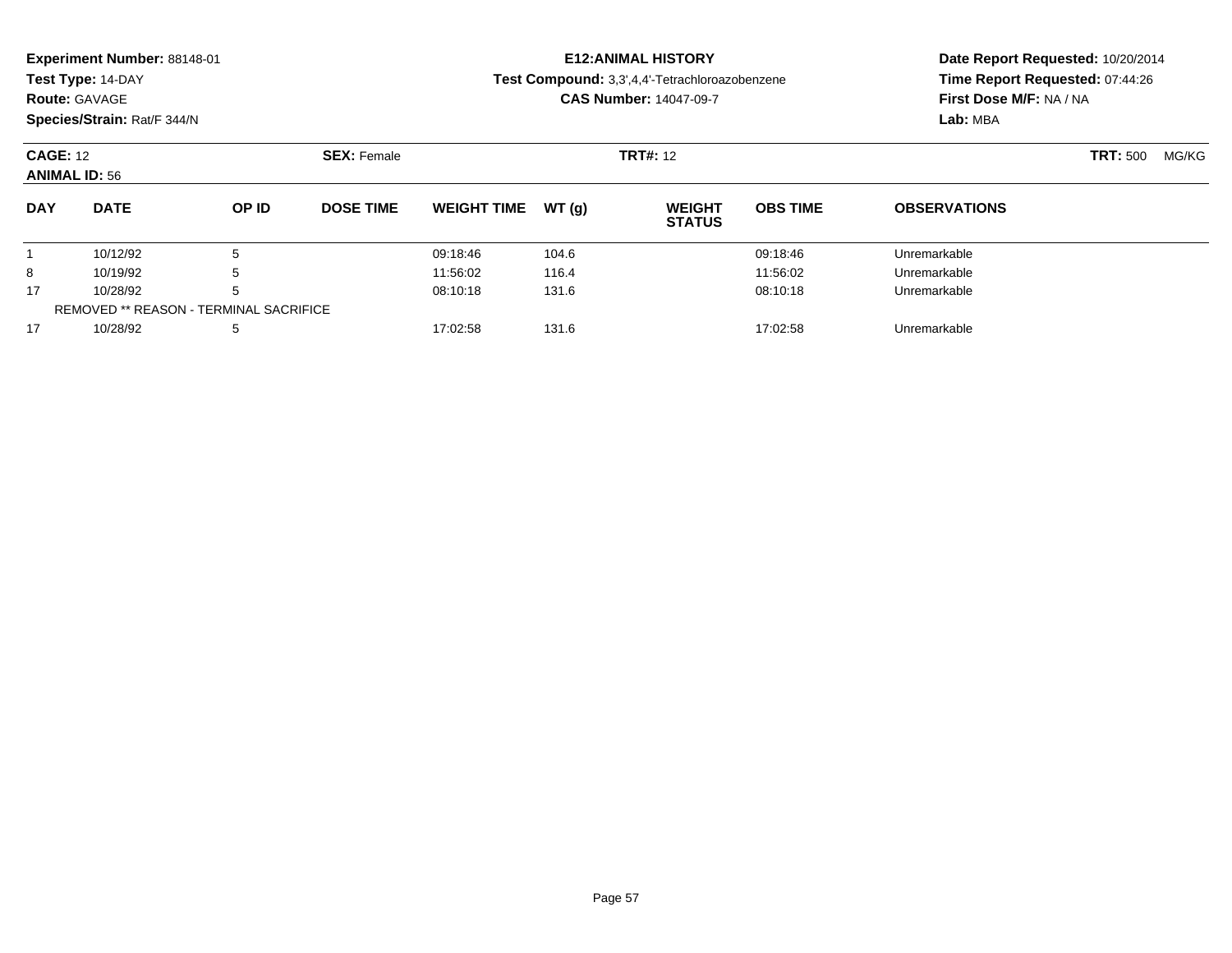|                      | Experiment Number: 88148-01 |                                                    |                    |                                                                                 |       | <b>E12: ANIMAL HISTORY</b>     | Date Report Requested: 10/20/2014 |                                                            |       |  |
|----------------------|-----------------------------|----------------------------------------------------|--------------------|---------------------------------------------------------------------------------|-------|--------------------------------|-----------------------------------|------------------------------------------------------------|-------|--|
|                      | Test Type: 14-DAY           |                                                    |                    | Test Compound: 3,3',4,4'-Tetrachloroazobenzene<br><b>CAS Number: 14047-09-7</b> |       |                                |                                   | Time Report Requested: 07:44:26<br>First Dose M/F: NA / NA |       |  |
| <b>Route: GAVAGE</b> |                             |                                                    |                    |                                                                                 |       |                                |                                   |                                                            |       |  |
|                      | Species/Strain: Rat/F 344/N |                                                    |                    |                                                                                 |       |                                |                                   | Lab: MBA                                                   |       |  |
| <b>CAGE: 12</b>      |                             |                                                    | <b>SEX: Female</b> |                                                                                 |       | <b>TRT#: 12</b>                |                                   | <b>TRT:</b> 500                                            | MG/KG |  |
| <b>ANIMAL ID: 57</b> |                             |                                                    |                    |                                                                                 |       |                                |                                   |                                                            |       |  |
| <b>DAY</b>           | <b>DATE</b>                 | OP ID                                              | <b>DOSE TIME</b>   | <b>WEIGHT TIME</b>                                                              | WT(q) | <b>WEIGHT</b><br><b>STATUS</b> | <b>OBS TIME</b>                   | <b>OBSERVATIONS</b>                                        |       |  |
|                      | 10/12/92                    | 5                                                  |                    | 09:18:46                                                                        | 97.1  |                                | 09:18:46                          | Unremarkable                                               |       |  |
| 8                    | 10/19/92                    | 5                                                  |                    | 11:56:02                                                                        | 110.5 |                                | 11:56:02                          | Unremarkable                                               |       |  |
| 17                   | 10/28/92                    | 5<br><b>REMOVED ** REASON - TERMINAL SACRIFICE</b> |                    | 08:10:18                                                                        | 133.0 |                                | 08:10:18                          | Unremarkable                                               |       |  |
| 17                   | 10/28/92                    | 5                                                  |                    | 17:02:58                                                                        | 133.0 |                                | 17:02:58                          | Unremarkable                                               |       |  |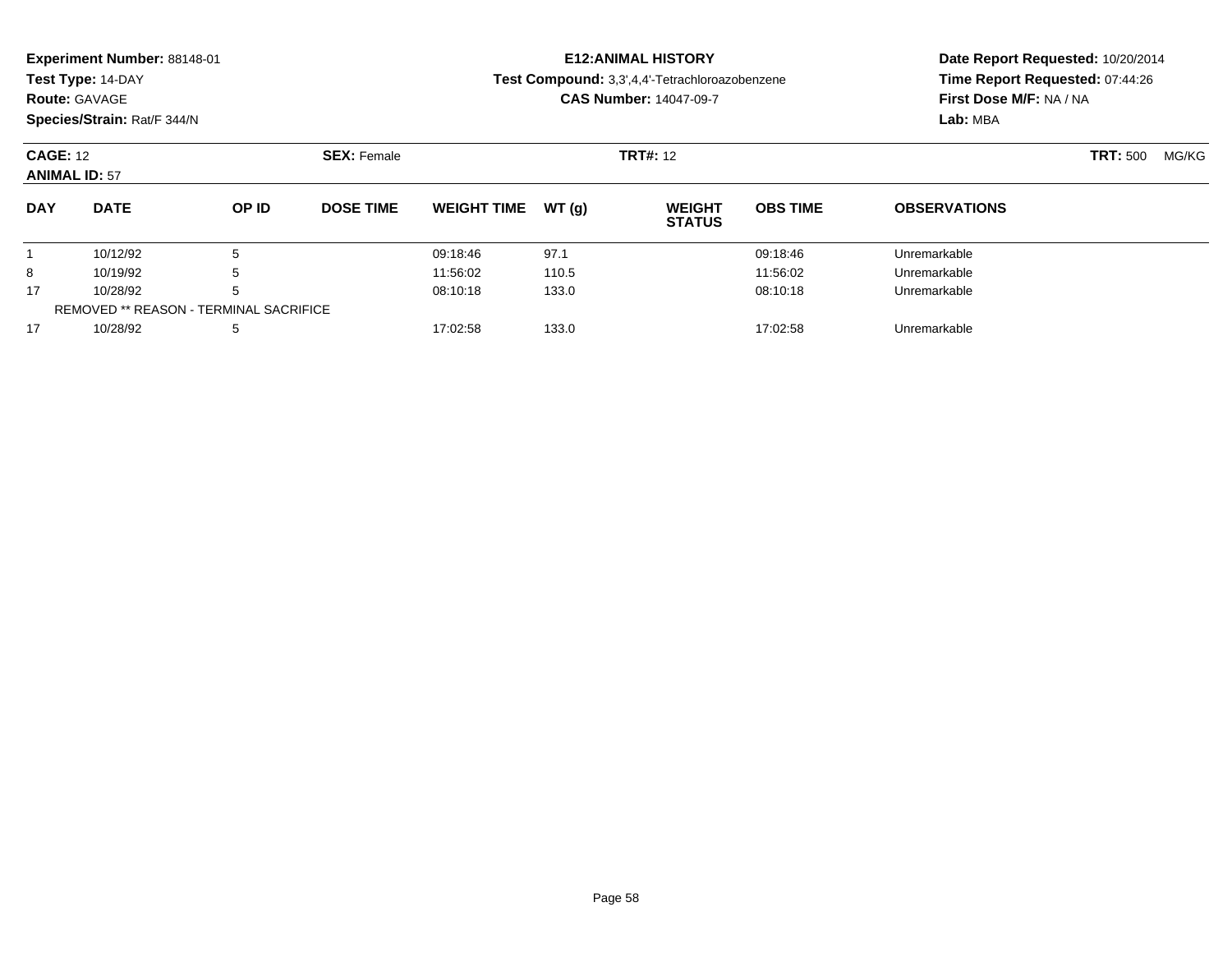| <b>Route: GAVAGE</b>                    | Experiment Number: 88148-01<br>Test Type: 14-DAY<br>Species/Strain: Rat/F 344/N |                                                    |                                       |                    |       | <b>E12: ANIMAL HISTORY</b><br>Test Compound: 3,3',4,4'-Tetrachloroazobenzene<br><b>CAS Number: 14047-09-7</b> | Date Report Requested: 10/20/2014<br>Time Report Requested: 07:44:26<br>First Dose M/F: NA / NA<br>Lab: MBA |                     |  |       |
|-----------------------------------------|---------------------------------------------------------------------------------|----------------------------------------------------|---------------------------------------|--------------------|-------|---------------------------------------------------------------------------------------------------------------|-------------------------------------------------------------------------------------------------------------|---------------------|--|-------|
| <b>CAGE: 12</b><br><b>ANIMAL ID: 58</b> |                                                                                 |                                                    | <b>TRT#: 12</b><br><b>SEX: Female</b> |                    |       |                                                                                                               |                                                                                                             |                     |  | MG/KG |
| <b>DAY</b>                              | <b>DATE</b>                                                                     | OP ID                                              | <b>DOSE TIME</b>                      | <b>WEIGHT TIME</b> | WT(q) | <b>WEIGHT</b><br><b>STATUS</b>                                                                                | <b>OBS TIME</b>                                                                                             | <b>OBSERVATIONS</b> |  |       |
|                                         | 10/12/92                                                                        | 5                                                  |                                       | 09:18:46           | 108.0 |                                                                                                               | 09:18:46                                                                                                    | Unremarkable        |  |       |
| 8                                       | 10/19/92                                                                        | 5                                                  |                                       | 11:56:02           | 127.1 |                                                                                                               | 11:56:02                                                                                                    | Unremarkable        |  |       |
| 17                                      | 10/28/92                                                                        | 5<br><b>REMOVED ** REASON - TERMINAL SACRIFICE</b> |                                       | 08:10:18           | 141.5 |                                                                                                               | 08:10:18                                                                                                    | Unremarkable        |  |       |
| 17                                      | 10/28/92                                                                        | 5                                                  |                                       | 17:02:58           | 141.5 |                                                                                                               | 17:02:58                                                                                                    | Unremarkable        |  |       |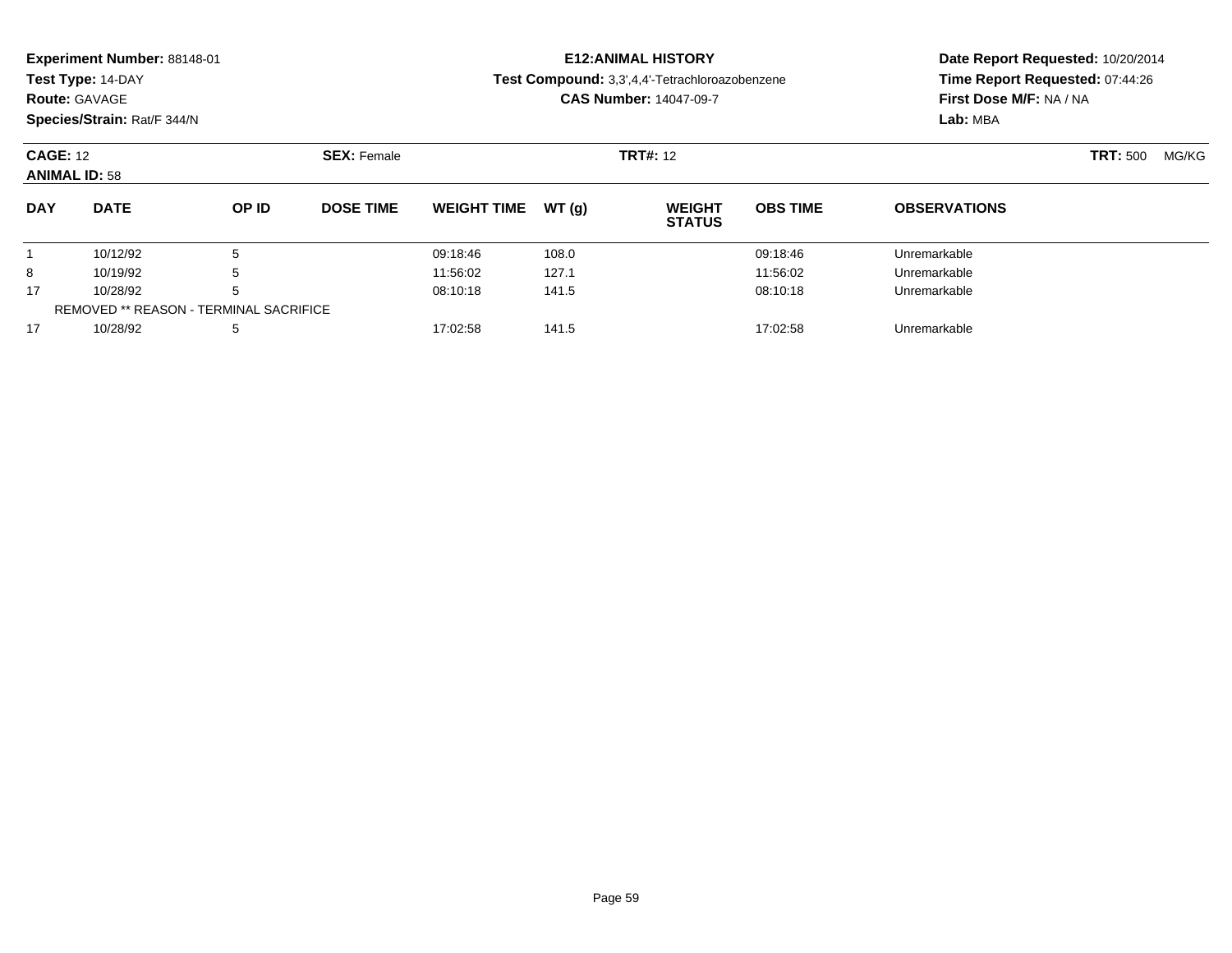|                                         | Experiment Number: 88148-01 |                                               |                                       |                                                                                 |       | <b>E12: ANIMAL HISTORY</b>     | Date Report Requested: 10/20/2014 |                                                            |       |  |
|-----------------------------------------|-----------------------------|-----------------------------------------------|---------------------------------------|---------------------------------------------------------------------------------|-------|--------------------------------|-----------------------------------|------------------------------------------------------------|-------|--|
|                                         | Test Type: 14-DAY           |                                               |                                       | Test Compound: 3,3',4,4'-Tetrachloroazobenzene<br><b>CAS Number: 14047-09-7</b> |       |                                |                                   | Time Report Requested: 07:44:26<br>First Dose M/F: NA / NA |       |  |
| <b>Route: GAVAGE</b>                    |                             |                                               |                                       |                                                                                 |       |                                |                                   |                                                            |       |  |
|                                         | Species/Strain: Rat/F 344/N |                                               |                                       |                                                                                 |       |                                |                                   | Lab: MBA                                                   |       |  |
| <b>CAGE: 12</b><br><b>ANIMAL ID: 59</b> |                             |                                               | <b>SEX: Female</b><br><b>TRT#: 12</b> |                                                                                 |       |                                |                                   | <b>TRT:</b> 500                                            | MG/KG |  |
| <b>DAY</b>                              | <b>DATE</b>                 | OP ID                                         | <b>DOSE TIME</b>                      | <b>WEIGHT TIME</b>                                                              | WT(q) | <b>WEIGHT</b><br><b>STATUS</b> | <b>OBS TIME</b>                   | <b>OBSERVATIONS</b>                                        |       |  |
|                                         | 10/12/92                    | 5                                             |                                       | 09:18:46                                                                        | 101.4 |                                | 09:18:46                          | Unremarkable                                               |       |  |
| 8                                       | 10/19/92                    | 5                                             |                                       | 11:56:02                                                                        | 117.7 |                                | 11:56:02                          | Unremarkable                                               |       |  |
| 17                                      | 10/28/92                    | 5                                             |                                       | 08:10:18                                                                        | 134.8 |                                | 08:10:18                          | Unremarkable                                               |       |  |
|                                         |                             | <b>REMOVED ** REASON - TERMINAL SACRIFICE</b> |                                       |                                                                                 |       |                                |                                   |                                                            |       |  |
| 17                                      | 10/28/92                    | 5                                             |                                       | 17:02:58                                                                        | 134.8 |                                | 17:02:58                          | Unremarkable                                               |       |  |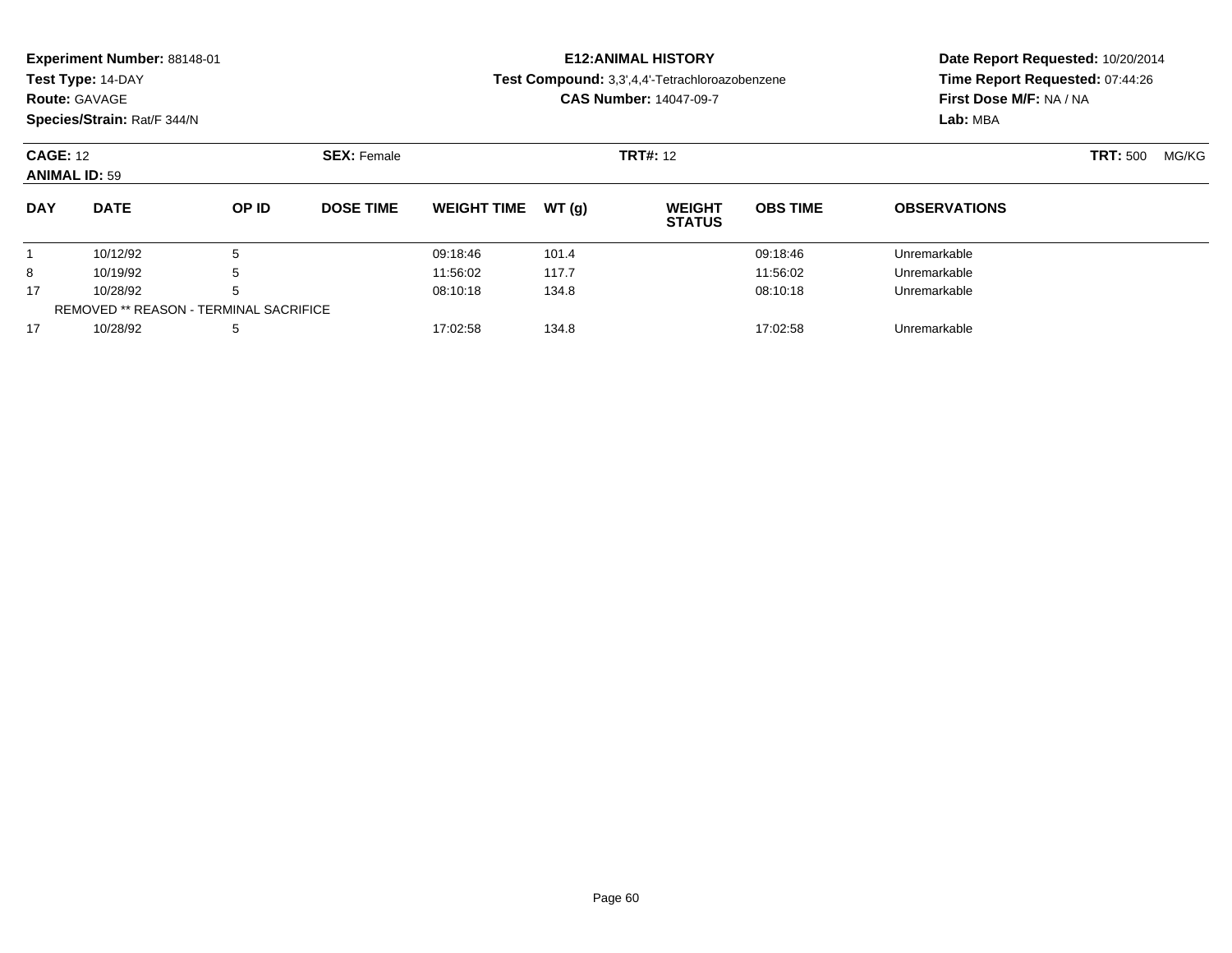|                                         | Experiment Number: 88148-01 |                                               |                    |                                                                                 |       | <b>E12: ANIMAL HISTORY</b>     | Date Report Requested: 10/20/2014 |                                                            |                 |       |
|-----------------------------------------|-----------------------------|-----------------------------------------------|--------------------|---------------------------------------------------------------------------------|-------|--------------------------------|-----------------------------------|------------------------------------------------------------|-----------------|-------|
|                                         | Test Type: 14-DAY           |                                               |                    | Test Compound: 3,3',4,4'-Tetrachloroazobenzene<br><b>CAS Number: 14047-09-7</b> |       |                                |                                   | Time Report Requested: 07:44:27<br>First Dose M/F: NA / NA |                 |       |
| <b>Route: GAVAGE</b>                    |                             |                                               |                    |                                                                                 |       |                                |                                   |                                                            |                 |       |
|                                         | Species/Strain: Rat/F 344/N |                                               |                    |                                                                                 |       |                                |                                   | Lab: MBA                                                   |                 |       |
| <b>CAGE: 12</b><br><b>ANIMAL ID: 60</b> |                             |                                               | <b>SEX: Female</b> | <b>TRT#: 12</b>                                                                 |       |                                |                                   |                                                            | <b>TRT: 500</b> | MG/KG |
| <b>DAY</b>                              | <b>DATE</b>                 | OP ID                                         | <b>DOSE TIME</b>   | <b>WEIGHT TIME</b>                                                              | WT(q) | <b>WEIGHT</b><br><b>STATUS</b> | <b>OBS TIME</b>                   | <b>OBSERVATIONS</b>                                        |                 |       |
|                                         | 10/12/92                    | 5                                             |                    | 09:18:46                                                                        | 99.2  |                                | 09:18:46                          | Unremarkable                                               |                 |       |
| 8                                       | 10/19/92                    | 5                                             |                    | 11:56:02                                                                        | 112.3 |                                | 11:56:02                          | Unremarkable                                               |                 |       |
| 17                                      | 10/28/92                    | 5                                             |                    | 08:10:18                                                                        | 129.0 |                                | 08:10:18                          | Unremarkable                                               |                 |       |
|                                         |                             | <b>REMOVED ** REASON - TERMINAL SACRIFICE</b> |                    |                                                                                 |       |                                |                                   |                                                            |                 |       |
| 17                                      | 10/28/92                    | 5                                             |                    | 17:02:58                                                                        | 129.0 |                                | 17:02:58                          | Unremarkable                                               |                 |       |